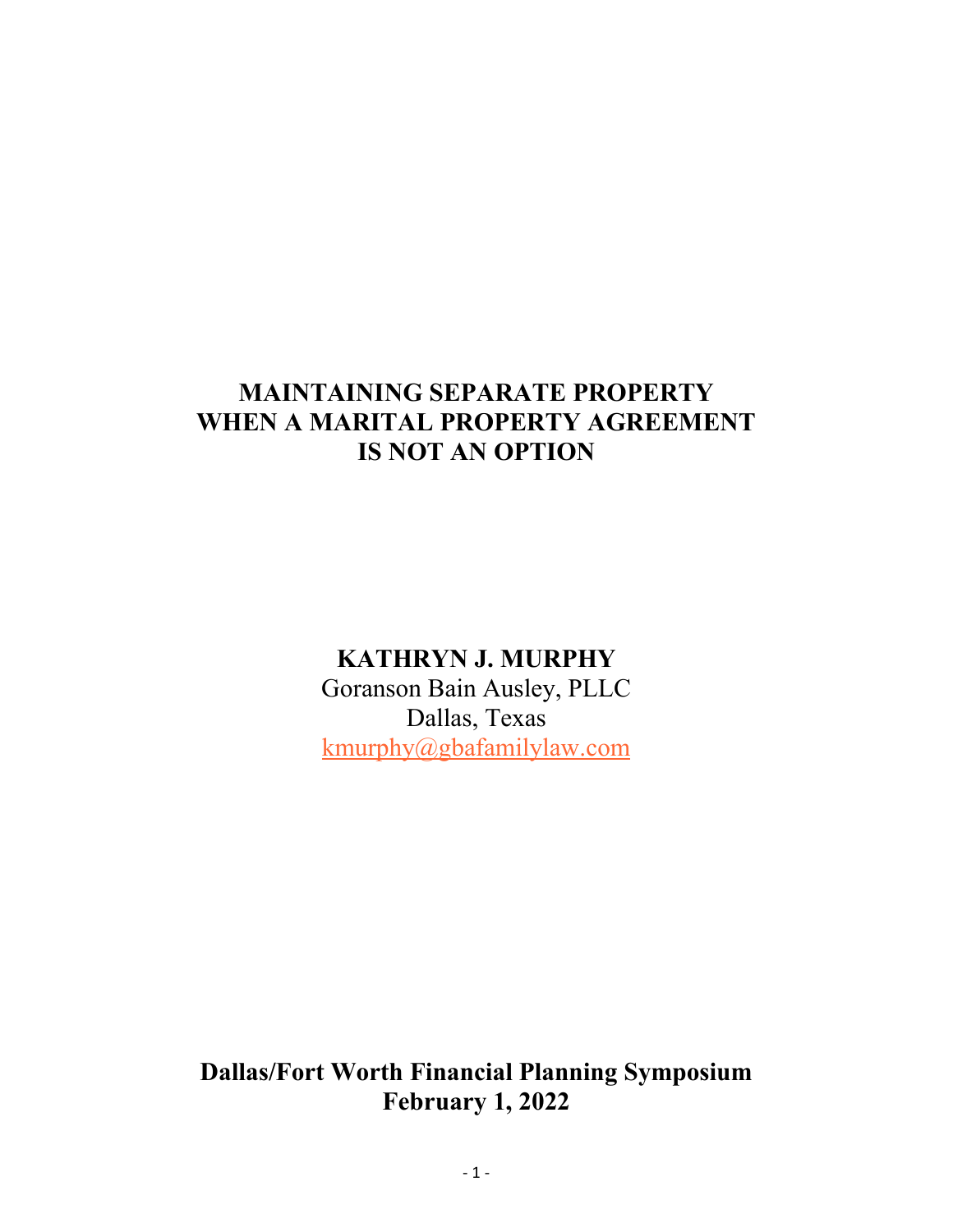# **KATHRYN J. MURPHY**

GORANSON BAIN AUSLEY, PLLC Dallas, Plano and Austin, Texas (214) 473.9696 Email: [kmurphy@gbafamilylaw.com](mailto:Kathryn@koonsfuller.com) Website: [www.gbafamilylaw.com](http://www.gbafamilylaw.com/)

#### **EDUCATION:**

| J.D. | - 1989    | Southern Methodist University, Dallas, Texas            |
|------|-----------|---------------------------------------------------------|
|      | B.A. 1986 | University of Texas at Tyler, Tyler, Texas, with Honors |

#### **PROFESSIONAL ACTIVITIES AND AFFILIATIONS:**

Partner - Goranson Bain Ausley, PLLC

Board Certified Family Law by the Texas Board of Legal Specialization (since 1995)

| Fellow          |                          | American Academy of Matrimonial Lawyers (2004 - Present)                   |
|-----------------|--------------------------|----------------------------------------------------------------------------|
| Board of        |                          |                                                                            |
| Governors       | -                        | American Academy of Matrimonial Lawyers (2015-2017)                        |
| Fellow          | -                        | International Academy of Family Lawyers                                    |
| Fellow          |                          | Texas Chapter of the Academy of Matrimonial Lawyers (Executive             |
|                 |                          | Committee (2006 - 2010; Past President)                                    |
| Member          |                          | Texas Academy of Family Law Specialists (1995 - Present)                   |
| Member/Chair-   |                          | Family Law Council, State Bar of Texas (2005 - Present)(Executive          |
|                 |                          | Committee, Chair 2016-2017)                                                |
| Diplomate       |                          | American College of Trial Lawyers – Fellowship is extended by invitation   |
|                 |                          | only to those experienced trial lawyers who have mastered the art of       |
|                 |                          | advocacy and whose professional careers have been marked by the highest    |
|                 |                          | standards of ethical conduct, professionalism, civility, and collegiality. |
| Member          |                          | State Bar of Texas Board of Directors (3-year elected term beginning       |
|                 |                          | 2019)                                                                      |
| Member          |                          | <b>Collaborative Divorce Texas</b>                                         |
| Member          |                          | State Bar of Texas (Family Law Section)                                    |
| Member          | -                        | American Bar Association (Family Law Section)                              |
| Member          |                          | College of the State Bar of Texas                                          |
| Member          | $\overline{\phantom{0}}$ | Dallas Bar Association (Family Law Section)                                |
| Member          |                          | Collin County Bar Association (Family Law Section)                         |
| Member          | -                        | Denton County Bar Association                                              |
| Member          |                          | Plano Bar Association                                                      |
| Co-Chair        | $\overline{\phantom{a}}$ | DAYL People's Law School (1995 & 1996)                                     |
| Instructor      |                          | Southeastern Paralegal Institute (1993-1996)                               |
| Member          | $\overline{\phantom{0}}$ | Fee Dispute Committee - Dallas Bar Association (1998 - 2000)               |
| Fellow          |                          | Collin County Bench Bar Foundation                                         |
| Lifetime Fellow |                          | Texas Family Law Foundation (State Bar of Texas)                           |
| Fellow          |                          | Texas Bar Foundation – Nominating Committee Member                         |
| Chair           |                          | Program Committee, Collin County Bench Bar Conference, 2000                |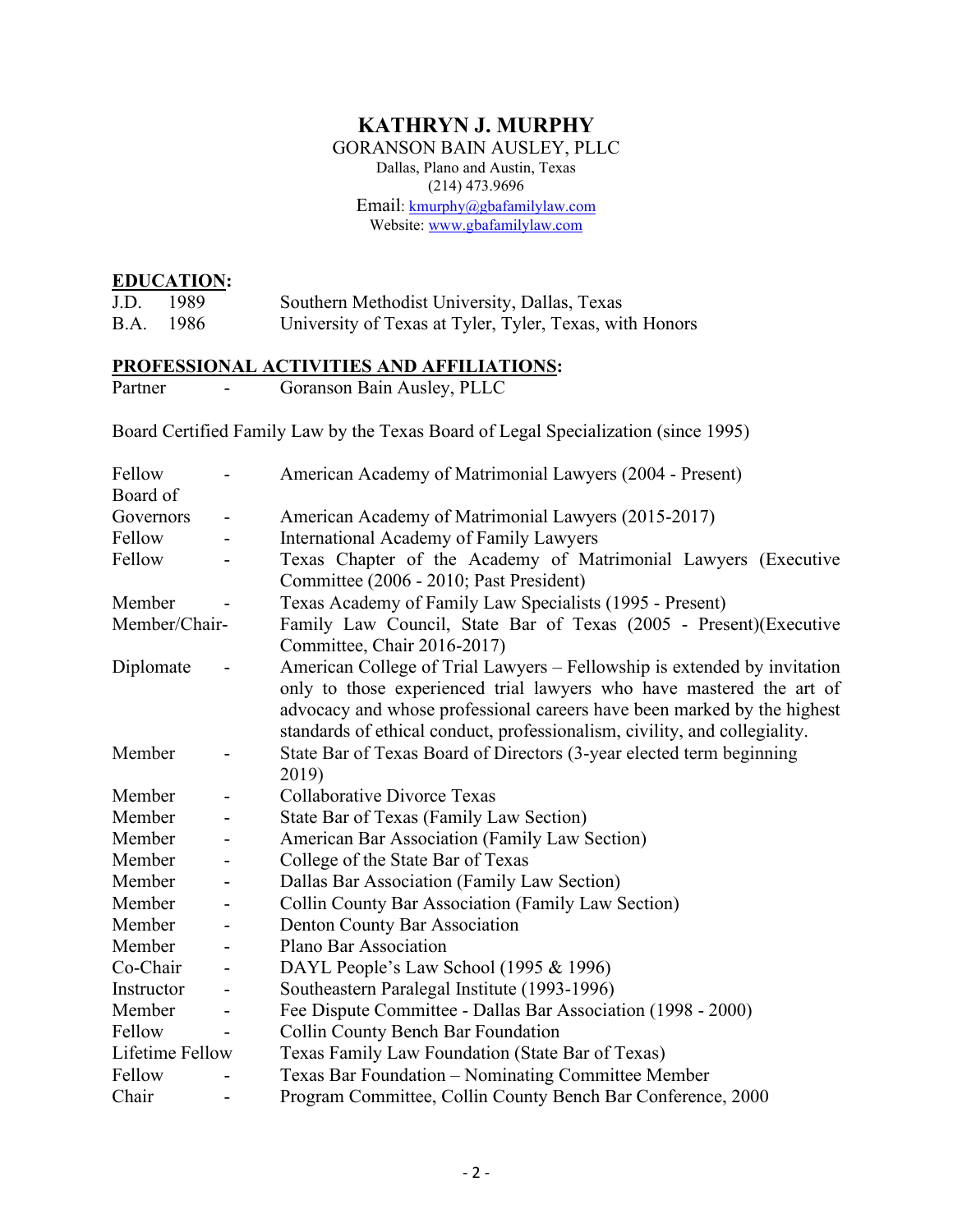| Board Member- |        | Past Board Member of the Advisory Board in CASA of Collin County           |
|---------------|--------|----------------------------------------------------------------------------|
| Member/Chair- |        | Grievance Committee, District 1A $(2002 - 2007)$ ; $(Chair - 2006 - 2007)$ |
| Certificate   | $\sim$ | Advanced Mediation - Family Law (1995)                                     |
| Member        | $\sim$ | Annette Stewart Inn of Court (Board Member 2005-2012)                      |

#### **AWARDS AND HONORS:**

Named the "Best Lawyers in America" 2015, 2017 and 2019 Family Law "Lawyer of the Year" in Dallas – only a single lawyer in each practice area within a community is honored with this distinction.

Recipient of the Sam Emison Award – each year, this award is bestowed upon one exceptionally distinguished family law practitioner or judge who has demonstrated a significant commitment and made significant contributions to the practice of family law in the State of Texas. The Sam Emison Award is one of the most coveted awards in Texas family law.

Recipient of the Dan Price Award from the State Bar of Texas in 2018 – this award is presented to a lawyer who has had a significant impact on the Family Law Section for the past year – teaching, writing, and advancing the practice of family law.

Recipient of the Annette Stewart Inn of Court, Serjeant of the Inn Award in 2013 (awarded to an attorney who has significantly contributed to the profession and the community through his or her career).

Recipient of the University of Texas at Tyler, Alumni Association Distinguished Alumni Award (2016)**.**

Best Family Law CLE Article, State Bar of Texas, 2004.

Named "Best Lawyers in Dallas" Family Law by D Magazine (2001, 2005, 2006, 2007, 2008, 2009, 2010, 2017, 2018, 2019, 2020).

Named "Best Female Lawyers in Dallas" by D Magazine (2010).

Named "Best Personal Lawyers in Dallas" by D Magazine (2009).

Named "The Best Lawyers in America" – Woodward and White Press (2003 - 2021).

Named "Top 50 Women Texas Super Lawyers" by Texas Monthly (2003 - 2021).

Named "Top 100 Texas Super Lawyers" by Texas Monthly (2004 - 2009; 2011; 2013-2021).

Named "Top 100 Dallas/Fort Worth Super Lawyers" by Texas Monthly (2003-2009; 2011-2021). Named "Texas Super Lawyer" in Family Law by Texas Monthly (2003 - 2021).

Diplomate of the American College of Trial Lawyers since 2020 – The organization consists of 100 of the top family law attorneys in the United States. Fellowship is extended by invitation only to those experienced trial lawyers who have mastered the art of advocacy and whose professional careers have been marked by the highest standards of ethical conduct, professionalism, civility, and collegiality.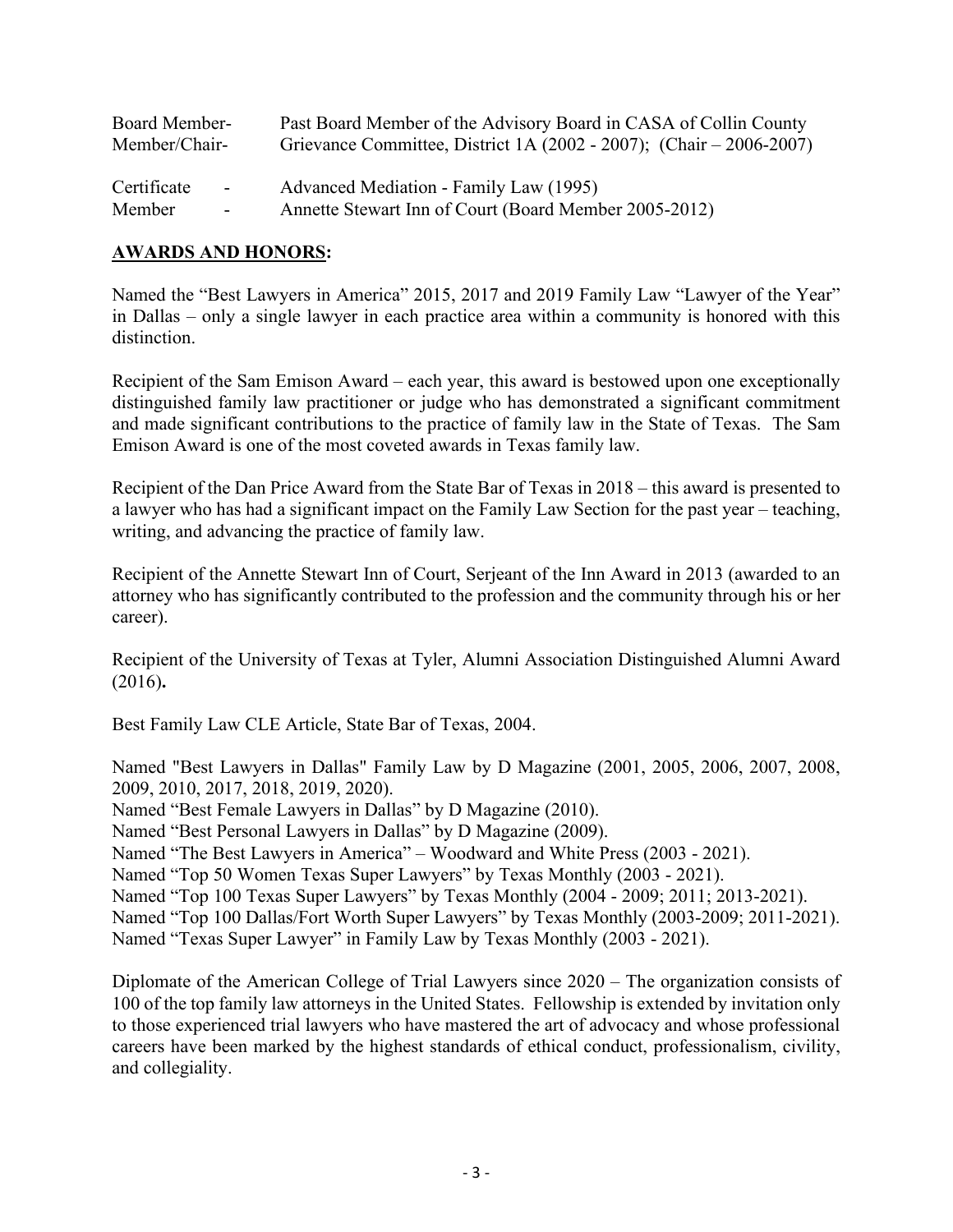### **PUBLICATIONS:**

Co-Author, *Thomson Reuters Publishing Company, TEXAS FAMILY LAW PRACTICE GUIDE* (published March 2000, supplemented each year to the present) – This 3-volume set is written for lawyers and judges, and contains the substantive law regarding family law matters, including marital property (characterization, tracing, valuation), children and divorce. The treatise is updated each year to contain the current law on each topic.

Primary Author, *PROTECTING YOUR ASSETS FROM A TEXAS DIVORCE,* Professional Solutions Group (2005).

Co-Author, *Protecting Children from Incompetent Forensic Evaluations and Expert Testimony,* Journal of the American Academy of Matrimonial Lawyers (2006).

Author, *Family Law at Your Fingertips – Property*, Family Law Section, State Bar of Texas, 2015, 2016, 2019.

Author, *Family Law at Your Fingertips – Children*, Family Law Section, State Bar of Texas, 2018, 2019.

Author, *Family Law at Your Fingertips – Evidence*, Family Law Section, State Bar of Texas, 2019.

Author, *Evidentiary Issues in Family Law Cases,* Dallas Bar Headnotes, 2020.

Author, *Fraud on the Community and the Reconstituted Estate*, Family Law Section of the State Bar of Texas Winter Section Report, 2020.

#### **PUBLICATIONS AND PRESENTATIONS:**

*MAINTAINING SEPARATE PROPERTY WITHOUT A MARITAL PROPERTY AGREEMENT*, Dallas/Fort Worth Financial Planning Symposium (February 2022).

*NEGOTIATION PRINCIPLES, TECHNIQUES AND STRATEGIES***,** Dallas Bar Association Headnotes (November 2021)

**PROTECTIVE ORDERS,** Advanced Family Law Course, State Bar of Texas (August 2021)

*JUDGES PANEL MODERATOR and COURSE DIRECTOR, Innovations in Child Custody* Litigation 2021, State Bar of Texas (May 2021)

*MAINTAINING SEPARATE PROPERTY WITHOUT A MARITAL PROPERTY AGREEMENT,* Estate Planning Council of North Texas (March 2021)

*CHARACTERIZING & VALUING ASSETS TO CREATE AN INVENTORY AND*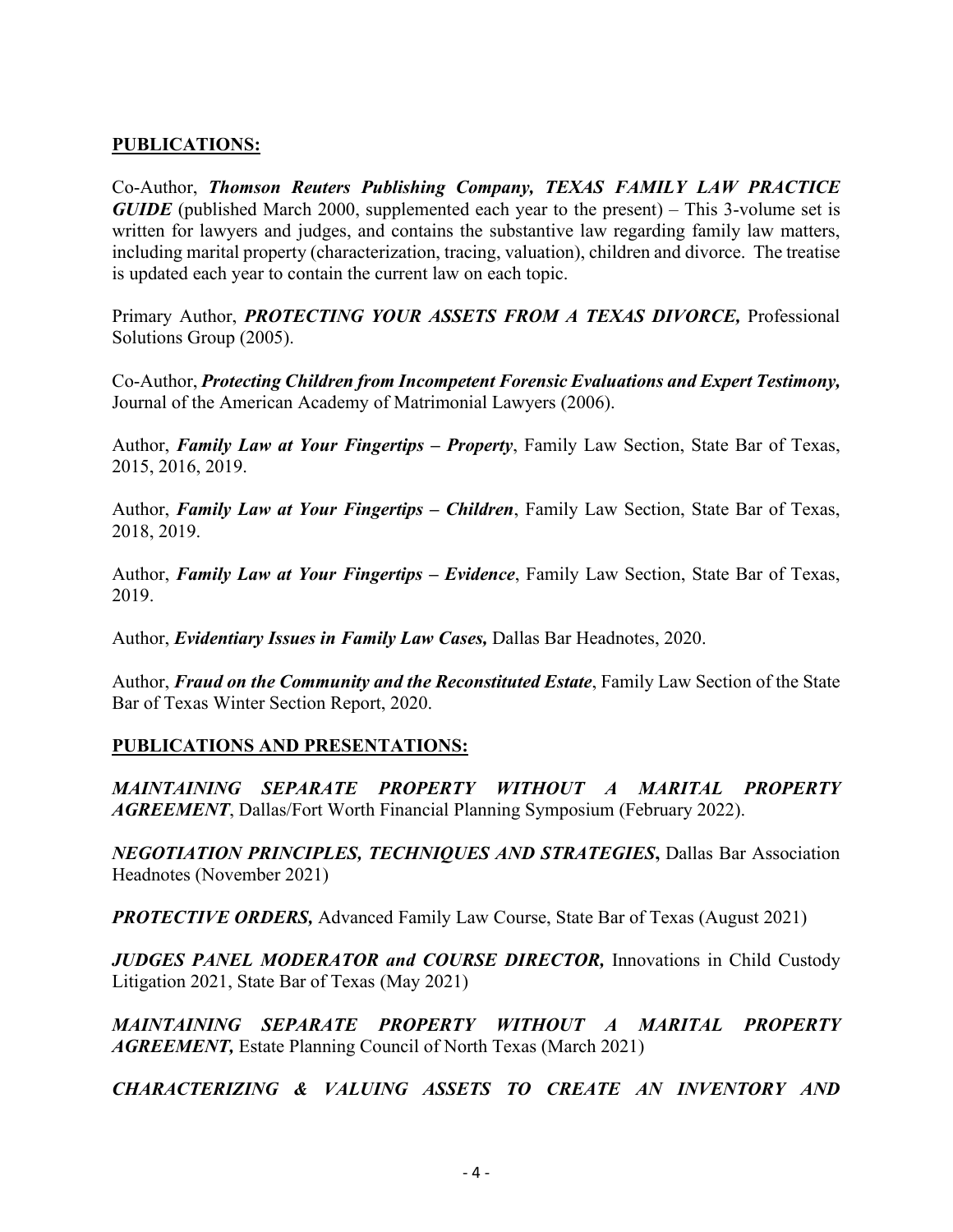*APPRAISEMENT THAT WORKS FOR YOUR CLIENT,* Advanced Family Law Course, State Bar of Texas (August 2020)

*DIRECT AND CROSS EXAMINATION OF A TRACING EXPERT*, Advanced Family Law Course, State Bar of Texas (August 2019)

*REIMBURSEMENT, FRAUD, WASTE AND THE RECONSTITUTED ESTATE,* Marriage Dissolution Institute, State Bar of Texas (April 2019)

*COLLABORATIVE LAW***,** State Bar of Texas (March 2019)

*TRIAL OF A CUSTODY CASE,* Innovations – Breaking Boundaries in Child Custody Litigation, State Bar of Texas (January 2019)

*DRAFTING: ARE YOUR PLEADINGS AND DISCOVERY READY FOR TRIAL***,** State Bar of Texas (December 2018)

*PROFESSIONALISM AND CIVILITY*, American Academy of Matrimonial Lawyers (November 2018)

*MARITAL AGREEMENTS*, New Frontiers in Marital Property Law, State Bar of Texas (October 2018)

*PREMARITAL AND POSTMARITAL AGREEMENTS,* Advanced Family Law Course, State Bar of Texas (August 2018)

*TRIAL PRESENTATION OF A CUSTODY CASE,* Annual TAFLS Trial Institute, Texas Academy of Family Law Specialists (February 2018)

*MARITAL PROPERTY AGREEMENTS,* Advanced Family Law Course, State Bar of Texas (August 2017)

**PROPERTY CASE LAW UPDATE**, Marriage Dissolution Institute, State Bar of Texas (April 2017)

*CHARACTERIZATION OF PROPERTY*, Advanced Family Law Course, State Bar of Texas (August 2016)

*PROFESSIONALISM – THE KEY TO A SATISFYING CAREER*, Marriage Dissolution 101, State Bar of Texas (April 2016)

*NEGOTIATION TECHNIQUES AND STRATEGIES*, Advanced Family Law Course, State Bar of Texas (August 2015)

*JUDGES PANEL*, Innovations – Breaking Boundaries in Child Custody Litigation, State Bar of Texas (June 2015)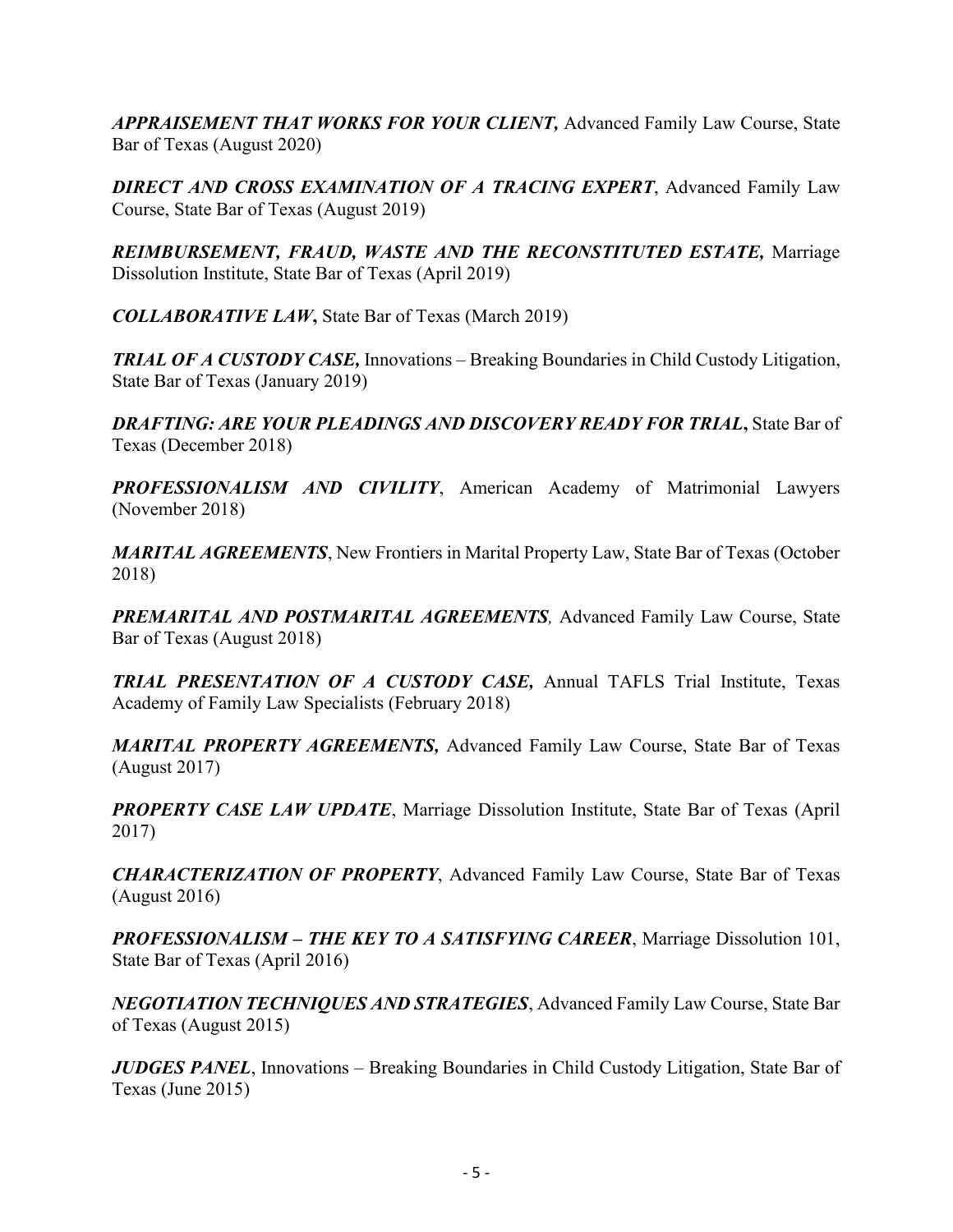**PROTECTIVE ORDERS AND FAMILY VIOLENCE, Southern Methodist University School of** Law (October 2014)

*NEGOTIATION TECHNIQUES AND STRATEGIES*, 40<sup>th</sup> Annual Advanced Family Law Course, State Bar of Texas (August 2014)

*EXPERTS, EXAMINATIONS AND ETHICS – A GUIDE TO MENTAL HEALTH EXPERTS – DIRECT AND CROSS, ATTACKING AND DEFENDING RECOMMENDATIONS, DAUBERT CHALLENGES AND PRACTICAL APPROACHES,* Innovations – Breaking Boundaries in Child Custody Litigation, The University of Texas School of Law (June 2014)

*USING A COMPUTER FORENSIC EXPERT*, Family Law Technology Course, State Bar of Texas (December 2012)

*PROPERTY UPDATE*, Advanced Family Law Course, State Bar of Texas (August 2012)

*TURBO CHARGE YOUR COLLABORATIVE PRACTICE*, Advanced Family Law Course, State Bar of Texas (August 2012)

*ATTORNEY'S FEES AGREEMENTS*, Advanced Family Law Course, State Bar of Texas (August 2011)

*CHARACTERIZATION OF PROPERTY*, Family Law on the Front Lines, The University of Texas School of Law (June 2011)

*ELECTRONIC EVIDENCE WORKSHOP*, Advanced Family Law Course, State Bar of Texas (August 2009)

*THE ELECTRONIC EVIDENCE BIBLE*, University of Texas School of Law (June 2009)

*CHARACTERIZATION***,** Marriage Dissolution Institute, State Bar of Texas (April 2009)

*PREMARITAL AGREEMENTS*, Collin County Bar Association (February 2009)

*ELECTRONIC EVIDENCE – CIVIL AND ETHICAL IMPLICATIONS*, University of Texas School of Law, Parent-Child Relationships; Critical Thinking for Critical Issues (January 2009)

*PREMARITAL AGREEMENTS*, Collin County Bar Association, Estate Planning Section (September 2008)

*RELOCATION*, Advanced Family Law Course, State Bar of Texas (August 2006)

*TEMPORARY SUPPORT, MAINTENANCE AND ALIMONY*, Marriage Dissolution Institute, State Bar of Texas (April 2006)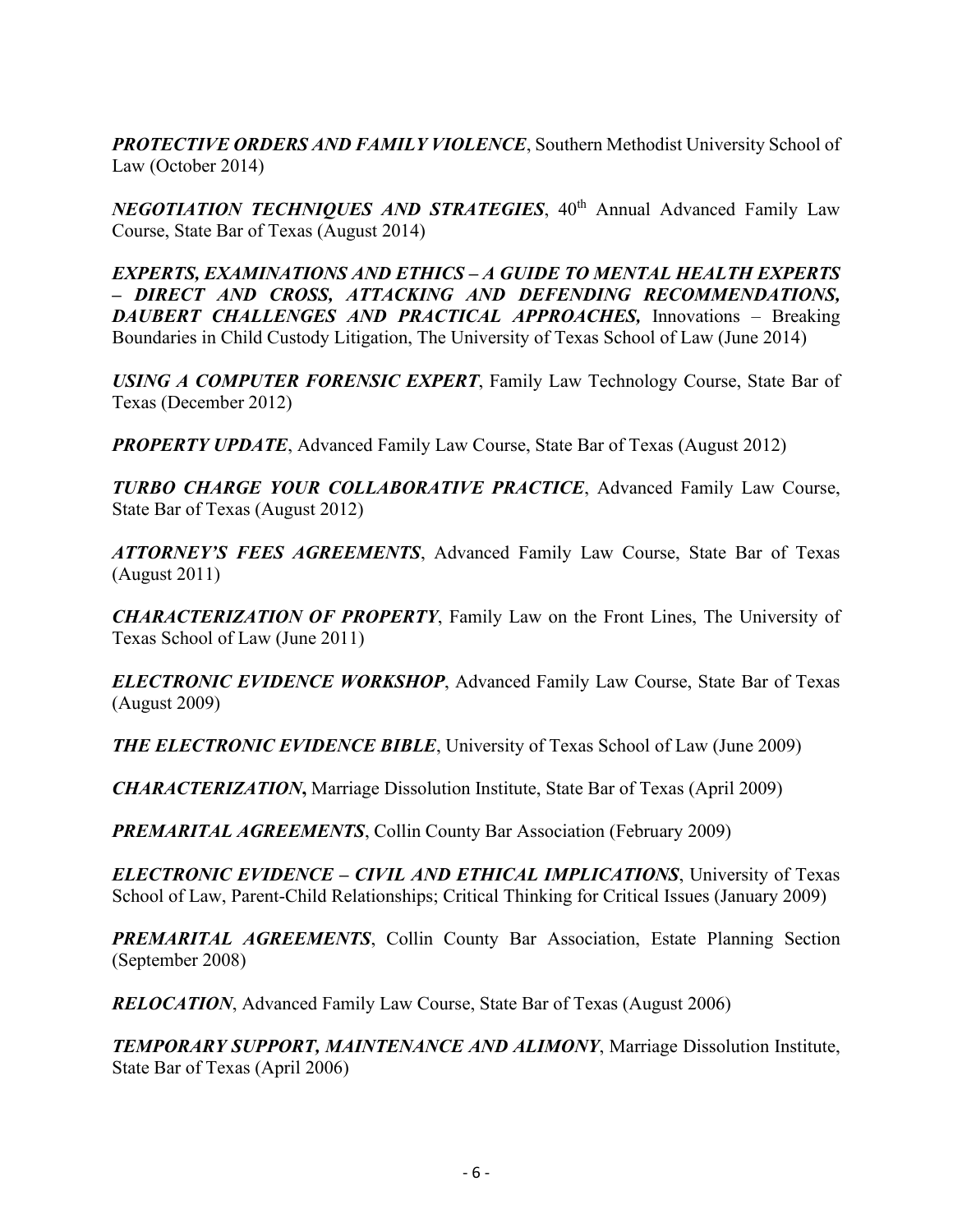*CHILD SUPPORT UPDATE: WITHIN AND OUTSIDE THE GUIDELINES*, Marriage Dissolution Institute (April 2006)

*RELOCATION*, American Bar Association, Section of Family Law, Spring CLE Conference, Washington D.C. (May 2006)

*COLLABORATIVE LAW*, "A Panel of Texas Authors on Texas Collaborative Law" (April 2006)

*MARITAL PROPERTY 101*, State Bar College "Spring Training" 2006, State Bar College (March 2006)

*HIGH TECH EVIDENCE,* Collin County Bar Association, Family Law Section (December 2006)

*HIGH TECH EVIDENCE, WEBSITES, HARDDRIVES, E-MAILS, ETC.*, Advanced Family Law Drafting Course (December 2006)

*CHILD SUPPORT*, 31<sup>st</sup> Annual Advanced Family Law Course, State Bar of Texas (August 2005)

*PSYCHOLOGICAL TESTING*, American Academy of Matrimonial Lawyers (March 2005)

*RELOCATION*, Dallas Volunteer Attorney Program and Family Law Section, "Nuts and Bolts" Family Law Training (February 2005)

*OPENING STATEMENTS AND CLOSING ARGUMENTS*, Ultimate Trial Notebook – Family Law, State Bar of Texas (December 2004)

*HIGH TECH EVIDENCE, WEBSITES, HARDDRIVES, E-MAILS, ETC.*, Williamson County (October 2004)

*RELOCATION DEBATE*, 30<sup>th</sup> Annual Advanced Family Law Course, State Bar of Texas (August 2004)

*COLLABORATIVE LAW PANEL*, Collaborative Law Spring Retreat (March 2004)

*HIGH TECH EVIDENCE, WEBSITES, HARDDRIVES, E-MAILS, ETC.***,** 29th Annual Advanced Family Law Course, State Bar of Texas (August 2003)

*FAMILY LAW EVIDENCE*, Collin County Bench Bar Conference (May 2003)

*FAMILY LAW EVIDENTIARY ISSUES*, 16<sup>th</sup> Annual Advanced Evidence & Discovery Course, State Bar of Texas (March 2003)

PARENTAGE: ESTABLISHING, ATTACKING & UNDOING, Texas Academy of Family Law Specialists (January 2003)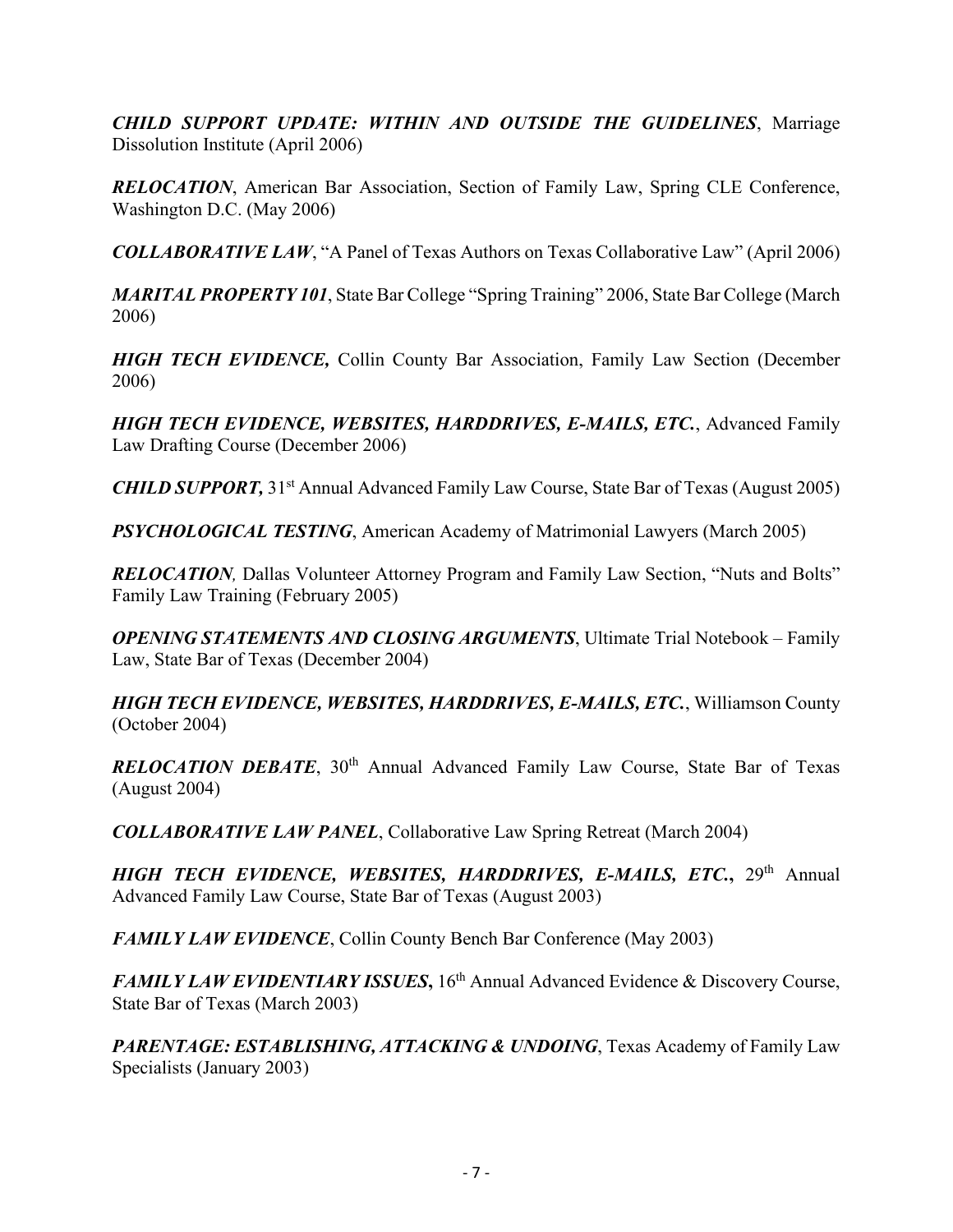*PARENTAGE: CURRENT ISSUES*, University of Houston Law Center (October 2002)

*OBJECTIONS AT TRIAL*, American Bar Association, Section of Family Law, Fall CLE Conference, Orlando, FL (November 2002)

*DIVISION OF PROPERTY AND DIVIDING SPECIFIC ASSETS*, University of Houston Law Foundation (June 2002)

*FAMILY LAW FOR THE NON-SPECIALIST*, J. Reuben Clark Law Society (April 2002)

*DIVISION OF PROPERTY ON DIVORCE*, University of Houston Law Foundation (September 2001 and September 2002)

*FAMILY LAW UPDATE*, Ten Hot Topics in Family Law, Collin County Bench/Bar Conference (June 2000)

*FAMILY LAW UPDATE*, J. Reuben Clark Law Society (June 2000)

*DIVISION OF PROPERTY ON DIVORCE*, University of Houston Law Foundation (April 2000)

*FAMILY LAW DISCUSSION*, J. Reuben Clark Law Society (October 1999)

*BUSINESS VALUATIONS IN DIVORCE AND CROSS-EXAMINATION OF A VALUATION EXPERT*, American Bar Association, Family Law Section, San Diego (October 1999)

*OPENING STATEMENT - JURY OR NONJURY*, 25<sup>th</sup> Annual Advanced Family Law Course, State Bar of Texas (August 1999)

*UPDATE ON FAMILY LAW*, Dallas Women's Lawyers Association (December 1998)

*FAMILY LAW FOR THE NON-SPECIALIST*, Dallas Bar Association (December 1998)

*OBTAINING RECORDS FROM NON-PARTIES*, 24th Annual Advanced Family Law Course, State Bar of Texas (August 1998)

*DISCOVERY UPDATE,* Dallas Bar Association Friday Clinic (December 1996 and July 1998)

*OPENING AND CLOSING THE FILE*, Family Law Conference for the General Practitioner and Legal Assistant, South Texas College of Law (February 1998 and February 1999)

*DISCOVERY UPDATE*, 23rd Annual Advanced Family Law Course, State Bar of Texas (August 1997)

*DISCOVERY UPDATE*, 22nd Annual Advanced Family Law Course, State Bar of Texas (August 1996)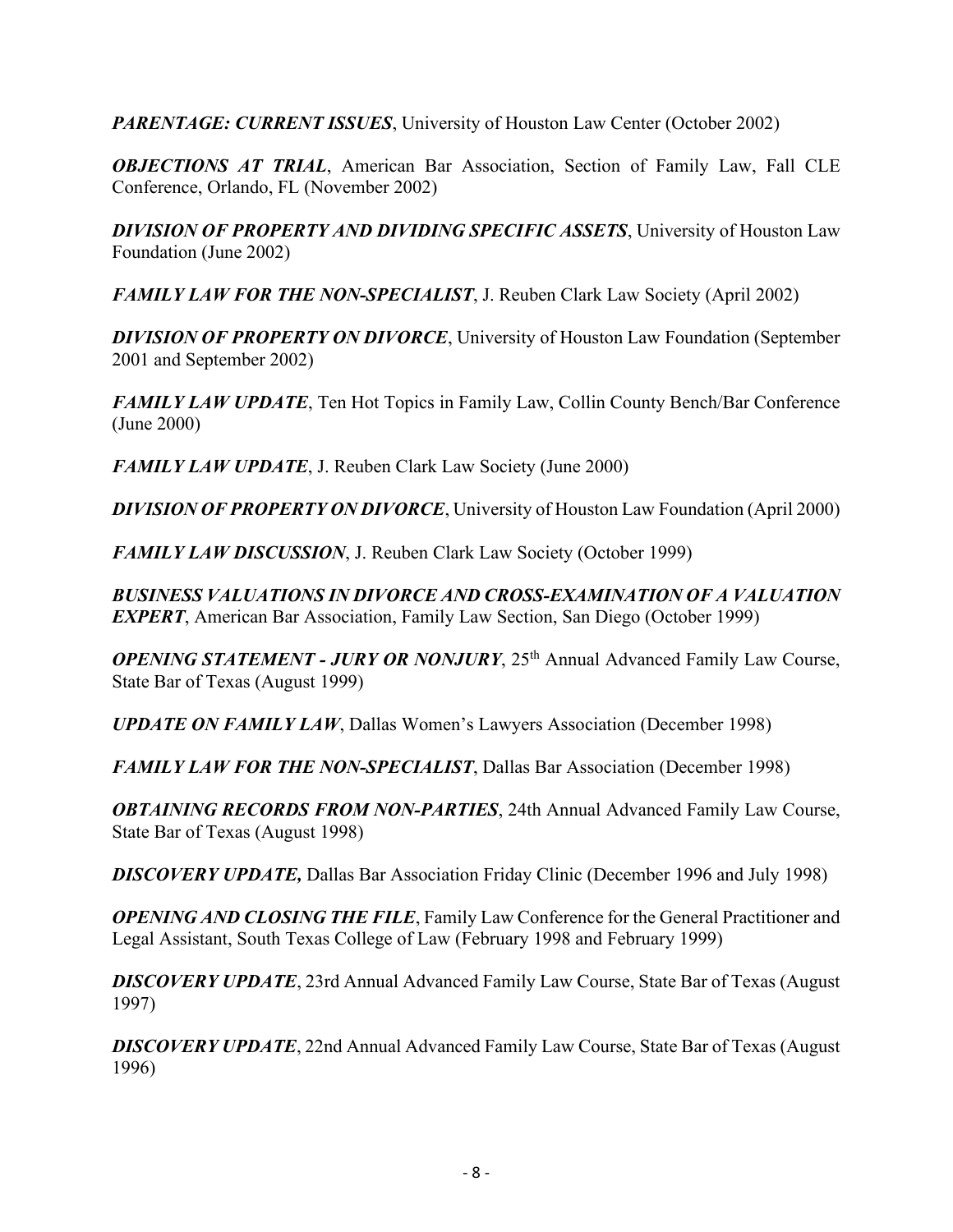*BUSINESS VALUATION IN DIVORCE,* Dallas Chapter Texas Society of Certified Public Accountants Fifth Annual Divorce Conference (September 1996, September 1998)

*DISCOVERY*, Dallas Bar Association Family Law Training Seminar (October 1996)

*ATTORNEY'S FEES,* Family Law Practice Institute, University of Houston (September 1996)

# **CONTINUING LEGAL EDUCATION LEADERSHIP**

*COURSE DIRECTOR,* Innovations in Child Custody Litigation 2021, State Bar of Texas (May 2021)

*CO-COURSE DIRECTOR*, 39th Annual Advanced Family Law Course, State Bar of Texas (August 2013)

*CO-COURSE DIRECTOR, INNOVATIONS – BREAKING BOUNDARIES IN CUSTODY LITIGATION*, The University of Texas School of Law (January 2012)

*COURSE DIRECTOR*, Collaborative Law Course, State Bar of Texas (March 2011)

*CO-COURSE DIRECTOR,* New Frontiers in Marital Property Law, State Bar of Texas (October 2010)

*ASSISTANT COURSE DIRECTOR,* Collaborative Law Course, State Bar of Texas (2010)

*MODERATOR***,** Collin County Bench/Bar Conference (2000)

*CO-CHAIR,* Collin County Bench/Bar Conference (2001)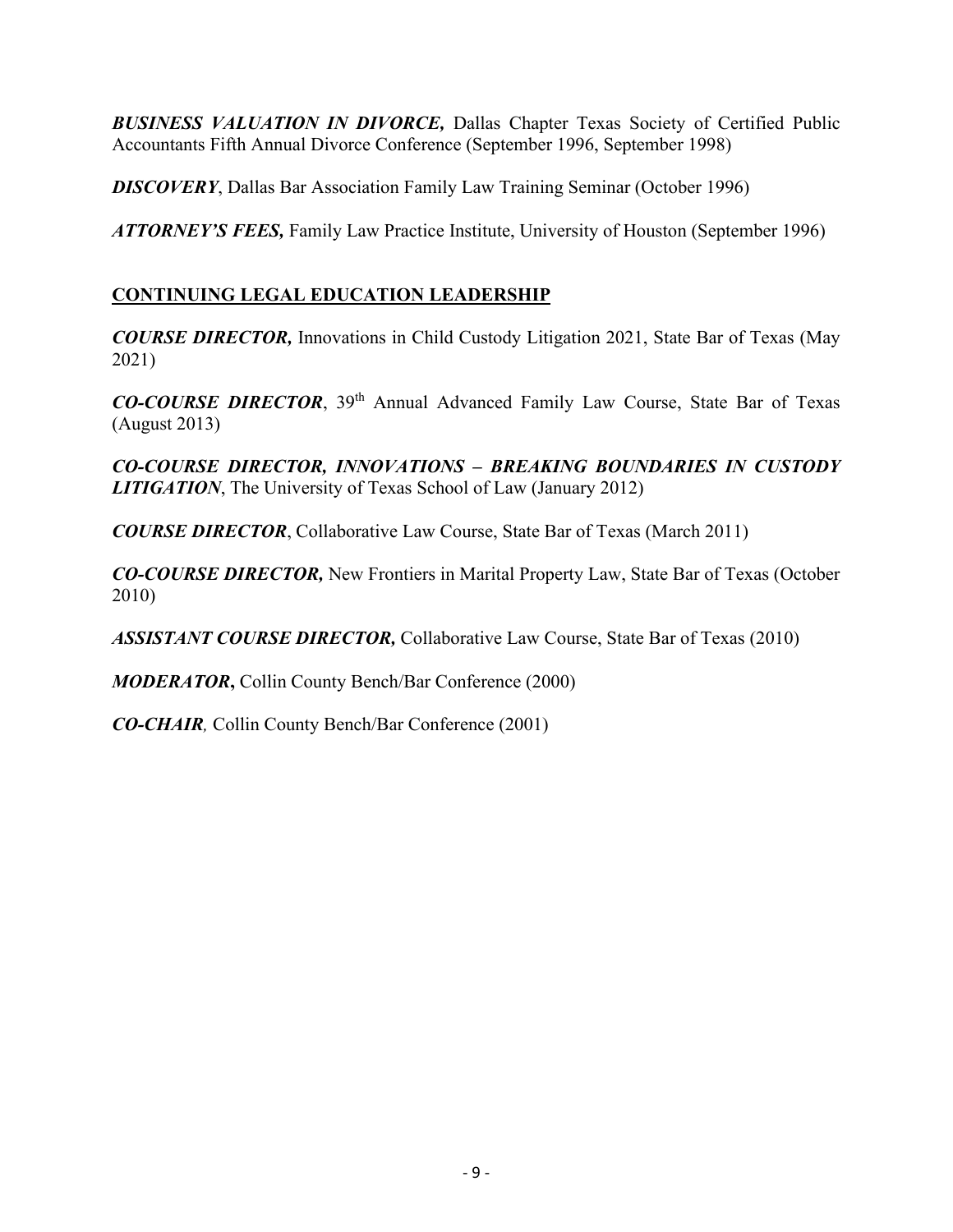| I.   |             |                  |                                                            |  |
|------|-------------|------------------|------------------------------------------------------------|--|
| Π.   |             |                  |                                                            |  |
|      | A.          |                  |                                                            |  |
|      | <b>B.</b>   |                  |                                                            |  |
|      | $C$ .       |                  |                                                            |  |
|      | D.          |                  |                                                            |  |
|      | Ε.          |                  |                                                            |  |
|      | F.          |                  |                                                            |  |
| III. |             |                  |                                                            |  |
|      | A.          |                  | Community Property Presumption and the Burden of Proof  14 |  |
|      | <b>B.</b>   |                  |                                                            |  |
|      |             | 1.               |                                                            |  |
|      |             | 2.               |                                                            |  |
|      |             | 3.               |                                                            |  |
|      |             | 4.               |                                                            |  |
|      |             | 5.               |                                                            |  |
|      |             | 6.               |                                                            |  |
|      |             | 7.               |                                                            |  |
|      |             | 8.               |                                                            |  |
|      | $C_{\cdot}$ |                  |                                                            |  |
|      |             | 1.               |                                                            |  |
|      |             | 2.               |                                                            |  |
|      |             | 3.               |                                                            |  |
|      |             | $\overline{4}$ . |                                                            |  |
|      |             | 5.               |                                                            |  |
|      |             | 6.               |                                                            |  |
|      |             |                  | a.                                                         |  |
|      |             |                  | $\mathbf{b}$ .                                             |  |
|      |             |                  | $\mathbf{c}$ .                                             |  |
|      |             |                  | $\mathbf{d}$ .                                             |  |
|      |             |                  | e.                                                         |  |
|      |             |                  | f.                                                         |  |
|      |             | 7.               |                                                            |  |
|      |             |                  | a.                                                         |  |
|      |             |                  | b.                                                         |  |

# **Table of Contents**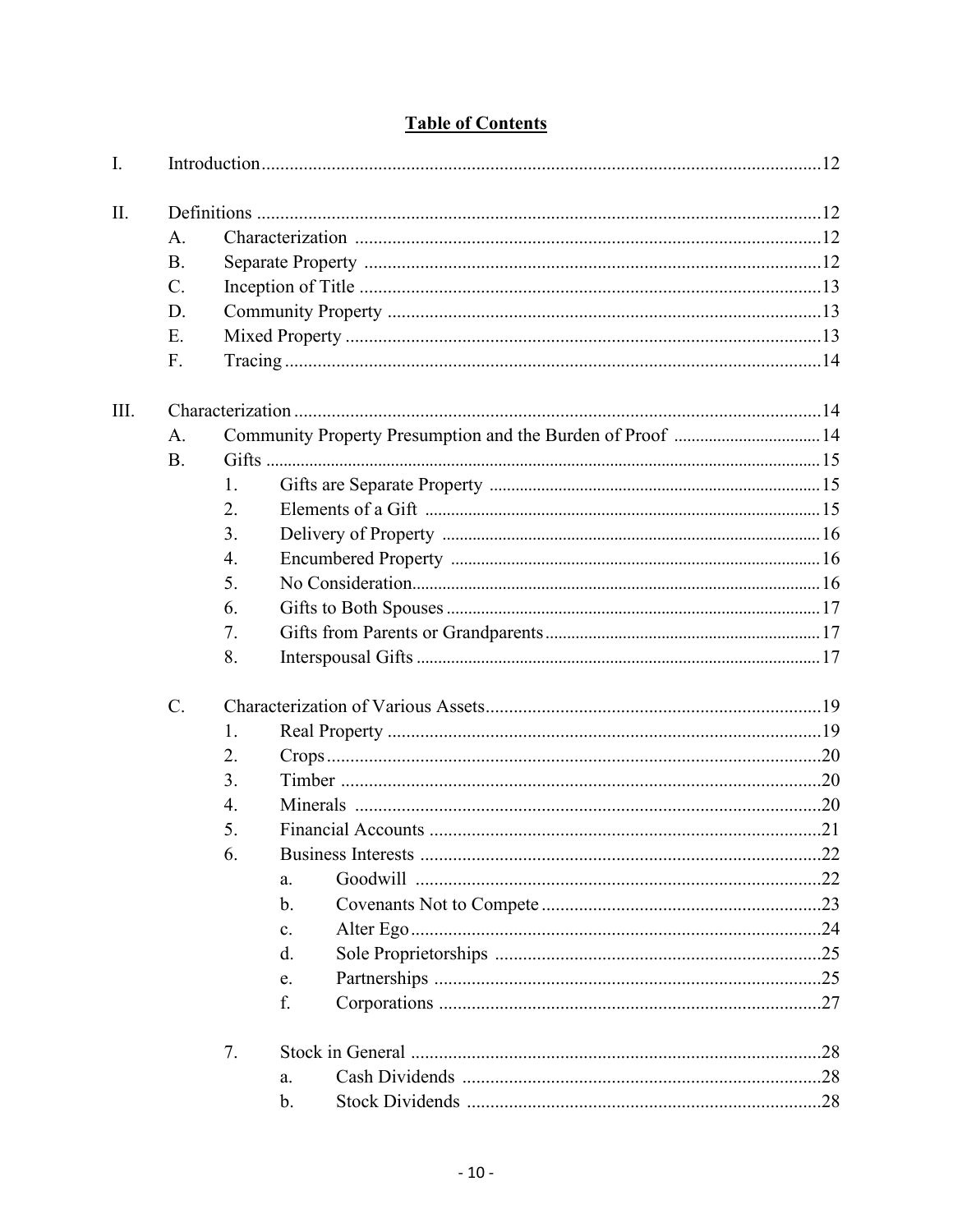|                 |     | $\mathbf{c}$ .                                            |  |  |  |  |  |
|-----------------|-----|-----------------------------------------------------------|--|--|--|--|--|
|                 | 8.  |                                                           |  |  |  |  |  |
|                 |     | a.                                                        |  |  |  |  |  |
|                 |     | b.                                                        |  |  |  |  |  |
|                 |     | $\mathbf{c}$ .                                            |  |  |  |  |  |
|                 |     | d.                                                        |  |  |  |  |  |
|                 |     | e.                                                        |  |  |  |  |  |
|                 |     | Undistributed Income Held in Self Settled Trust 32<br>f.  |  |  |  |  |  |
|                 | 9.  |                                                           |  |  |  |  |  |
|                 |     | a.                                                        |  |  |  |  |  |
|                 |     |                                                           |  |  |  |  |  |
|                 | 10. |                                                           |  |  |  |  |  |
|                 |     | a.                                                        |  |  |  |  |  |
|                 |     |                                                           |  |  |  |  |  |
|                 | 11. |                                                           |  |  |  |  |  |
|                 |     | a.                                                        |  |  |  |  |  |
|                 |     |                                                           |  |  |  |  |  |
|                 |     | $\mathbf{c}$ .                                            |  |  |  |  |  |
|                 |     | d.                                                        |  |  |  |  |  |
|                 |     | e. Disability Payments and Texas Workers' Compensation 37 |  |  |  |  |  |
|                 | 12. |                                                           |  |  |  |  |  |
|                 | 13. |                                                           |  |  |  |  |  |
|                 | 14. |                                                           |  |  |  |  |  |
|                 |     |                                                           |  |  |  |  |  |
|                 |     |                                                           |  |  |  |  |  |
| A.              |     |                                                           |  |  |  |  |  |
| <b>B.</b>       |     |                                                           |  |  |  |  |  |
| $\mathcal{C}$ . |     |                                                           |  |  |  |  |  |
| D.              |     |                                                           |  |  |  |  |  |
| Ε.              |     |                                                           |  |  |  |  |  |
| $F_{\cdot}$     |     |                                                           |  |  |  |  |  |
| G.              |     |                                                           |  |  |  |  |  |
|                 |     |                                                           |  |  |  |  |  |

VI. Reimbursement or Disproportionate Division an Alternative When Tracing Fails .........43

IV. V.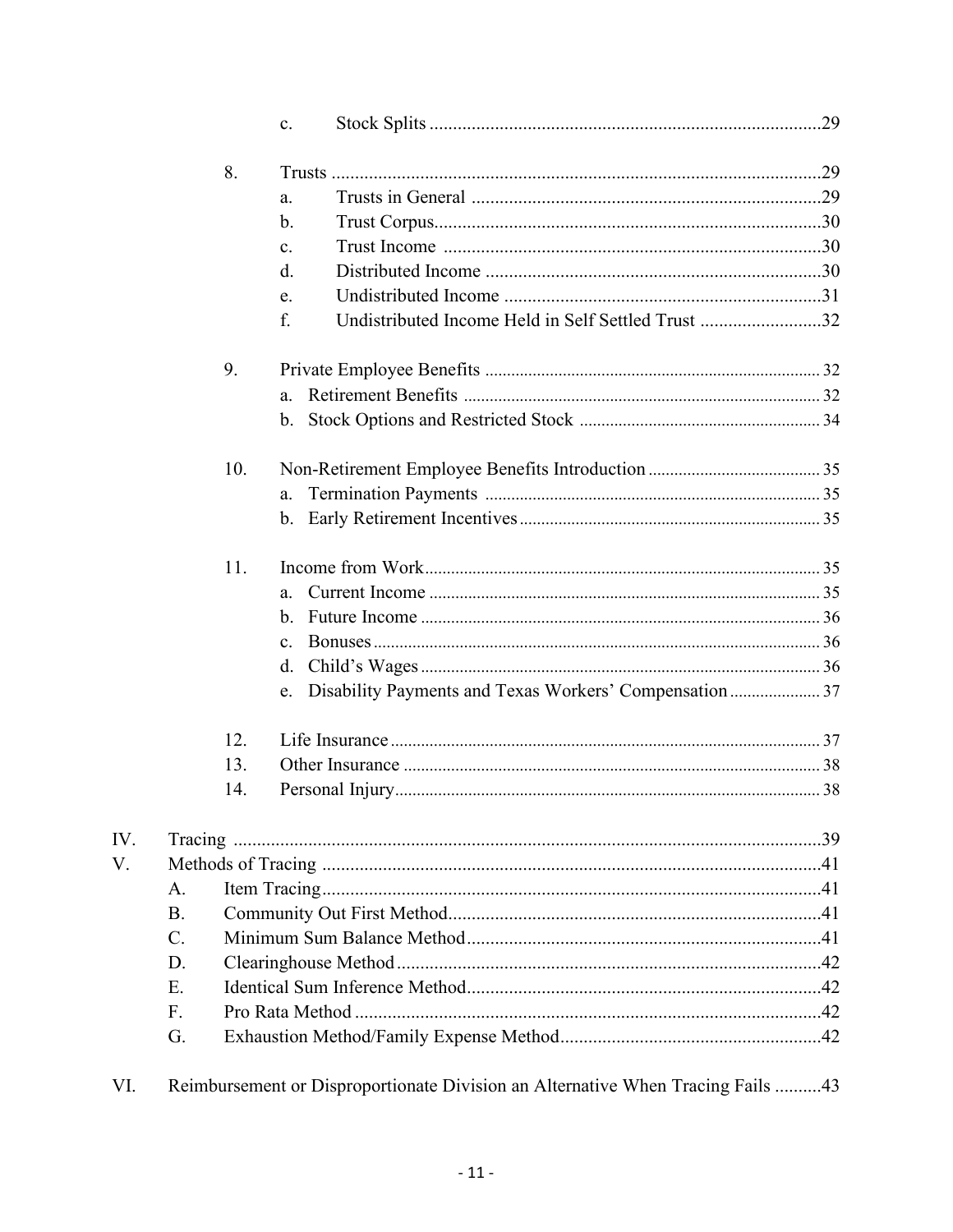| VII.  |                                                                                   |  |  |  |  |  |
|-------|-----------------------------------------------------------------------------------|--|--|--|--|--|
|       |                                                                                   |  |  |  |  |  |
|       |                                                                                   |  |  |  |  |  |
|       |                                                                                   |  |  |  |  |  |
|       |                                                                                   |  |  |  |  |  |
|       |                                                                                   |  |  |  |  |  |
| VIII. |                                                                                   |  |  |  |  |  |
|       |                                                                                   |  |  |  |  |  |
|       |                                                                                   |  |  |  |  |  |
|       |                                                                                   |  |  |  |  |  |
|       |                                                                                   |  |  |  |  |  |
|       | E.                                                                                |  |  |  |  |  |
|       | Example of Mixed Character of Real Estate Acquired During Marriage  52<br>F.      |  |  |  |  |  |
|       | G. Example of Mixed Character of Real Estate Acquired During Marriage - No Change |  |  |  |  |  |
|       |                                                                                   |  |  |  |  |  |
|       |                                                                                   |  |  |  |  |  |
|       | I.                                                                                |  |  |  |  |  |
|       | J.                                                                                |  |  |  |  |  |
| IX.   |                                                                                   |  |  |  |  |  |
| X.    |                                                                                   |  |  |  |  |  |
| XI.   |                                                                                   |  |  |  |  |  |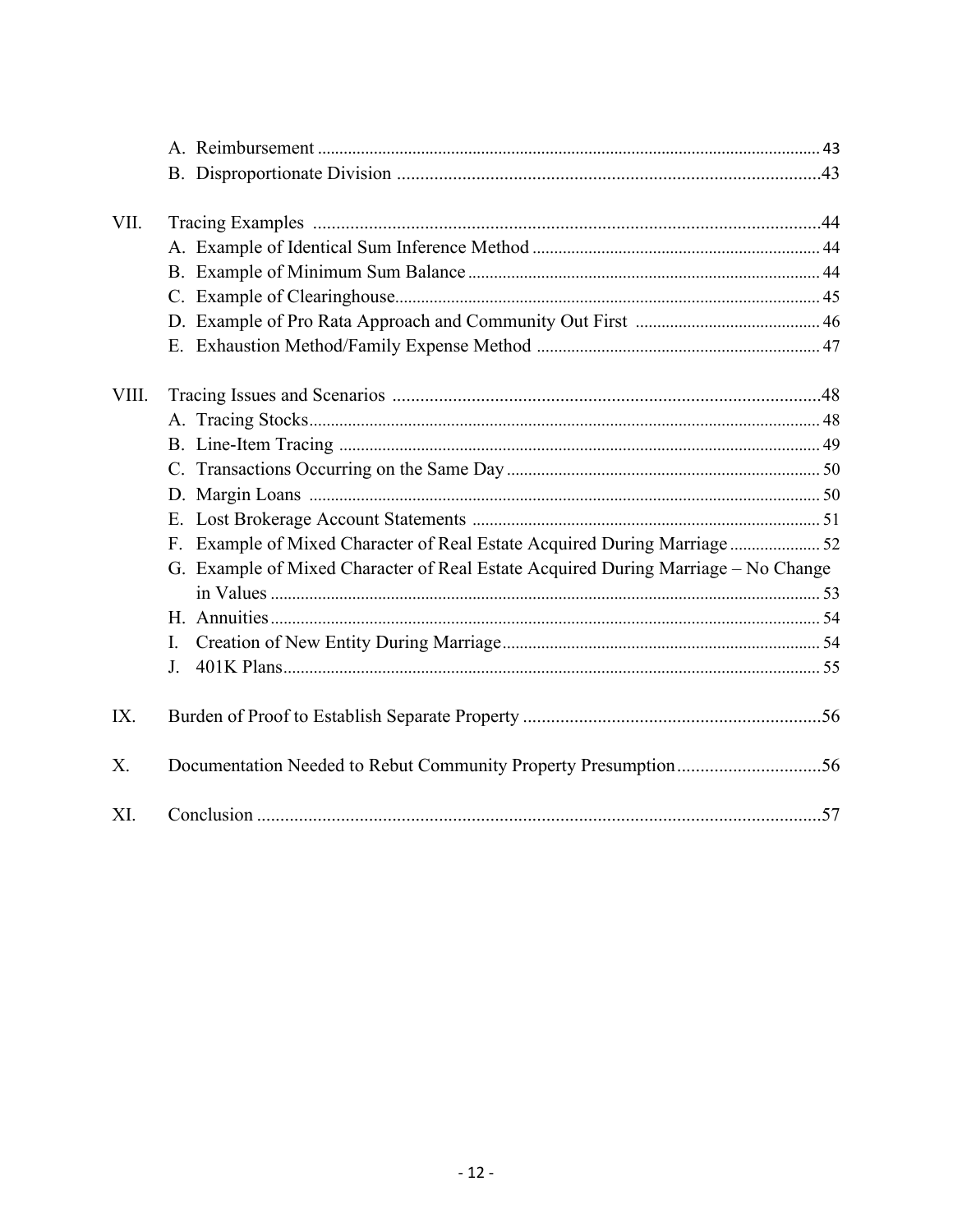#### **I. INTRODUCTION**

In the event spouses do not have a marital property agreement, it is possible to maintain their separate property. To accomplish this, an understanding of marital property law in Texas is essential. This author has seen people make several mistakes that could have been avoided with knowing and implementing strategies to keep property separate. This article discusses characterization of assets, various approaches to tracing assets to separate property, and practical examples of tracing approaches and useful topics to assist in tracing assets.

### **II. DEFINITIONS**

#### **A. Characterization**

In Texas, marital property may be characterized as separate property, community property, or mixed property. *Hilley v. Hilley*, 342 S.W.2d 565, 567 (Tex. 1961); *Gleich v. Bongio*, 99 S.W.2d 881 (Tex. 1937). The character of marital property is a mixed question of law and fact. *See Welder v. Welder*, 794 S.W.2d 420, 433 (Tex. App. – Corpus Christi 1990, no writ).

#### **B. Separate Property**

Separate property is property owned or claimed by the spouse before marriage; property acquired by the spouse during marriage by gift, devise, or descent; and the recovery for personal injuries sustained by the spouse during marriage, except any recovery for loss of earning capacity during marriage. TEX. FAM. CODE ANN. § 3.001.

Property a spouse owns or claims before marriage is that spouse's separate property. TEX. FAM. CODE ANN. § 3.001; *Langston v. Langston,* 82 S.W.3d 686 (Tex. App.– Eastland 2002, no pet.). This is true even if payments on the property were made during the marriage with community funds, although the other spouse may be entitled to reimbursement for part of the payments. TEX. FAM. CODE ANN. § 3.401-3.406; *Matter of Marriage of Jordan,* 264 S.W.3d 850, 856 (Tex. App. – Waco 2008, no pet.) (home was husband's separate property as it was purchased before marriage even though it was refinanced during marriage although there may be a possible claim for reimbursement).

The terms "**owned and claimed**" as used in the Family Code mean that where the right to the property accrued before the marriage, the property would be separate property, even though legal title or evidence of title might not be obtained until after marriage. **Inception of title** occurs when a party first has right of claim to the property by virtue of which title is finally vested. *Smith v. Smith,* 22 S.W.3d 140 (Tex. App.– Houston [14th Dist.] 2000, no pet.)(lawsuit proceeds were husband's separate property where he was defrauded by a 3<sup>rd</sup> party prior to marriage and filed suit and recovered a judgment after marriage).

All property held by either spouse before marriage remains the separate property of the spouse and the status of the property is to be determined by the origin of title to the property, and not by the acquisition of the final title. *Jensen v. Jensen,* 665 S.W.2d 107 (Tex. 1984). If a spouse took possession of property and began making payments on it before marriage, however, the spouse did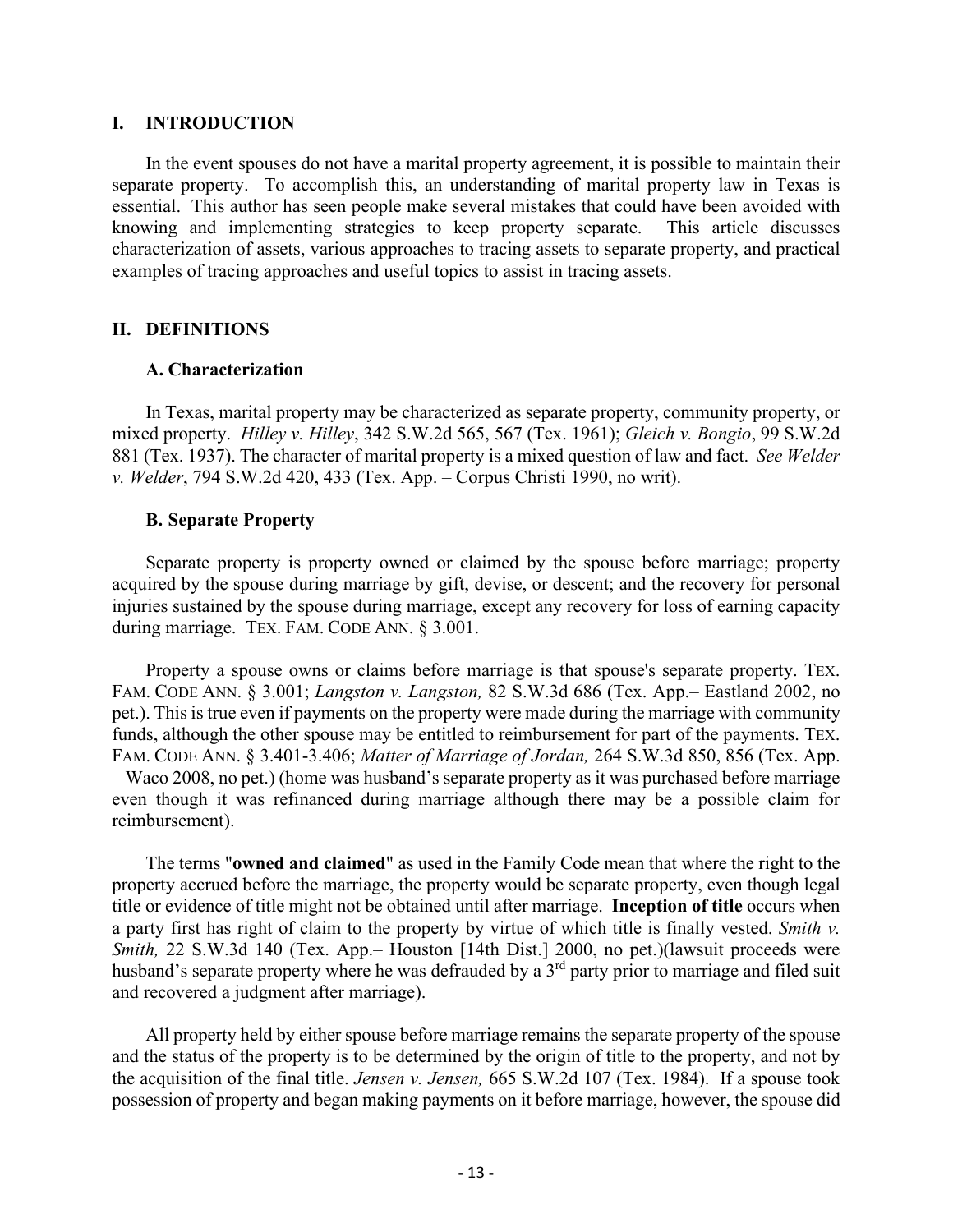not actually acquire title to the property until after the marriage, the property will be that spouse's separate property. *Wilkerson v. Wilkerson,* 992 S.W.2d 719 (Tex. App.–Austin 1999, no pet.).

### **C. Inception of Title**

Under the inception of title rule, a property's character is based on the time and manner in which a person first acquires an ownership interest in the property. *See Jensen v. Jensen*, 665 S.W.2d 107, 109 (Tex. 1984). *Camp v. Camp*, 972 S. W. 2d 906 (Tex. App.– Corpus Christi 1998, pet. denied); *Howe v. Howe* 551 S.W.3d 236 (Tex. App.—El Paso 2018, no pet.).

## **D. Community Property**

Community property consists of the property, other than separate property, acquired by either spouse during the marriage. TEX. FAM. CODE ANN. § 3.002.

## **E. Mixed Property**

If the community estate of the spouses and the separate estate of a spouse have an ownership interest in property, the respective ownership interests of the marital estate are determined by the rule of inception of title. TEX. FAM. CODE ANN. § 3.006. Mixed property consists of both separate and community property.

When both separate and community funds are used to purchase property, the property has mixed character in proportion to the amount paid with separate and community funds. *Murray v. Murray*, 15 S.W.3d 202 (Tex. App.—Texarkana 2000, no pet.) (spouses own real property purchased by them before marriage in proportional percentage contributed by each to the total purchase price). If a purchase is made partly with separate property and partly with community credit, the separate and community estates own the property as tenants in common, and each estate owns an undivided interest in the proportion that it supplies to the consideration. *Scott v. Scott,*  805 S.W.2d 835, 838 (Tex. App.– Waco 1991, writ denied).

*See* Section VIII(F) and (G) below for examples of mixed character of real estate acquired during marriage.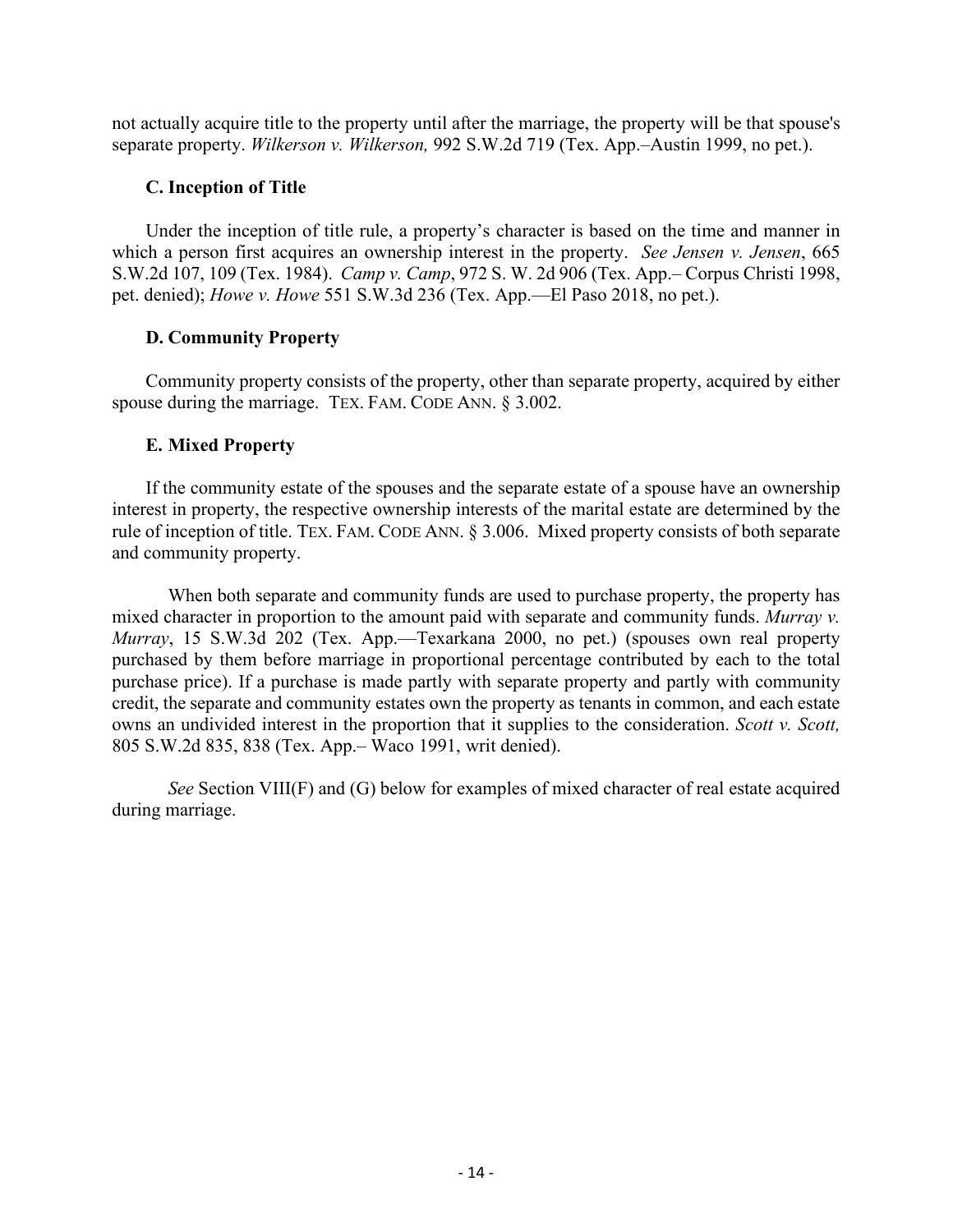#### **F. Tracing**

Tracing involves using evidence to show the time and means by which the spouse originally obtained possession of the property to establish the separate property origin. *Dickinson v. Dickinson*, 324 S.W.3d 653, 658 (Tex. App. – Fort Worth 2010).

#### **III. CHARACTERIZATION**

#### **A. Community Property Presumption and the Burden of Proof**

All property that is possessed by either spouse during the marriage or at dissolution is presumed to be community property. TEX. FAM. CODE ANN. § 3.003(a); *Matter of Marriage of Morris*, 123 S.W.3d 864 (Tex. App.–Texarkana 2003, no pet.); *Tarver v. Tarver*, 394 S.W.2d 780 (Tex. 1965)*; Burgess v. Easley*, 893 S.W.2d 87 (Tex. App. – Dallas 1994, no writ); *Hopf v. Hopf*, 841 S.W.2d 898 (Tex. App. - Houston [14th Dist.] 1992, no writ). The introduction of contrary evidence ends the presumption of community property. *Dawson v. Dawson*, 767 S.W.2d 949, 950 (Tex. App.–Beaumont 1989, no writ); *Harris v. Harris*, 765 S.W.2d 798, 802 (Tex. App.–Houston [14<sup>th</sup> Dist.] 1989, writ denied). Once contrary evidence is introduced, the trier of fact should not weigh the presumption of community property nor treat it as evidence. *Roach v. Roach*, 672 S.W.2d 524, 530 (Tex. App.–Amarillo 1984, no writ); *Harrison v. Harrison*, 321 S.W.3d. 899 (Tex. App.–Houston  $[14<sup>th</sup> Dist.]$  2010, no pet. h.).

A contrary presumption may displace the community property presumption. For instance, a presumption that property is separate arises where a deed recites that property is conveyed to one spouse as his or her separate property, or that the consideration was paid from one spouse's separate estate, or both. *Kyles v. Kyles*, 832 S.W.2d 194 (Tex. App. – Beaumont 1992, no writ); *Pemelton v. Pemelton*, 809 S.W.2d 642 (Tex. App. - Corpus Christi 1991), *rev'd on other grounds*, 836 S.W.2d 145(Tex. 1992); *Kyles v. Kyles*, 832 S.W.2d 194 (Tex. App.–Beaumont 1992, no writ)(property conveyed to spouse during marriage presumed to be community property, unless conveying instrument specifically states conveyed to spouse as his or her separate property, in which case prima facie proof the property is separate property of spouse to whom conveyed).

Parties claiming certain property as their separate property have the burden of rebutting the presumption of community property, and to do so, they must trace and clearly identify the property in question as separate by clear and convincing evidence. *Pearson v. Fillingim*, 332 S.W.3d 361 (Tex. 2011)(per curium)(husband did not provide any evidence that mineral deeds were his separate property).

The spouse claiming that disputed property is his or her separate property must trace and identify the property to show that it was originally his or her separate property or that it was acquired with his or her separate property. *McKinley v. McKinley,* 496 S.W.2d 540 (Tex. 1973); *Barnard v. Barnard*, 133 S.W.3d 782 (Tex. App.– Fort Worth 2004, pet. denied); *Zagorski v.*  Zagorski, 116 S.W.3d 309 (Tex. App.– Houston [14<sup>th</sup> Dist.] 2003, pet. denied); *In re Marriage of Moore*, 890 S.W.2d 821 (Tex. App. – Amarillo 1994, no writ); *Hopf v. Hopf*, 841 S.W.2d 898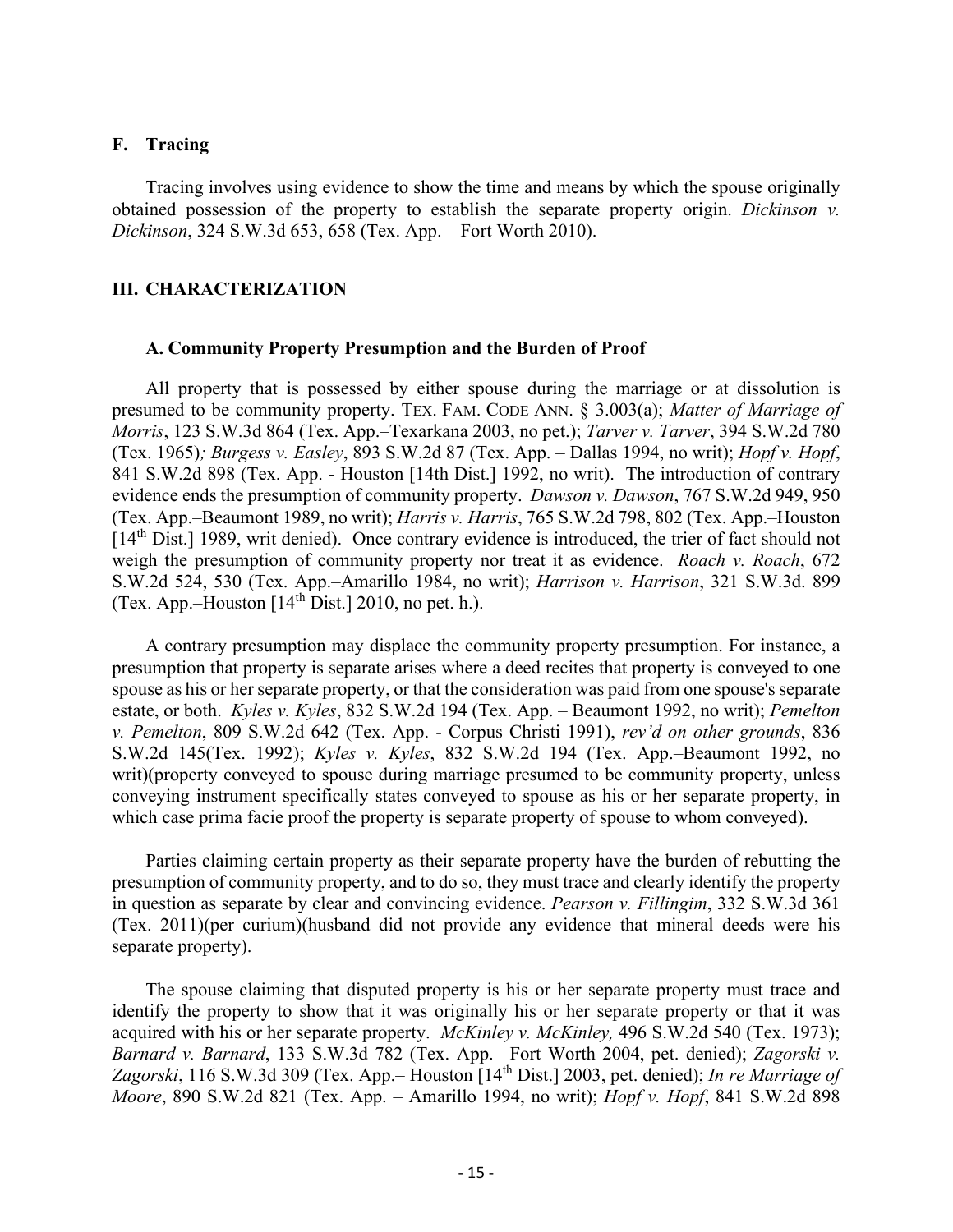(Tex. App. – Houston [14th Dist.] 1992, no writ). Tracing involves establishing the origin of the property through evidence showing how the spouse claiming the asset as separate property obtained possession of the property. *Hilliard v. Hilliard*, 725 S.W.2d 722, 723 (Tex. App.–Dallas 1985, no writ).

A spouse has the burden to provide clear and convincing evidence as to the exact nature of the portion of property that is his or her separate property, even though the other spouse concedes that some portion of property is the other spouse's separate property. *Zamarripa v. Zamarripa*, WL 1875580 (Tex. App.–Houston [14<sup>th</sup> Dist.] 2009, pet. denied)(not reported)(although wife conceded that some portion of a pension was husband's separate property, it remained husband's burden to provide clear and convincing evidence as to the exact nature of that portion and the trial court was not required to speculate about it; husband further was not entitled to rely on the statute characterizing retirement benefits); *see also Graves v. Tomlinson*, 329 S.W.3d 128 (Tex. App.– Houston [14<sup>th</sup> Dist.] 2010, pet. denied)(clear and convincing evidence standard is not satisfied when spouse's testimony is contradictory by the inventories in evidence or unsupported by documentary evidence).

## **B. Gifts**

# **1. Gifts are Separate Property**

Property acquired during marriage by gift is the separate property of the recipient spouse, whether the gift was from the other spouse or a third party. TEX. FAM. CODE ANN. § 3.001; *Powell v. Powell, 822 S.W.2d 181 (Tex. App.*– Houston [1<sup>st</sup> Dist.] 1991, writ denied). The gift must be absolute and may not be open to future reconsideration. *Soto v. First Gibralter Bank, FSB San Antonio*, 868 S.W.2d 400 (Tex. App.– San Antonio 1993, writ ref'd).

## **2. Elements of a Gift**

A gift is a voluntary transfer of property to another made gratuitously and without consideration. *Hilley v. Hilley,* 342 S.W.2d 565, 568 (Tex. 1961); *Hallum v. Hallum,* WL 4910232 (Tex. App.–Houston  $[1<sup>st</sup> Dist.]$  2010, no pet. h.)(not reported). To show that a transfer of property was a gift, the spouse claiming the property as separate property must establish:

- a. Donor's intent to make a gift;
- b. Delivery of the property; and
- c. Acceptance of the property.

*Dorman v. Arnold,* 932 S.W.2d 225 (Tex. App.– Texarkana 1996, n.w.h.); *Scott v. Scott,*  805 S.W.2d 835, 839-40 (Tex. App.– Waco 1991, writ denied)(jury found wife did not make a gift of money to husband, even though she put a \$100,000 CD in his name alone since a gift cannot occur without the intent to make a gift).

The promise to give property in the future is generally not a gift. *Woodworth v. Cortez,* 660 S.W.2d 561, 564 (Tex. App.– San Antonio 1983, writ ref'd n.r.e.).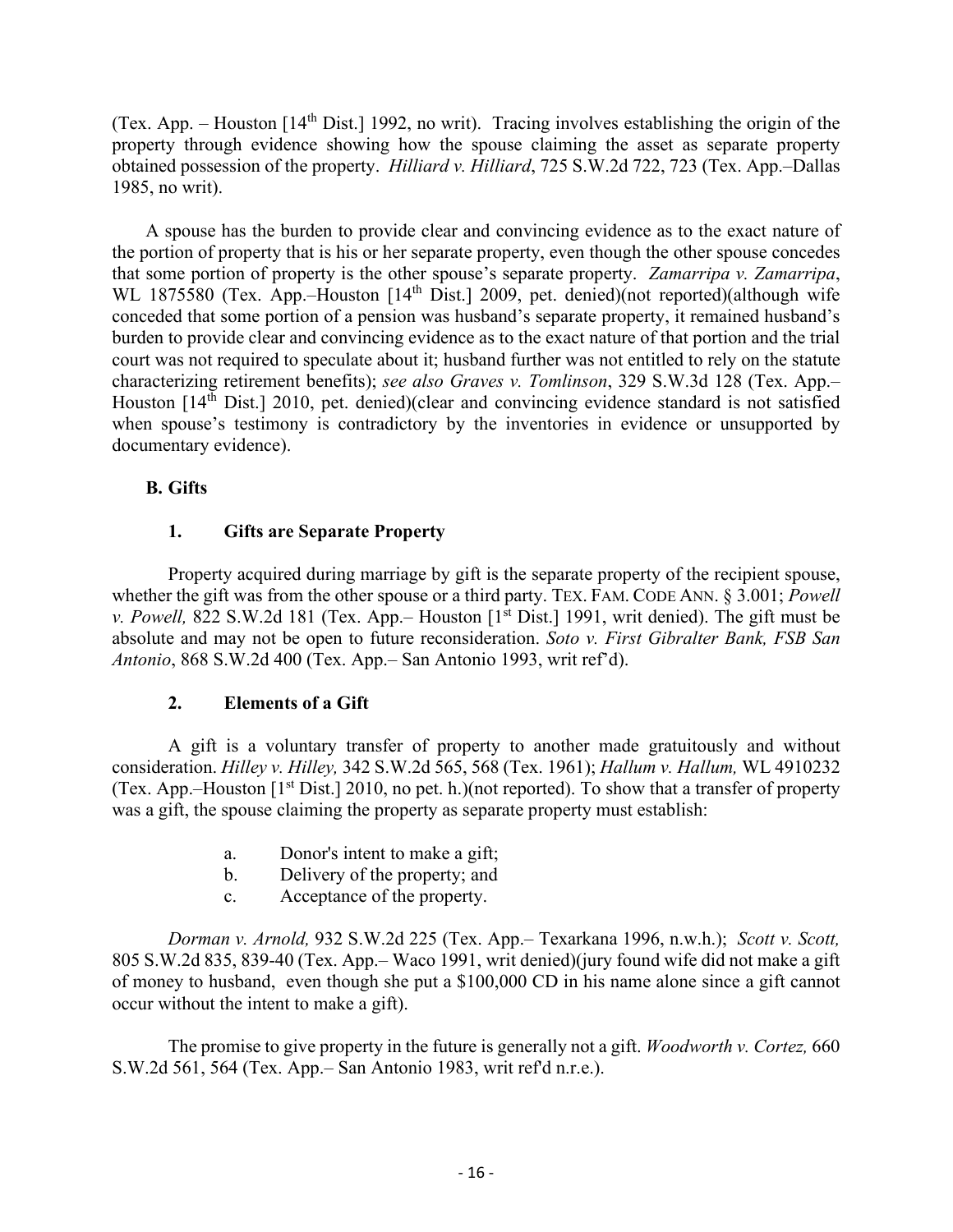In the absence of an alternative presumption, the burden of proving a gift is on the party claiming the gift. *Woodworth v. Cortez,* 660 S.W.2d 561 (Tex. App.– San Antonio 1983, writ ref'd n.r.e.).

## **3. Delivery of Property**

A donor delivers property when he or she releases all dominion or control over it. *Soto v. First Gibralter Bank, FSB San Antonio,* 868 S.W.2d 400 (Tex. App.– San Antonio 1993, writ ref'd). Title to the property must pass immediately and unconditionally, and the transfer must be so complete that the donee spouse could maintain an action for conversion of the property. *Oadra v. Stegall,* 871 S. W.2d 882 (Tex. App.– Houston [14th Dist.] 1994, no writ). A valid gift of real estate must include transfer and receipt of the deed, and a gift of stock must include endorsement of the stock certificates. *Grimsley v. Grimsley,* 632 S.W.2d 174 (Tex. App.- Corpus Christi 1982, no writ). Delivery of a gift cannot be retroactive. *Pearson v. Pearson*, 2016 WL 240683 (Tex. App.–Austin 2016, no pet. h.).

# **4. Encumbered Property**

The grantor may make a gift of encumbered property to a spouse, and the property will be a gift even if the grantee spouse assumes an obligation to extinguish the encumbrance. *Pemelton v. Pemelton,* 809 S.W.2d 642 (Tex. App. – Corpus Christi 1991), *rev'd on other grounds,* 836 S.W.2d 145 (Tex. 1992).

## **5. No Consideration**

A transfer is not a gift if the recipient gave consideration in exchange for the transferred property. *Pankhurst v. Weitinger & Tucker,* 850 S.W.2d 726 (Tex. App.– Corpus Christi 1993, writ denied).

## **a. Minimal Consideration**

If even minimal consideration is given in exchange for the property, the property may become part of the community estate. *Saldana v. Saldana,* 791 S.W.2d 316 (Tex. App.- Corpus Christi 1990, no writ)(lot transferred to husband and wife by husband's mother during marriage was community property , where wife paid mother \$10 at time she executed deed, and husband offered no evidence to rebut presumption that \$10 came from community estate).

However, there are cases that support the position that recitals in a deed are not conclusive as to consideration. *Hallum v. Hallum*, WL 4910232 (Tex. App.– Houston [1<sup>st</sup> Dist.] 2010, no pet. h.)(not reported); *see also Hall v. Barrett,* 126 S.W.2d 1045 (Tex. App.– Fort Worth 1939, no writ)(court stated that "much ado is made of the recited consideration of "Ten Dollars" paid to the grantor. All of us know that this is the usual and customary formal recitation used in a deed of  $g$ ift.").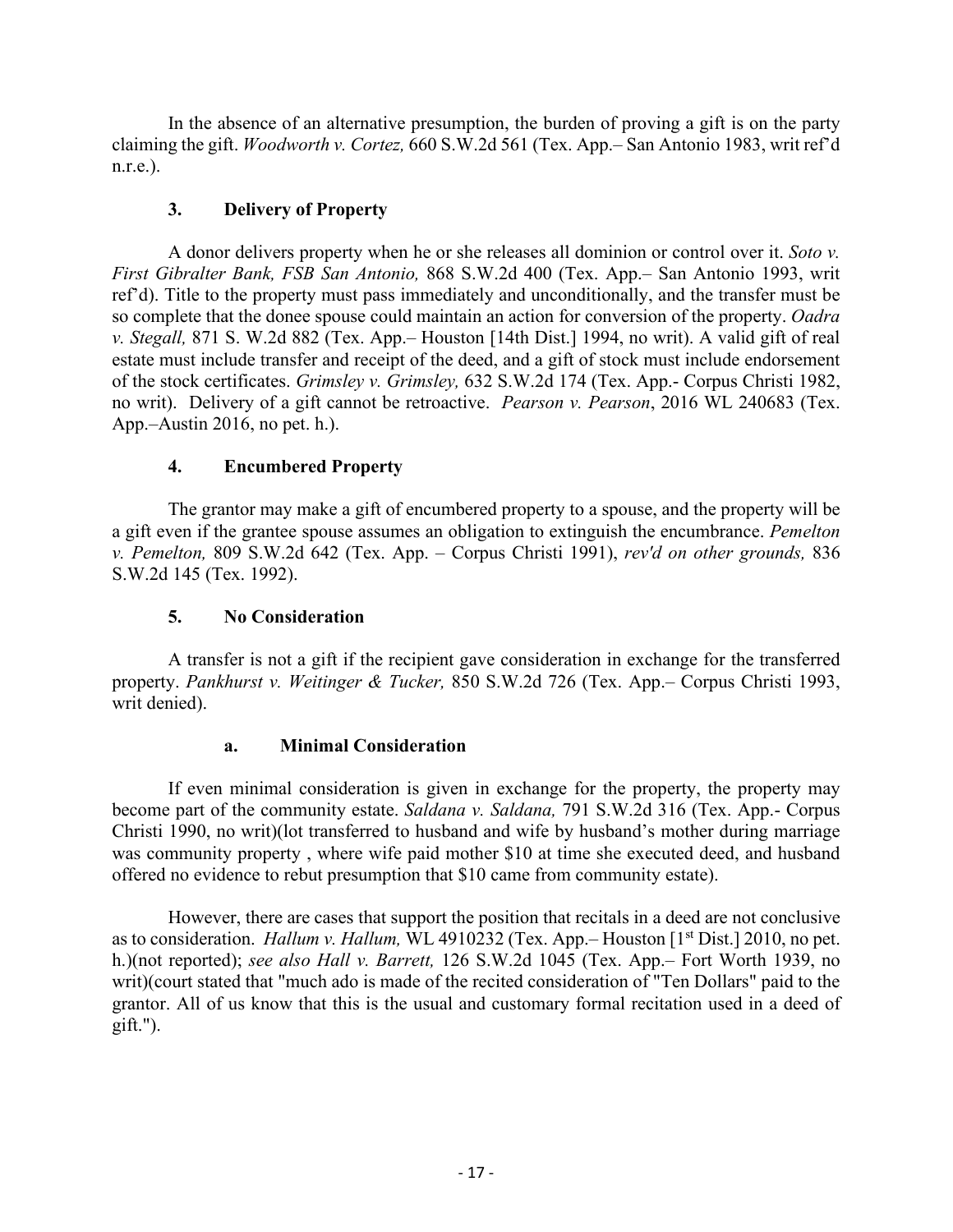#### **b. Parole Evidence**

Some cases have allowed parole evidence to be admitted to show the true consideration or that there was no consideration given. *Bahr v. Kohr,* 980 S.W.2d 723 (Tex. App.– San Antonio 1998, no pet.). Other cases did not admit parole evidence in the circumstances of those cases. *See Massey v. Massey*, 807 S.W.2d 391, 405 (Tex. App.– Houston [1<sup>st</sup> Dist.] 1991, writ denied); *Johnson v. Driver,* 198 S.W.3d 359, 363 (Tex. App.– Tyler 2006, pet. denied)( citing *Massey).*

## **6. Gifts to Both Spouses**

If a third party attempts to make a gift to the community estate, each spouse acquires an undivided one-half interest in the gift as his or her separate property. *Dutton v. Dutton,* 18 S.W.3d 849 (Tex. App.– Eastland 2000, pet. denied). Texas Family Code Section 3.001(2) and Article XVI, Section 15 of the Texas Constitution require that any property acquired by gift during the marriage is separate property, therefore gifts to the community are not possible.

# **7. Gifts from Parents or Grandparents**

When a grantor conveys property to a natural object of the grantor's bounty, such as a parent to a child or grandparent to a grandchild, a **rebuttable presumption is created** that **the property conveyed is a gift**. The party claiming the property was not a gift has the burden of proving lack of donative intent by clear and convincing evidence. *Kyles v. Kyles,* 832 S.W.2d 194 (Tex. App.– Beaumont 1992, no writ)(parents' transfer of a property interest to a child is presumptively a gift but may be rebutted by evidence showing the facts and circumstances surrounding the conveyance).

Testimony from a spouse's parent that property is a gift to one spouse alone is sufficient to establish separate property without tracing. *Wells v. Wells*, 251 S.W.3d 834 (Tex. App.–Eastland 2008, no pet.). *Hallum v. Hallum,* WL 4910232 (Tex. App.– Houston [1st Dist.] 2010, no pet. h.)(not reported)(a stepfather considered husband "part of his bounty, thus giving rise to the presumption that the stepfather conveyed real property to husband as a gift); *In re Royal,* 107 S.W.2d 846 (Tex. App.– Amarillo 2003, no pet.)(grandparent's testimony that they forgave part of loan they made to spouses to buy a house was a gift to husband was rebutted by contrary evidence of a gift to husband and wife); *Mahen v. McMahen,* 2014 Tex. App. Lexis 6154 (Tex. App.– Amarillo 2014)(mem. op.)(court found that wife's parents' annual gift checks to husband were intended to be gifts to husband and therefore his separate property at the time the gifts were made); *In re Marriage of Moncey,* 404 S.W.3d 701 (Tex. App.– Texarkana 2013, no pet.)(evidence presented by wife and others sufficient to establish there was no intent to make a gift to husband – trial court's finding that land was wife's separate property was upheld).

## **8. lnterspousal Gifts**

## **a. Gifts of Interest in Community Property**

One spouse may give the other his or her interest in community property, and the property becomes the recipient spouse's separate property. *Pankhurst v. Weitinger & Tucker,* 850 S.W.2d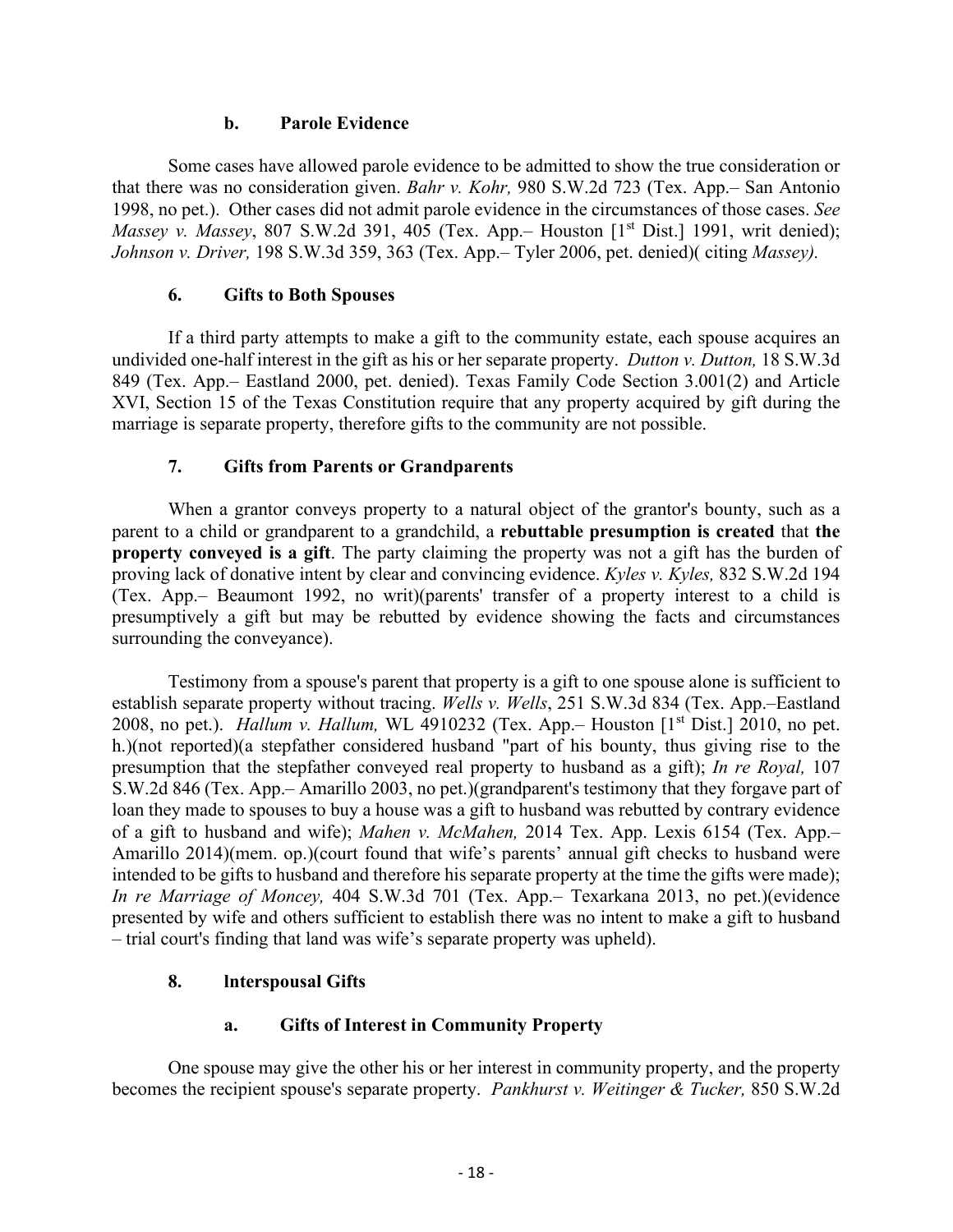726 (Tex. App.- Corpus Christi 1993, writ denied). A gift of property from one spouse to the other is presumed to include all of the income and property that may arise from the original gift property. *TFC 3.005.*

### **b. Presumption of Gift**

If a spouse takes title to his or her separate real property in the names of both spouses, a presumption arises that the spouse who purchased the property with separate property intended to make a gift is made to the other spouse of an undivided one-half interest in the property. *Matter of Marriage of Morris,* 12 S.W.3d 877 (Tex. App.– Texarkana 2000, no pet.); *Long v. Long,* 234 S.W.3d 34 (Tex. App.– El Paso 2007, no pet.); (where husband took title of separate property lake lot in names of husband and wife, court held husband gifted undivided one-half interest in lake lot to wife); *Peterson v. Peterson,* 595 S.W.2d 889 (Tex. Civ. App.– Austin 1980, writ dism'd w.o.j.)(presumption overcome by husband's testimony that no gift was intended); *Whorall v. Whorall,* 691 S.W.2d 32, 35 (Tex. App.– Austin 1985, writ dism'd)(wife testified she did not intend a gift; trial court's finding of separate property was upheld).

## **c. Real Estate**

A conveyance of real estate to one spouse during marriage generally creates a presumption of community property; however, if a deed recites that the conveyance is to the spouse as his or her separate property, this overrides the community presumption and creates a new presumption that the property is the separate property of grantee spouse. *Hodge v. Ellis,* 277 S.W.2d 900 (Tex. 1955); *Kyles v. Kyles,* 832 S.W.2d 194 (Tex. App.– Beaumont 1992, no writ). This shifts burden to the other spouse to rebut the separate property presumption, and failure to rebut results in a conclusive finding of separate property.

*See In re Marriage of Skarda*, 345 S.W.3d 665 (Tex. App. – Amarillo 2011, no pet.)(husband refinanced separate property house during marriage and signed deed conveying property to husband and wife as "joint tenants with a right of survivorship"– held that husband transferred a one-half separate property interest to wife by gift); *Motley v. Motley,* 390 S.W.3d 689 (Tex. App.– Dallas 2013, pet. denied)(court found refinance of wife's separate property and conveyance to husband of undivided one-half interest in the property was a gift to husband and therefore his separate property); *Magness v. Magness,* 241 S. W. 3d 910 (Tex. App.– Dallas 2007, pet. denied)(wife signed a deed as part of refinancing and testified she did not intend the deed to be a gift transferring any ownership to husband; court held each spouse owned a one-half separate interest in home –"[a] deed for property from one spouse as grantor to the other spouse as grantee creates a presumption grantee spouse received the property as separate property by gift" – presumption may be rebutted by proof of fraud, accident, or mistake and wife did not testify to any facts indicating this); *Pace v. Pace,* 160 S.W.3d 706 (Tex. App.– Dallas 2005, pet. denied)(house titled in both spouse's name but wife was able to trace purchase money to her separate funds and house determined to be wife's separate property); *Peterson v. Peterson,* 595 S.W.2d 889 (Tex. Civ. App.– Austin 1980, writ dism'd w.o.j.)(presumption overcome by husband's testimony that no gift was intended); *Harrison v. Harrison,* 321 S.W.3d. 899 (Tex. App.–Houston [14th Dist.] 2010, no pet. h.)(court found gift of one-half of the property was intended).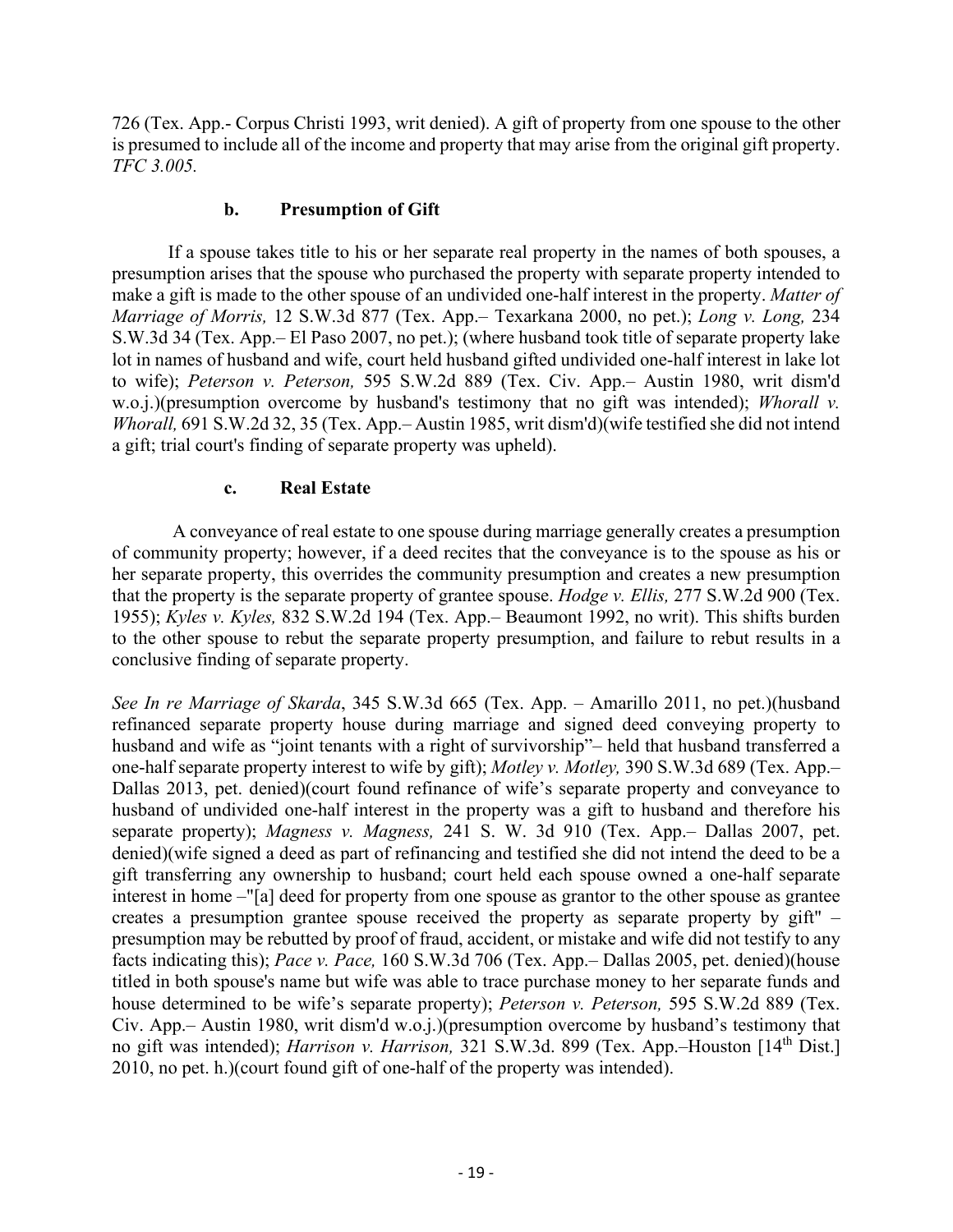#### **C. Characterization of Various Assets**

#### **1. Real Property**

Under the inception of title rule, real property acquired before marriage is separate property. TEX. FAM. CODE ANN. § 3.001; *Wilkerson v. Wilkerson*, 992 S.W.2d 719, (Tex. App. – Austin 1999, no pet.). If property is purchased during marriage in part out of one spouse's separate funds and in part out of community property, property will be held as tenants in common between the contributing spouse's separate estate and the community estate. *Gleich v. Bongio*, 99 S.W.2d 881, 883 (Tex. 1937); *In re Marriage of Daugherty*, 42 S.W.3d 331 (Tex. App. – Texarkana 2001, no pet.). Fixtures are characterized with the land. *Cantu v. Harris*, 660 S.W.2d 638, 640 (Tex. App.– Corpus Christi 1983, no writ).

The separate character of real property is not changed because the property was improved with funds borrowed on community credit, because both parties signed a note secured by a deed of trust on this property, or because both parties' names are on the deed of trust. *Leighton v. Leighton*, 921 S.W.2d 365 (Tex. App.– Houston [1<sup>st</sup> Dist.] 1996, no writ); see *Long v. Long*, 234 S.W.3d 34 (Tex. App.–El Paso 2007, no pet.) (deed to property purchased with husband's separate property taken in names of both spouses created a presumption of a gift).

If, prior to marriage, one spouse signed an earnest money contract and paid the earnest money on real property and, during the marriage, both spouses received the deed in the names of both spouses and both spouses signed the note and deed of trust, it has been held that the inception of title rule dictates that the real property is the separate property of the spouse who signed the earnest money contract. *Carter v. Carter*, 736 S.W.2d 775, 779 (Tex. App.–Houston [14th Dist.] 1987, no writ); *Wierzchula v. Wierzchula*, 623 S.W.2d 730 (Tex. App.–Houston [1<sup>st</sup> Dist.] 1981, no writ).

However, if earnest money was paid before closing during the marriage, for example, from the community estate, and a spouse puts 40% of the purchase price down at closing from his or her separate estate, this spouse would only have a reimbursement claim under the inception of title rule. There are cases that have held that the inception of title rule related to the character of the real estate is fixed at closing. It is this author's opinion that if there is 1) a contract to purchase the property with earnest money paid by the community, then 2) a closing a month later with a mortgage, and a separate property down payment, the result is mixed title because the separate estate has *equitable* title since it provided the purchase money even if the contract was on behalf of the community. The separate estate is the beneficiary of a purchase money resulting trust. *See Deacetis v. Wiseman*, 2010 WL 2731040, at \*1 (Tex. App. – Houston [14<sup>th</sup> Dist.] 2010, no pet.)(mem. op.)(court noted that equitable title is just as much a property interest as legal title, and it can be identified and characterized as separate property or community property); *Cockerham v. Cook*, 527 S.W.2d 162 (Tex. 1975); *Jacobs v. Jacob*, 669 S.W.2d 759, 763 (Tex. App.–Houston [14th Dist.] 1984, aff'd in part, 687 S.W.2d 731 (Tex. 1985); *Scott v. Scott*, 805 S.W.2d 835, 838 (Tex. App.–Waco 1991, writ denied); *In re Marriage of Thurmond*, 888 S.W.2d 269, 272-73 (Tex. App.–Amarillo 1994, writ denied).

The *Thurmond* case specifically refers to the "mixed title" created when both estates contribute to the purchase of property during marriage as being "equitable title." Equitable title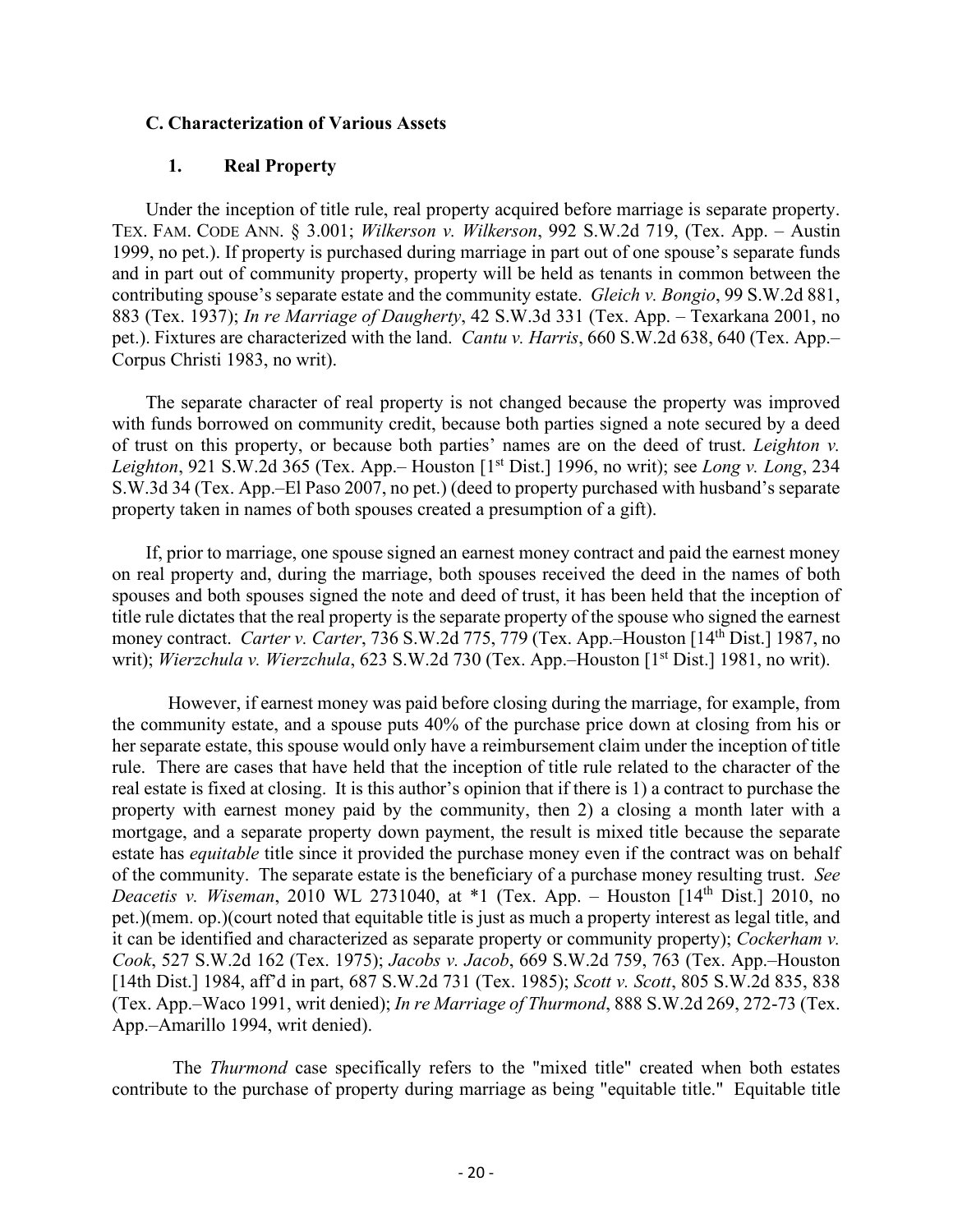created through a constructive or purchase money resulting trust is just as valid as legal title. In *Thurmond*, the court held: "Equitable title is a property right greater than a right of reimbursement. It has been held that equitable title is a sufficient interest to permit execution by a creditor. As a property right, it may not be divested from a spouse at divorce without violating our state constitution." *In re Marriage of Thurmond*, 888 S.W.2d 269, 272-73 (Tex. App.–Amarillo 1994, writ denied).

*See* Section VII(F) and (G) below for examples of mixed character of real estate acquired during marriage.

## **2. Crops**

Crops planted during the marriage are characterized as community property. *McGarraugh v. McGarraugh*, 177 S.W.2d 296 (Tex. Civ. App.–Amarillo 1943, writ dism'd).

### **3. Timber**

Timber grown on separate property is community property. *McElwee v. McElwee*, 911 S.W.2d 182 (Tex. App. – Houston  $[1<sup>st</sup> Dist.]$  1995, no writ).

### **4. Minerals**

Minerals in place are a part of the real property and therefore have the same character as the real property. *Norris v. Vaughan*, 260 S.W.2d 676 (Tex. 1953)*.* When mineral interests are extracted from the land, the effect is a piecemeal sale of the underlying property. *Id.* The use of separate funds to develop or operate community property oil and gas interests, or of community funds to develop or operate separate interests, does not change the character of the property, but may give rise to a reimbursement claim. *Cone v. Cone*, 266 S.W.2d 480, 483 (Tex. Civ. App.– Amarillo 1953, writ dism'd), 266 S.W.2d 860 (Tex. 1954). Working interests on separate property land are separate property. *Matter of Marriage of Read*, 634 S.W.2d 343, 346 (Tex. App.– Amarillo 1982, writ dism'd).

When a spouse owns a business the purpose of which is the acquisition and development of oil and gas interests, the profits from that business belong to the community estate. If separate funds were used, there could be a claim for reimbursement. *Matter of Marriage of Read*, 634 S.W.2d 343, 346 (Tex. App.–Amarillo 1982, writ dism'd). NOTE: If a spouse owns oil and gas interests, he or she should be cautious when transferring these interests to an entity. The royalties which otherwise be considered separate property could be community property when distributed from the entity.

Mineral royalties are considered to be the proceeds of the sale of part of real property, so if the real property is separate property, then the royalty payments are also separate property. *Norris v. Vaughan*, 260 S.W.2d 676 (Tex. 1953); *Welder v. Welder*, 794 S.W.2d 420 (Tex. App. – Corpus Christi 1990, no writ).

A bonus payment from an oil and gas lease belonging to a separate estate is separate property. *Lessing v. Russek,* 234 S.W.2d 891 (Tex. Civ. App.– Austin 1950, writ ref'd n.r.e.).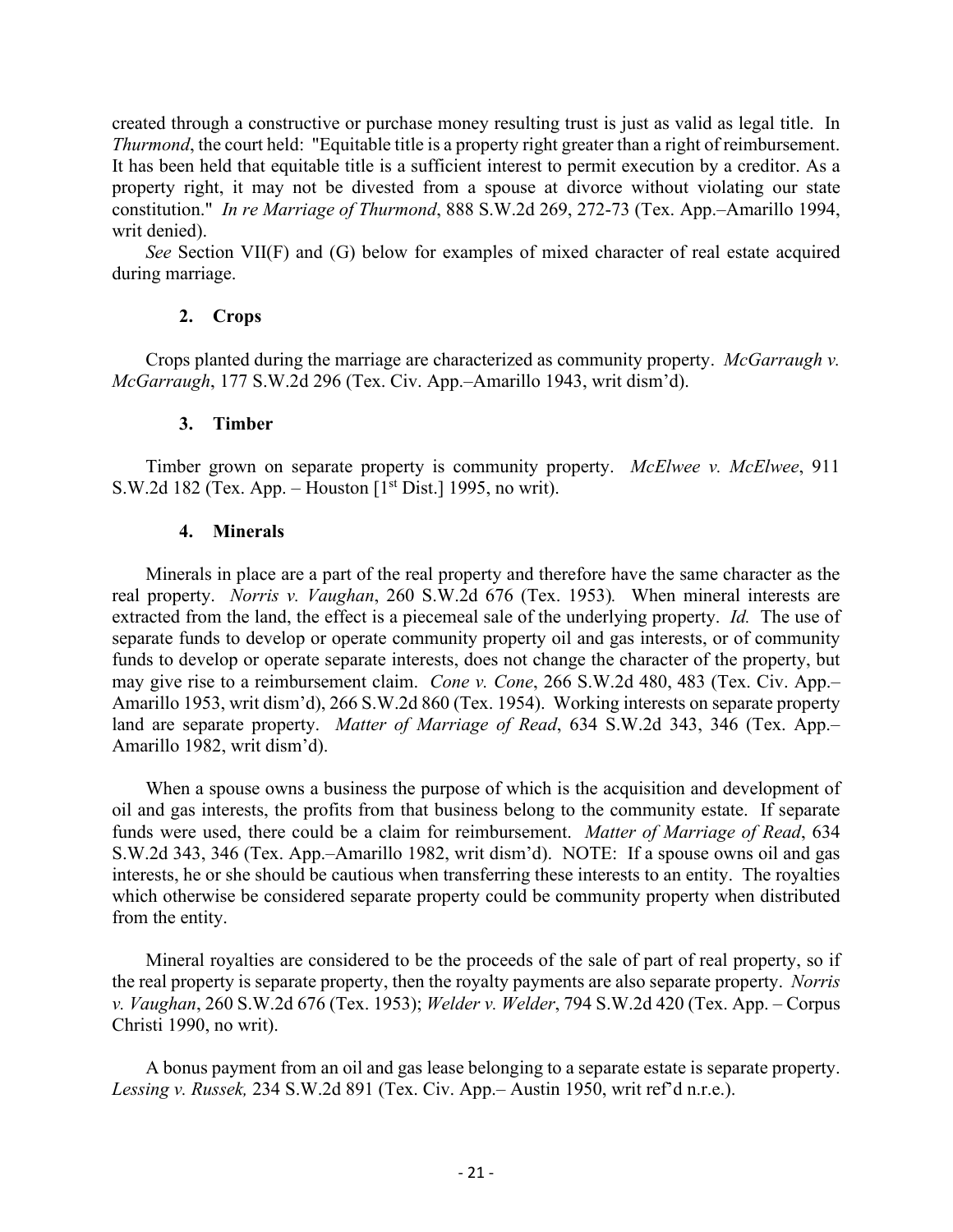Delay rentals from separate property are community property. *Lessing v. Russek,* 234 S.W.2d 891 (Tex. Civ. App.– Austin 1950, writ ref'd n.r.e.); *McGarraugh v. McGarraugh*, 177 S.W.2d 296 (Tex. Civ. App.–Amarillo 1943, writ dism'd).

#### **5. Financial Accounts**

The deposit of community and separate funds to the same account does not divest the separate funds of their identity and establish the entire account as community property, as long as the separate funds can be traced and the trial court is able to determine the interest of each party in the account. *Welder v. Welder*, 792 S.W.2d 420 (Tex. App. – Corpus Christi 1990, no writ); *Norton v. Norton*, WL 2816212 (Tex. App.–Amarillo 2010, no pet. h.)(not reported)(even though \$6,000 of community funds were deposited into husband's account containing his separate property, court held that husband traced his separate property funds). Where a joint bank account contains both community and separate funds, it is presumed that the community funds are withdrawn before the separate funds, and where there are sufficient funds at all times to cover the separate property balance in the account at the time of divorce, it is presumed that the balance remains separate property. *Welder v. Welder*, 792 S.W.2d 420 (Tex. App. – Corpus Christi 1990, no writ); see also *Hill v. Hill*, 971 S.W.2d 153 (Tex. App. – Amarillo 1998, no writ).

When separate and community funds are commingled in a manner defying segregation and identification, it is presumed that the entire fund consists of community property. *Estate of Hanau v. Hanau*, 730 S.W.2d 663 (Tex. 1987); *Robles v. Robles*, 965 S.W.2d 605 (Tex. App. – Houston [1st Dist.] 1998, no writ); *McElwee v. McElwee*, 911 S.W.2d 182 (Tex. App. – Houston [1st Dist.] 1995, no writ). However, the presumption can be dispelled through proof illustrating that the separate properties which went in never came out. Thus, a showing that community and separate funds were deposited in the same account does not divest the separate funds of their identity and establish the entire amount as community when the separate funds can be traced and the trial court can accurately determine each party's interest. *Zagorski v. Zagorski*, 116 S.W.3d 309 (Tex. App.– Houston [14th Dist.] 2003, pet. denied); *Welder v. Welder*, 794 S.W.2d 420 (Tex. App. – Corpus Christi 1990, no writ); *Holloway v. Holloway*, 671 S.W.2d 51 (Tex. App. – Dallas 1983, writ dism'd).

One issue in tracing financial accounts today is the difficulty obtaining all of the statements from the financial institution. Many financial institutions will not have older statements available. However, there may be creative ways to trace a spouse's separate property that will provide clear and convincing evidence. For example, if a spouse owned shares of stock before the marriage, it may be possible to prove separate property by clear and convincing evidence even if the spouse no longer has the brokerage statements. Perhaps the spouse's tax returns that reflect dividends paid on the stock before the marriage can be compared to historical data to determine the shares of stock owned.

*See* Sections V – VIII below for tracing approaches and specific example of tracing methods.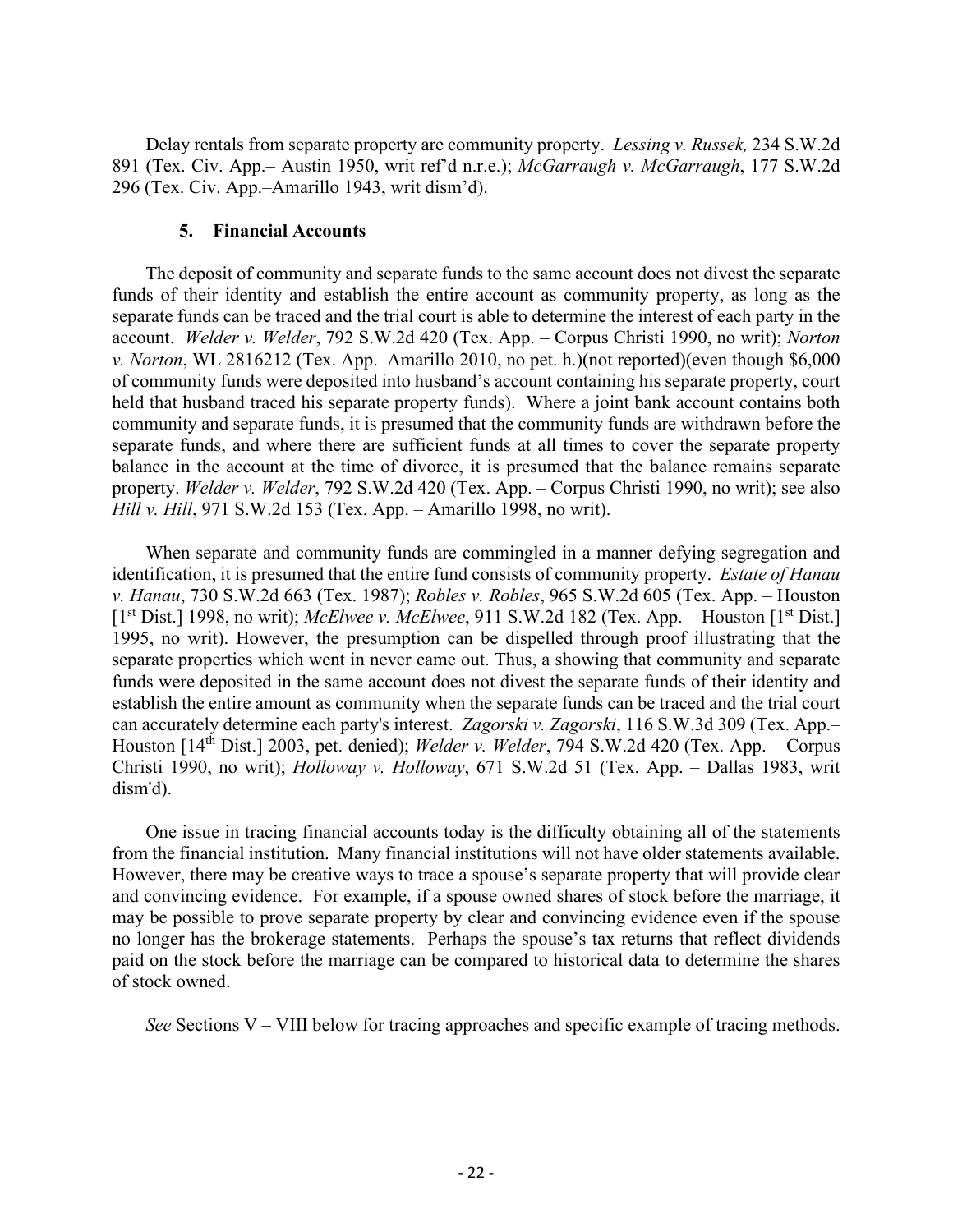#### **6. Business Interests**

An interest in a business may be community property, and thus may be divisible upon divorce, whether they are sole proprietorships, partnerships or corporations. *Smith v. Smith*, 836 S.W.2d 688 (Tex. App. – Houston [1st Dist.] 1992, no writ)(sole proprietorships); *Farley v. Farley*, 930 S.W.2d 208 (Tex. App. – Eastland 1996, no writ)(partnership interest); *McIntyre v. McIntyre*, 722 S.W.2d 53 (Tex. App. – San Antonio, 1986)(partnership interest); *Matter of Marriage of Thurmond*, 888 S.W.2d 269 (Tex. App. – Amarillo 1994, writ denied); *Rathmell v. Morrison*, 732 S.W.2d 6 (Tex. App. – Houston  $[14<sup>th</sup> Dist.]$  1987, no writ). As with other property, a spouse attempting to claim that a business interest is his or her separate property must overcome the community property presumption by tracing the origin of the interest. *Hopf v. Hopf*, 841 S.W.2d 898 (Tex. App. – Houston  $[14<sup>th</sup> Dist.]$  1992, no writ).

#### **a. Goodwill**

Goodwill is divisible upon divorce if it exists apart from a professional's personal skills, abilities, and reputation attached to a trade or business. *Parker v. Parker*, 897 S.W.2d 918 (Tex. App. – Fort Worth 1995, writ denied); *Finch v. Finch*, 825 S.W.2d 218 (Tex. App. – Houston [1<sup>st</sup>] Dist.] 1992, no writ)(because goodwill attached to husband's automotive repair business in which other persons performed some of the work, and not to husband personally, goodwill was divisible upon divorce). Where the goodwill does not exist independently from one of the spouses, it is not subject to division. *Nail v. Nail*, 486 S.W.2d 761 (Tex. 1972) (medical practice); *Guzman v. Guzman*, 827 S.W.2d 445 (Tex. App. – Corpus Christi 1992, writ denied) (CPA practice).

Personal goodwill which does not exist independently of the professional's skills is not property of the marital estate and is thus not subject to division upon divorce. *Nail v. Nail*, 486 S.W.2d 761 (Tex. 1972); *Guzman v. Guzman*, 827 S.W.2d 445 (Tex. App. – Corpus Christi 1992, writ granted). Goodwill which exists independently of the professional's skills maybe subject to division. *Guzman v. Guzman*, 827 S.W.2d 445 (Tex. App. – Corpus Christi 1992, writ granted); *Hirsch v. Hirsch*, 770 S.W.2d 924 (Tex. App. - El Paso 1989, no writ); *Finn v. Finn*, 658 S.W.2d 735 (Tex. App. - Dallas 1983, writ ref'd n.r.e.); *Allen v. Allen*, 704 S.W.2d 600 (Tex. App.–Fort Worth 1986).

Therefore, although goodwill is not a divisible portion of a spouse's individually owned private professional practice, goodwill in a professional corporation which exists independently of the spouse's professional skills may be subject to division upon divorce. *Grossnickle v. Grossnickle*, 935 S.W.2d 830 (Tex. App. – Texarkana 1996, writ denied); *Guzman v. Guzman*, 827 S.W.2d 445 (Tex. App. – Corpus Christi 1992, writ denied); *Finn v. Finn*, 658 S.W.2d 735 (Tex. App. – Dallas 1983, writ ref'd n.r.e.)(goodwill existed independently of husband, who was attorney in 85-member firm that had been in business for ninety years); *Geesbreght v. Geesbreght*, 570 S.W.2d 427 (Tex. Civ. App. – Fort Worth 1978, writ dism'd) (doctor/husband's interest in medical corporation included goodwill as element of value, where corporation employed several doctors to render emergency medical services, and identity of particular doctors and relationships between doctors and patients were generally not significant to practice); *Nowzaradan v. Nowzaradan*, 2007 WL 441709 (Tex. App. – Houston  $[1<sup>st</sup> Dist.]$  2007, no pet.)(memo op.).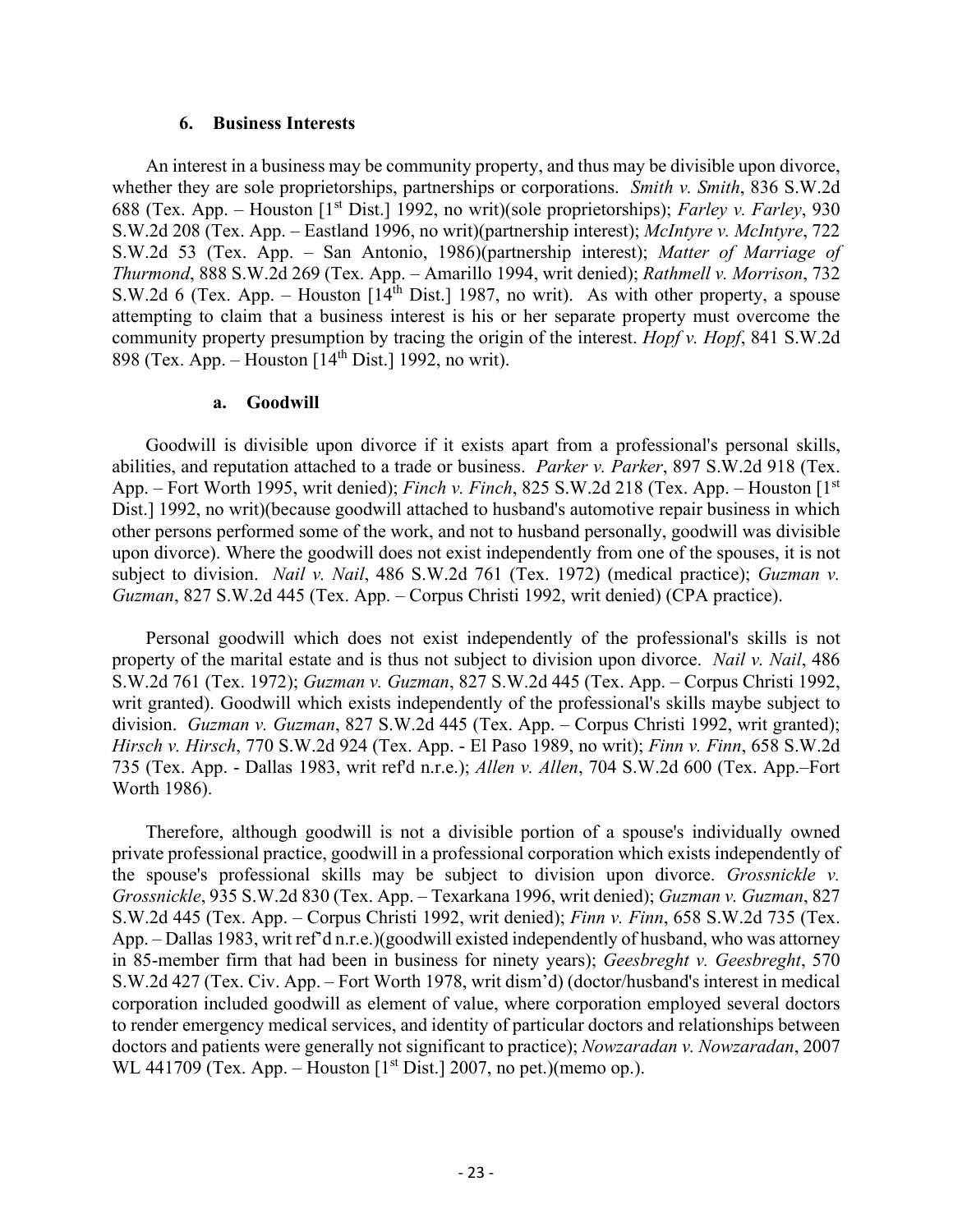#### **b. Covenants Not to Compete**

Whether the value of a covenant not to compete should be included as marital property may depend on the facts of each case. There is an argument that when a community property business is sold during marriage and a covenant not to compete is signed during the marriage, the covenant is a right arising during marriage and any payments received under the agreement could be characterized as 100% community property.

On the other hand, an argument can be made that the payments represent compensation for foregone wages, and wages after divorce are separate property. The right to compete after divorce is a separate property right. *Ulmer v. Ulmer*, 717 S.W.2d 665 (Tex. App.—Texarkana 1986, no writ).

Some have argued that the covenant not to compete represents the seller's personal goodwill, and as such, all payments attributable to the covenant not to compete are separate property under *Nail v. Nail*, whether received before or after divorce. *Nail v. Nail*, 486 S.W.2d 761 (Tex. 1972)(an individual's ability to practice his profession is not property subject to division by the court).

In *Austin v. Austin*, 619 S.W.2d 290, 292 (Tex. Civ. App.—Austin 1981, no writ), the husband sold his community property CPA business for \$60,000 and signed a covenant not to compete. The trial court sought to characterize the sales proceeds as separate and/or community property. There were two parts of consideration received for the sale that were remaining at the time of the divorce: (1) \$45,000 in Treasury Bills (bought with sales proceeds) and (2) \$9,900 in a remaining note receivable from the buyer (related to the sale). The trial court held that the \$45,000 in Treasury Bills were community property and that the remaining \$9,900 note receivable was the husband's separate property. After discussing the line of Texas cases holding that personal goodwill is a spouse's separate property, the Court of Appeals held that, based on those cases, as well as a noncompete agreement, there was sufficient evidence to support the trial court's conclusion that the \$9,900 remaining note receivable was the husband's separate property. *See also Von Hohn v. Von Hohn*, 260 S.W.3d 631, 638 (Tex. App—Tyler 2008, no pet.) (professional goodwill attaches to a person as a result of confidence in that person's professional skill or ability and is not divisible upon divorce). Therefore, even if a portion of a spouse's sales proceeds from the sale of his or her business could be allocated to a noncompete agreement, that portion would nevertheless be properly characterized as separate property because it results from his or her professional goodwill.

In *Collins v. Collins*, 904 S.W.2d 792 (Tex. App.–Houston [1<sup>st</sup> Dist.] 1995, writ denied), the court concluded that a noncompetition clause signed by the husband, as well as an unexecuted noncompetition agreement confirmed in the corporate minutes, were assets of the corporation. Therefore, error occurred when the jury was instructed to disregard the noncompete when valuing the corporation. The *Collins* case suggests that the noncompetition agreement belongs to the business entity and not to the individual. However, the husband had already surrendered his competitive rights and therefore no longer owned the "right to compete."

Hypothetical: During marriage, a husband sold his stock in a company he owned prior to the marriage. As part of the sale, he signed an agreement not to compete. The purchase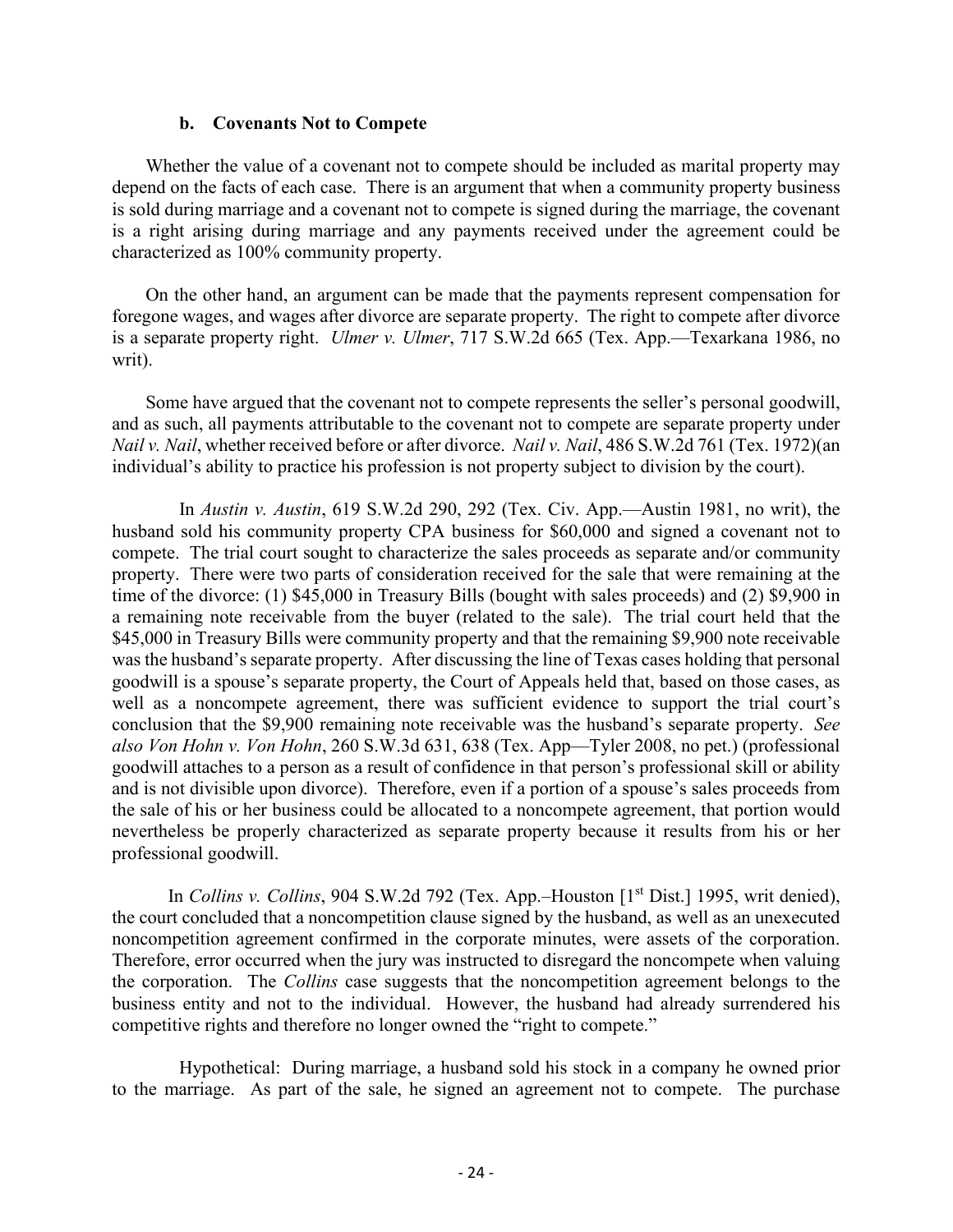agreement specifically allocated 100% of the sales proceeds to the shares of the stock that were sold, and none of the sale documents allocated any money to the noncompete. The letter of intent for the purchase of the business and the signed purchase agreement was the same price, even though there was a noncompetition agreement attached to the purchase agreement.

The husband argues that he never received any monetary consideration for the noncompete, and since no monetary consideration was received associated with the agreement not to compete, there is no property to trace, characterize as separate or community, or value for the divorce case associated with the agreement not to compete.

The husband's tax returns showed that the amount the seller paid for the company was all capital gains, and the tax returns did not reflect any ordinary income for the noncompete. There are tax cases that support the husband's position that he did not receive any value for the noncompete. If money is consideration for an agreement in the context of an agreement to not compete, then that money is ordinary income which must be reported for federal income tax purposes. Rev. Rul. 69-643, 1969-2 C.B. 10 (1969). Money received for the sale of stock is reported as a capital gain and taxed as such. *Patterson v. Comm'r*, 810 F.2d 562, 569 ( $6<sup>th</sup> Cir.$  1987). In other words, if a person sells stock in a company and enters into an agreement not to compete, the portion of the sales price for the stock is reported as a capital gain and the portion received, if any, for the agreement not to compete, is reported as ordinary income. *See Becker v. Comm'r*, 92 T.C.M. (CCH) 481 (T.C. 2006)(entire price paid for redemption of taxpayer's stock was allocable to purchase, with zero allocable to non-compete covenant). Tax cases have held that generally the amount allocated by the parties' agreement is controlling, because they have competing and conflicting tax interests. *Theophelis v. United States*, 751 F. 2d 165,  $167$  ( $6<sup>th</sup>$  Cir. 1984). If a contract to purchase a company includes a covenant not to compete, but there is no allocation between the parties of the purchase price to the noncompete agreement, then a finding that no money was paid for the noncompete could be made. *Id.; Better Beverages, Inc. v. United States*, 619 F.2d 424 (5<sup>th</sup> Cir. 1980).

The husband could also argue that the noncompete is a mutation from his separate property. Proceeds from selling an interest in a business have the same character as the ownership interest, which is an application of the law of mutations. *Marriage of McNelly,*  2014 WL 2039855 (Tex. App.—Houston  $[14<sup>th</sup> Dist.]$  2014, pet. denied)(memo op.)(where husband owned a partnership interest prior to marriage, proceeds from the sale of that interest were his separate property).

## **c. Alter Ego**

A corporation exists as a separate entity from its shareholders. However, this distinction can be ignored for certain purposes. The separate identity of a corporation will be ignored (i.e. the corporate veil pierced) where the corporation is the alter ego of the shareholder, and there is such a unity between the corporation and an individual that the separateness has ceased to exist. *Castleberry v. Branscum*, 721 S.W.2d 270 (Tex. 1986)(holding that shareholders of corporation may be liable for debts of corporation under theory of constructive fraud).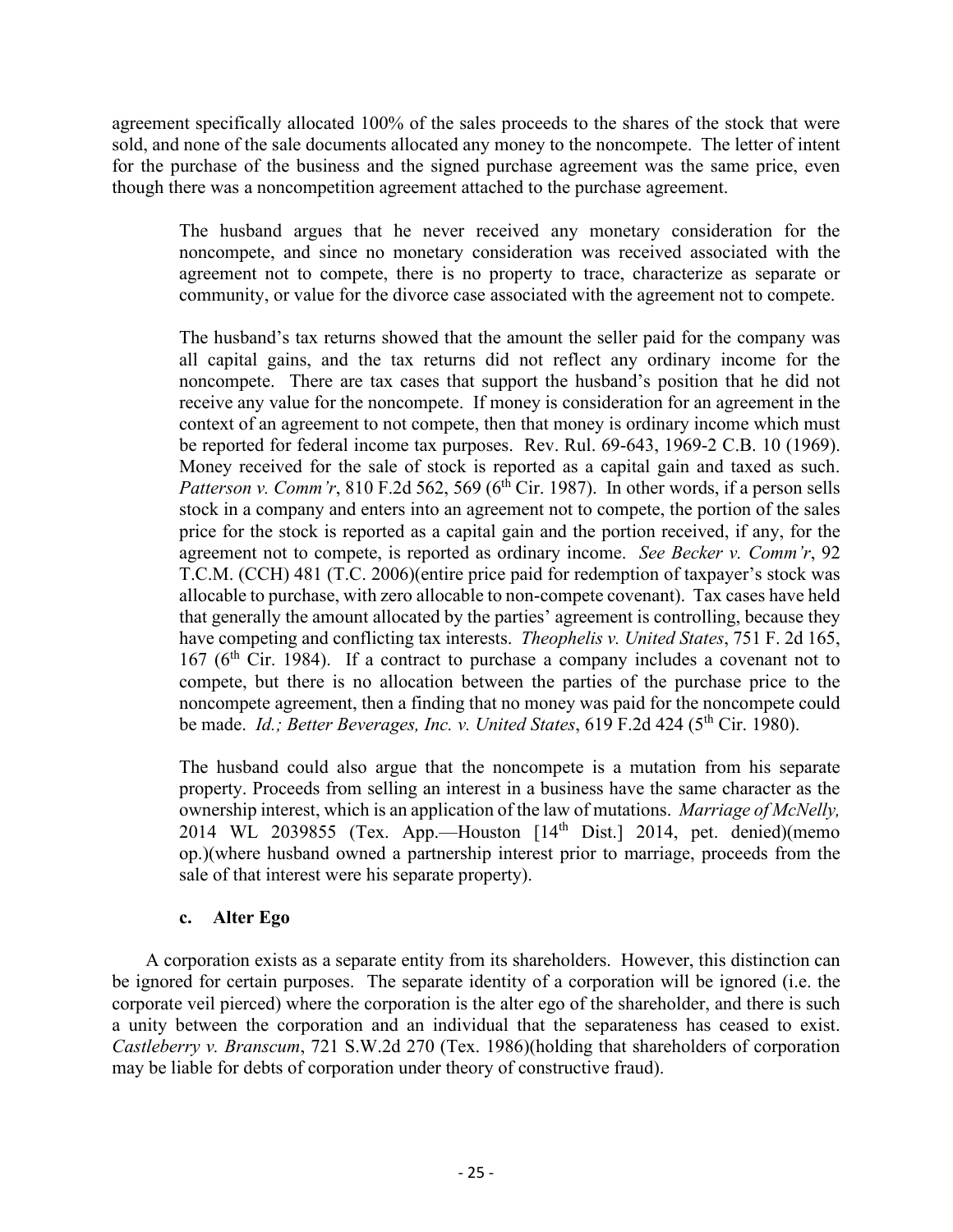The theory of alter ego has been applied to "characterize corporate assets as part of the community estate" in a divorce action. *Young v. Young*, 168 S.W.3d 276 (Tex. App. – Dallas 2005, no pet.); *Lifshutz v. Lifshutz*, 61 S.W.3d 511 (Tex. App. – San Antonio 2001, pet. denied); *Zisblatt v. Zisblatt*, 693 S.W.2d 944 (Tex. Civ. App.–Fort Worth 1985, writ dism'd)(ruling that corporate assets were to be considered community property, as husband's separate property corporation was his alter ego, where corporation owned such items as family home and its furnishings).

#### **d. Sole Proprietorships**

Where once spouse is the sole proprietor of a business before marriage which the spouse continues to operate after the marriage, or where one spouse begins a sole proprietorship with separate funds during the marriage, the profits earned during marriage are presumptively community property. *Tex. Fam. Code Ann. § 3.002; In the Matter of the Marriage of York*, 613 S.W.2d 764 (Tex. Civ. App.–Amarillo, 1981, no writ).The separate property invested in the business may be traceable; if it is not, the spouse who operates the business may wish to seek reimbursement for the separate property investment.

If a spouse started a business before his or her marriage and continued it afterward, the separate and community property components of the business are likely to be commingled, as assets the spouse owned before the marriage are separate property and the income of the business earned after the marriage is community property. *Hopf v. Hopf*, 841 S.W.2d 898 (Tex. App. – Houston [14<sup>th</sup> Dist.] 1992, no writ)(interest in building which husband owned before marriage was his separate property, but income and accounts receivable from his CPA business, which was located in the building, were community property). If the spouse is unable to trace the separate property part of the business upon divorce, he or she may nonetheless be entitled to reimbursement for the investment of the separate property in the community business. *Schmidt v. Huppman*, 73 Tex. 112, 11 S.W. 175 (1889); *Hartman v. Hartman*, 253 S.W.2d 480 (Tex. Civ. App.– Austin 1952, no writ); *Schecter v. Schecter*, 579 S.W.2d 502 (Tex. Civ. App.–Dallas 1978, no writ).

Usually, a sole proprietorship's assets will be awarded to one spouse or the other, usually the one who has been running the business, and other property or an equalizing judgment will be awarded to the other spouse. *See Farley v. Farley*, 930 S.W.2d 208 (Tex. App. – Eastland 1996, no writ); *Hopf v. Hopf*, 841 S.W.2d 898 (Tex. App. – Houston [14th Dist.] 1992, no writ). However, the court may award both spouses a percentage of the assets, liabilities, and profits of the business. *In re Marriage of Trujillo*, 580 S.W.2d 873 (Tex. Civ. App.- Texarkana 1979, no writ)(suggesting that it may not be wise to divide a going business between antagonistic parties).

#### **e. Partnerships**

Partnership property is not the property of the partners, but of the partnership, and neither a partner nor his or her spouse has an interest in partnership property that can be transferred, either voluntarily or involuntarily. *Harris v. Harris*, 765 S.W.2d 798 (Tex. App.-- Houston [14<sup>th</sup> Dist.] 1989, writ denied); *Gibson v. Gibson*, 190 S.W.3d 821 (Tex. App. – Fort Worth 2006, no pet.). Partnership property is therefore neither separate nor community property. *Harris v. Harris*, 765 S.W.2d 798 (Tex. App.-- Houston [14th Dist.] 1989, writ denied). Even if the spouses are the sole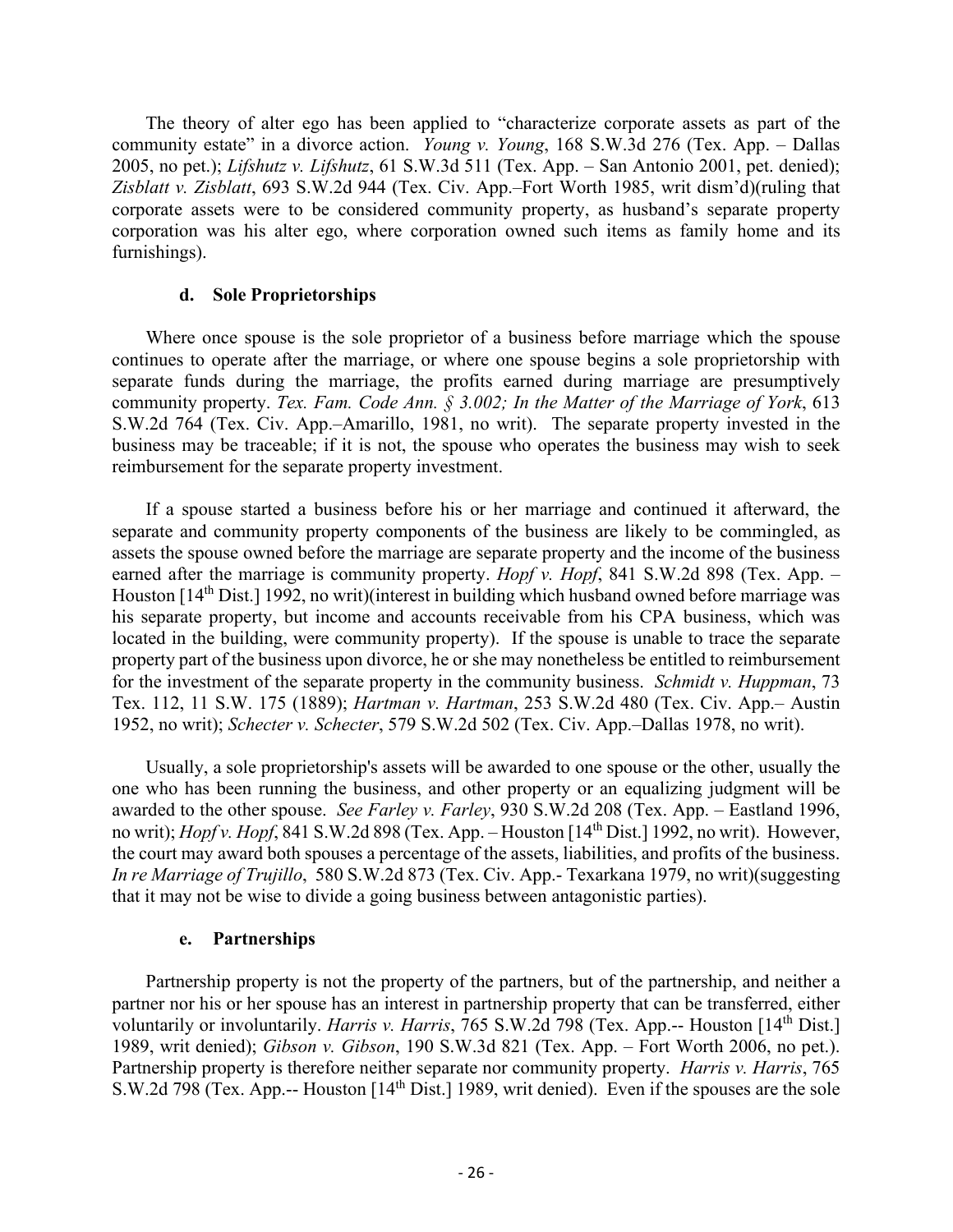partners in the partnership, the court may not award specific partnership property upon their divorce, as the partnership property is not community property. *Roach v. Roach*, 672 S.W.2d 524 (Tex. App. – Amarillo 1984, no writ). The partner's interest in the partnership itself, however, is his or her personal property, and may be community property.

The only partnership property right a partner has that is subject to a community or separate property characterization is the partner's interest in the partnership, that is his or her right to receive a share of the partnership profits and surplus. *Harris v. Harris*, 765 S.W.2d 798 (Tex. App.-- Houston [14th Dist.] 1989, writ denied); *Marshall v. Marshall*, 735 S.W.2d 587 (Tex. App.–Dallas 1987, writ ref'd n.r.e.).

Under the inception of title rule, if the interest in the partnership is acquired before marriage, the interest is separate property. *Welder v. Lambert*, 44 S.W. 281 (Tex. 1898); *Harris v. Harris*, 765 S.W.2d 798 (Tex. App.-- Houston [14th Dist.] 1989, writ denied); *Cox v. Cox*, 439 S.W.2d 862 (Tex. Civ. App.–San Antonio 1969, no writ). The same is true where the interest (whether acquired as an assignee or by one who is accepted as a partner) is acquired by gift or inheritance. A partnership is formed by an agreement between two or more partners. *See* TEX. BUS. ORG. CODE  $§$  154.001(b).

If the court awards a spouse a percentage of a partnership interest as part of the division of community property, the spouse is entitled to that percentage of the partnership's future revenue. *York v. York*, 678 S.W.2d 110 (Tex. App. – El Paso 1984, no writ).

Distributions of a partner's share of profits and income during marriage are community property, even if the partner's interest is separate property. *Marshall v. Marshall*, 735 S.W.2d 587 (Tex. App.–Dallas 1987, writ ref'd n.r.e.); *Harris v. Harris*, 765 S.W.2d 798 (Tex. App.–Houston  $[14<sup>th</sup> Dist.]$  1989, writ denied).

In *Marshall*, the husband owned a separate property interest in a partnership engaged in oil and gas exploration and production. The partnership acquired all of the oil and gas leases before the marriage. The partnership disbursed \$542,316 to the husband during the marriage. The husband argued that only the \$22,400 paid as salary was community property. The Court rejected the husband's argument and held that distributions of partnership income and profits were community property. The *Marshall* Court noted:

"A withdrawal from a partnership capital account is not a return of capital in the sense that it may be characterized as a mutation of a partner's separate property contribution to the partnership and thereby remain separate. Such characterization is contrary to the UPA and implies the partner retains an ownership interest in his capital contribution. He does not; the partnership entity becomes the owner, and the partner's contribution becomes partnership property which cannot be characterized as either separate or community property of the individual partners. Thus, there can be no mutation of a partner's separate contribution; that rule is inapplicable in determining the characterization of a partnership distribution from a partner's capital account."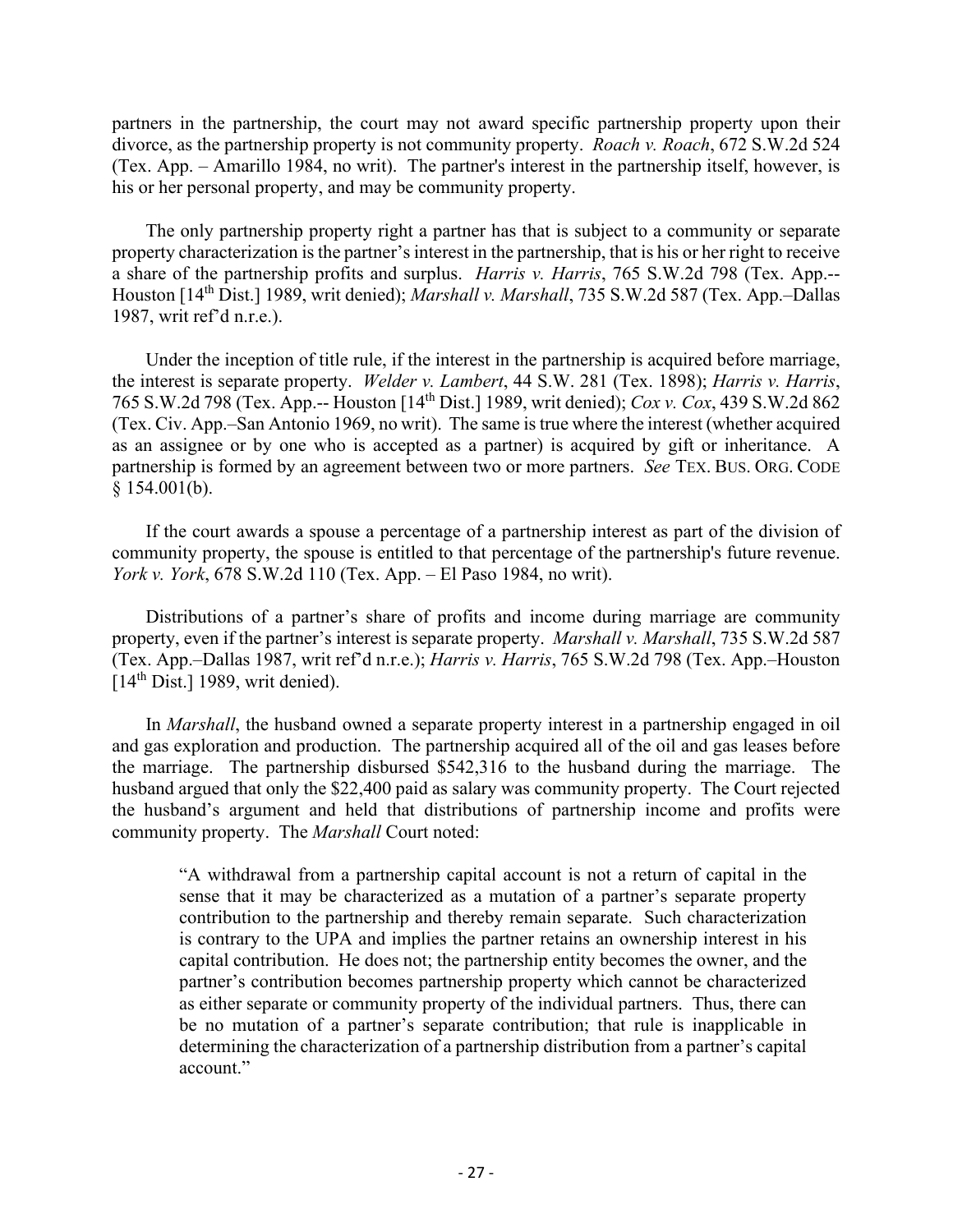The *Marshall* court held that all monies disbursed by the partnership were made from current income. The partnership agreement provided that "any and all distributions . . . of any kind or character over and above the salary here provided . . . shall be charged against any such distributee's share of the profits of the business." The court held that on the facts of the case, all of the partnership distributions that the husband received were either salary under the partnership agreement or distributions of profits of the partnership and therefore community property.

The case of *Lifshutz v. Lifshutz*, 199 S.W.3d 9 (Tex. App.–San Antonio 2006, pet. denied) also addressed the issue of distributions from a partnership. In the facts of that case, the Court of Appeals held that the distributions of partnership income and profits were community property.

Profits earned but retained for reasonable needs of business remain part of "partnership property" (whether in the form of cash in the bank, increased inventory, or otherwise). *Jones v. Jones*, 699 S.W.2d 583 (Tex. App.–Texarkana 1985, no writ); *McKnight v. McKnight*, 543 S.W.2d 863 (Tex. 1976).

#### **f. Corporations**

Under the inception of title rule, stock in a corporation that was incorporated during the marriage is community property, and stock acquired before marriage, or during the marriage by gift, devise, or descent, is separate property. TEX. FAM. CODE ANN. § 3.001; *Jensen v. Jensen*, 665 S.W.2d 107 (Tex. 1984). An increase in the value of corporate stock belonging to a separate estate that is due to natural growth or the fluctuations of the market remain separate property. *Dillingham v. Dillingham*, 434 S.W.2d 459 (Tex. Civ. App.– Fort Worth 1968, writ dism'd). If the increase in value is due, at least in part, to the time, toil and talent of either or both spouses, the stock remains separate property, but the community estate may have a right to reimbursement. TEX. FAM. CODE ANN. § 3.402(a)(2); *Jensen v. Jensen*, 665 S.W.2d 107 (Tex. 1984); *Lucy v. Lucy*, 622 S.W.3d 770 (Tex. App.–El Paso 2005, no pet. hist.).

A shareholder's interest in the corporation, symbolized by his or her shares in the corporation, does not change when the corporation acquires or disposes of assets; thus, if the shares are separate property, they remain so, even if they appreciate in value during the marriage. *Jensen v. Jensen*, 665 S.W.2d 107 (Tex. 1984).

Corporate shares are subject to the presumption that property possessed by a spouse upon dissolution of marriage is community property, but the presumption may be rebutted by a showing that the shares were separate property when they were acquired or were acquired with separate property under the inception of title rule. TEX. FAM. CODE ANN. § 3.003(a)*; See Horlock v. Horlock*, 533 S.W.2d 52 (Tex. Civ. App. – Houston [14<sup>th</sup> Dist.] 1975, writ dism'd). The interest in the corporation arises when the shareholder spouse acquires the right to receive the stock, not the date on which he or she actually acquires possession. *Fuhrman v. Fuhrman*, 302 S.W.2d 205 (Tex. Civ. App. – El Paso 1957, writ dism'd).

If a spouse shows that a corporation in which he or she holds shares was capitalized solely with his or her separate property, the corporate shares will be separate property. *Hunt* v. *Hunt*, 952 S.W.2d 564 (Tex. App. – Eastland 1997, no writ)(husband's interest in corporation formed during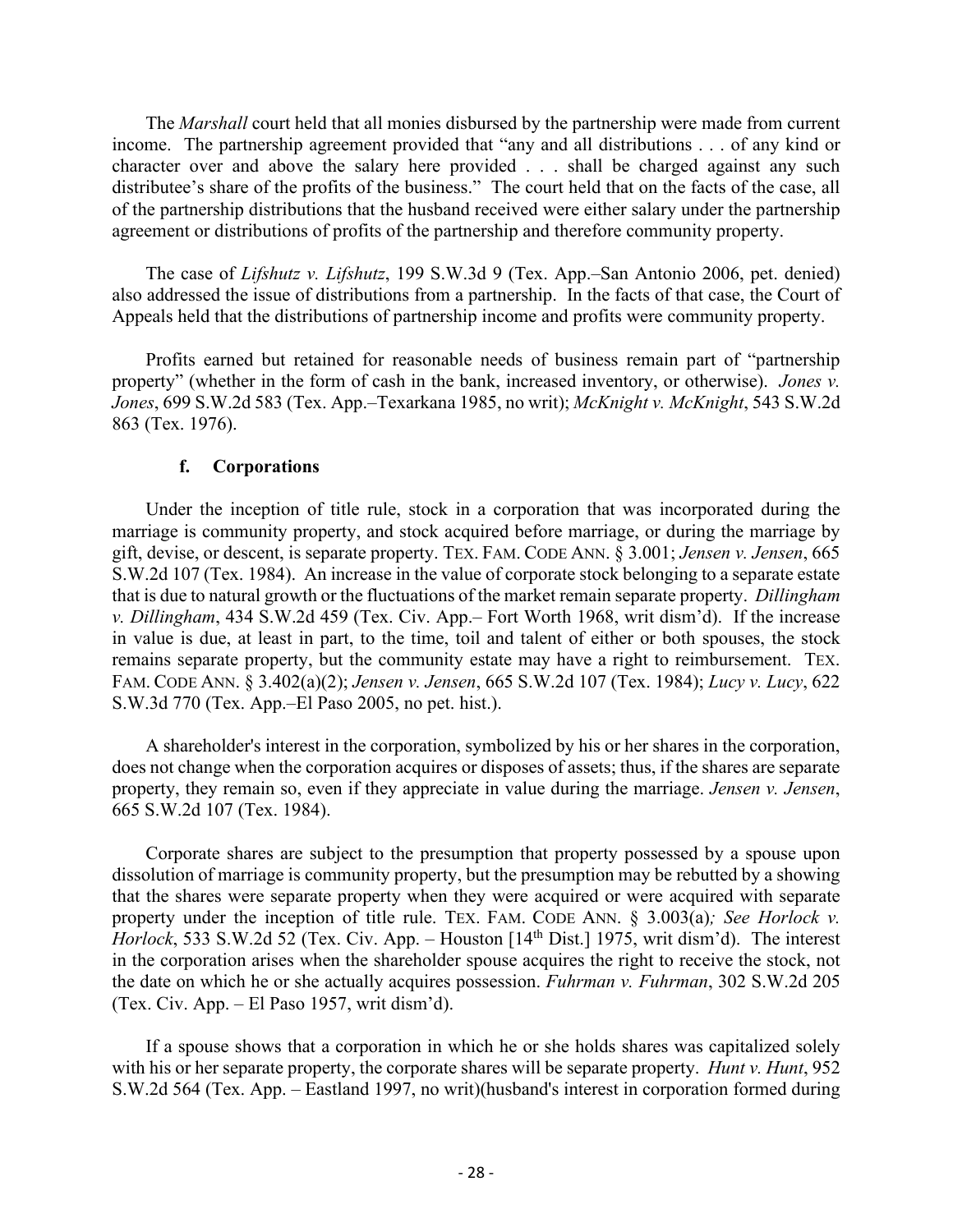parties' marriage, but capitalized entirely with helicopters that husband and his father had owned as partners before father's death and before parties' marriage, was husband's separate property); *Allen v. Allen*, 704 S.W.2d 600 (Tex. App. - Fort Worth 1986, no writ); *Holloway v. Holloway*, 671 S.W.2d 51 (Tex. App. – Dallas 1983, writ dism'd)(husband traced separate funds into his initial subscription to stock); *Vallone v. Vallone*, 644 S.W.2d 455 (Tex. 1982)(court found that capitalization was traceable to husband's separate estate).

A spouse who incorporates a going business cannot argue that inception of title in the corporation arose with the unincorporated business. *Allen v. Allen*, 704 S.W.2d 600 (Tex. App. - Fort Worth 1986, no writ). A corporation comes into existence when the Secretary of State issues a certificate of incorporation. The character of the stock depends upon the consideration furnished to the corporation in exchange for the stock (i.e., the character of the assets contributed during the formation of the corporation). *Id. at 604*.

If a spouse's interest in the corporation is separate property, the assets he or she receives upon dissolution are also separate property. *Hilliard v. Hilliard*, 725 S.W.2d 722 (Tex. App.- Dallas 1985, no writ).

Property or funds received in liquidation upon dissolution of a corporation belong to the estate of the original stock. If the original stock was separate, the liquidating dividend remains separate. *Legrand-Brock v. Brock*, 246 S.W.3d 318 (Tex. App. – Beaumont 2008, pet. denied); *Wells v. Hiskett*, 288 S.W.2d 257 (Tex. Civ. App.–Texarkana 1956, writ ref'd n.r.e.).

The increase in value of separate property stock due to market conditions is separate property. *Dillingham v. Dillingham*, 434 S.W.2d 459 (Tex. Civ. App.–Fort Worth 1968, writ dism'd). The legal title to stock in a corporation is not affected by the acquisition of additional assets by the corporation or by the fact that, in the absence of fraud, the directors of a corporation may, in their discretion, invest its earnings in such assets instead of distributing them to the shareholders. *Stringfellow v. Sorrells*, 18 S.W. 689 (Tex. 1891).

## **7. Stock in General**

## **a. Cash Dividends**

Dividends paid in cash on either separate or community property stock are community property. *Amarillo Nat'l Bank v. Liston*, 464 S.W.2d 395 (Tex. Civ. App.– Amarillo 1970, writ ref'd n.r.e.). Cash dividends received on mutual fund shares owned as separate property are community property. *Bakken v. Bakken*, 503 S.W.2d 315 (Tex. Civ. App.–Dallas 1973, no pet.).

#### **b. Stock Dividends**

Dividends paid in shares of stock on separate property are separate property. *Wohlenberg v. Wohlenberg*, 485 S.W.2d 342 (Tex. Civ. App.– El Paso 1972, no writ); *Tirado v. Tirado,* 357 S.W.2d 468 (Tex. Civ. App.–Texarkana 1962, writ denied)(stock dividends received during marriage on separate property stock are separate property).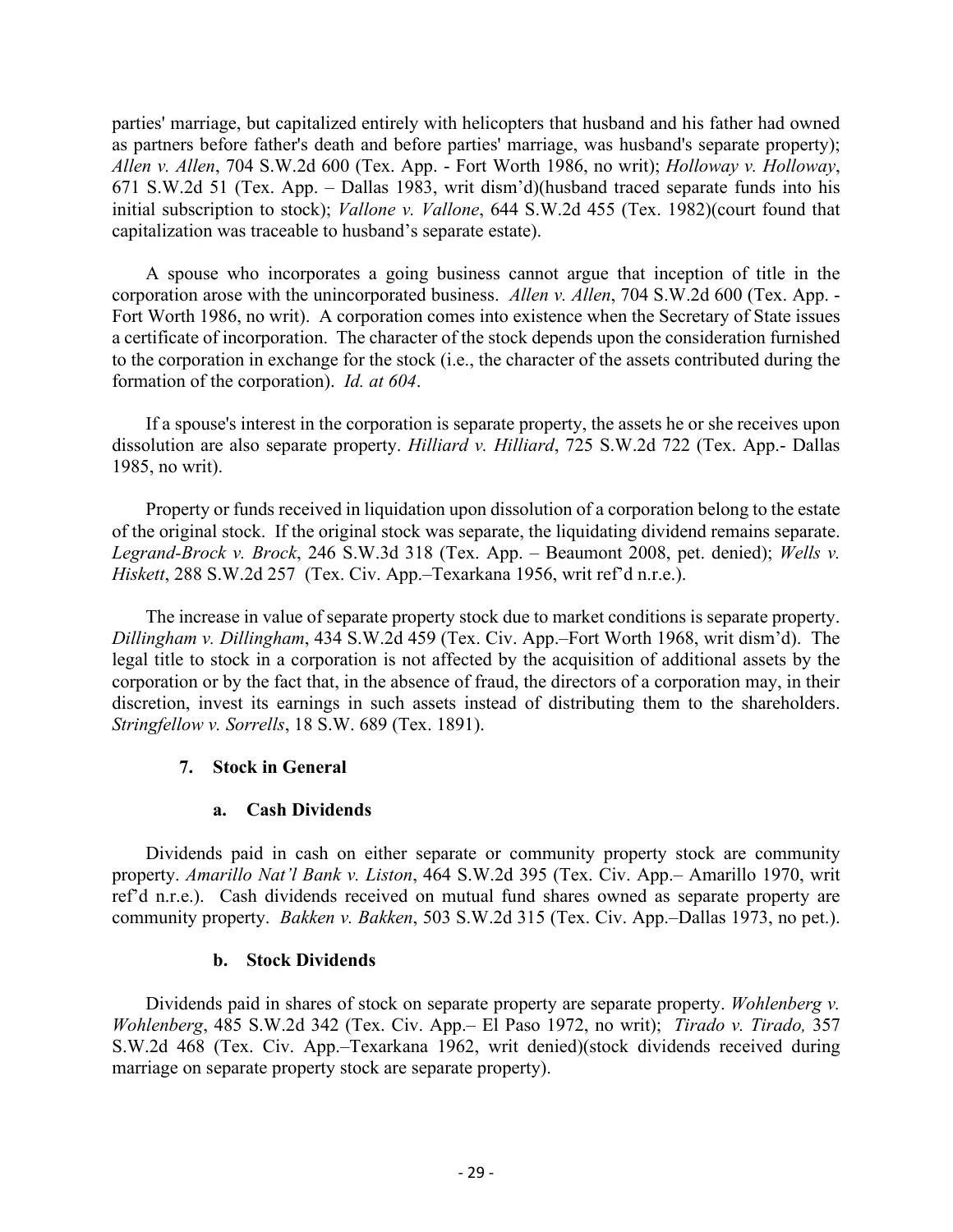#### **c. Stock Splits**

Stock splits on separate property stock are separate property. *Tirado v. Tirado,* 357 S.W.2d 468 (Tex. Civ. App.–Texarkana 1962, writ denied); *Horlock v. Horlock*, 533 S.W.2d 52 (Tex. Civ. App.–Houston  $[14<sup>th</sup> Dist.]$  1975, writ dism'd w.o.j.).

#### **8. Trusts**

#### **a. Trusts in General**

A trust is defined as a fiduciary relationship with respect to property arising from a manifestation of intention to create that relationship and subjecting the person who holds title to the property to duties to deal with it for the benefit of someone else. *Restatement 3d Trusts, Section 2, Definition of Trust.* A person in a fiduciary relationship to another is under a duty to act for the benefit of the other as to matters within the scope of the relationship. *Restatement 3d Trusts, Section 2, Definition of Trust, comment b.*The person who creates a trust is the settlor (also trustor or grantor). The property held in trust is trust property. The person who holds property in trust is the trustee. A person for whose benefit property is held in trust is a beneficiary. *Restatement 3d Trusts, Section 3.*

A trust generally involves two interests – ownership of the corpus of the trust (i.e. the property that makes up the trust); and ownership of the income from the trust. If a spouse is a trustee, he or she holds legal title, but not equitable title, to the trust property, and the trust property is neither the separate nor the community property of the trustee spouse.

If a spouse is the beneficiary of a trust, he or she holds equitable, but not legal, title to the trust property; the spouse has not "acquired" the property, and it is therefore not community property, unless the spouse has a present possessory right to the property. *Matter of the Marriage of Long*, 542 S.W.2d 712 (Tex. Civ. App. - Texarkana 1976, no writ); *Buckler v. Buckler*, 424 S.W.2d 514 (Tex. Civ. App. – Fort Worth 1967, writ dism'd w.o.j.).

Trusts can be a useful device in protecting separate property during a marriage, however, care must be used in creating the trust. This is also true if a spouse has a trust that was established prior to the marriage or has a trust interest received through gift, devise or descent.

If a trust was created prior to the marriage, or the spouse's interest in the trust was acquired by gift or inheritance, then the interest will likely be characterized as separate property. However, many trusts generate income and the question arises as to the character of the income generated by the trust. The type of distribution made (such as distribution of corpus or income) is also considered in characterization.

The current state of the law leaves much room for debate regarding the characterization of trust distributions and income from trusts.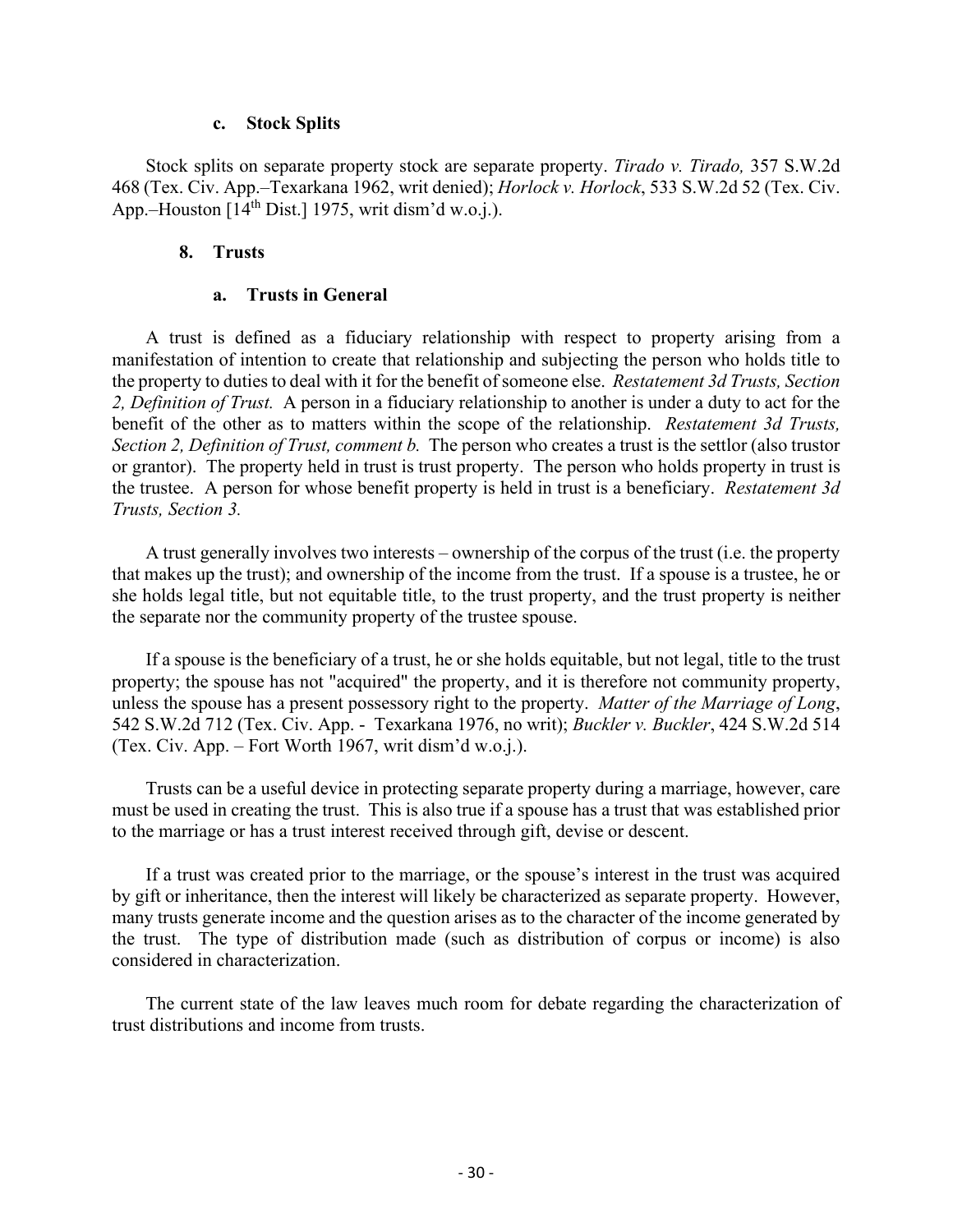#### **b. Trust Corpus**

If the corpus of the trust is funded by separate property, the corpus will be separate property; if the corpus is funded with community property, the corpus will be community property. *Ridgell v. Ridgell*, 960 S.W.2d 144 (Tex. App.–Corpus Christi 1997, no writ); *Lemke v. Lemke*, 929 S.W.2d 662 (Tex. App. – Fort Worth 1996, writ denied)(corpus of trust created during marriage with traced separate property was separate property); *Cleaver v. Cleaver*, 935 S.W.2d 491 (Tex. App. – Tyler 1996, no writ)(corpus of trust established before marriage was separate property, and income was also separate property); *Hardin v. Hardin*, 681 S.W.2d 241 (Tex. App.–San Antonio 1984, no writ)(corpus of trust created by gift was separate property).

A distribution of the trust's corpus to a spouse during marriage retains the character of the corpus. *Taylor v. Taylor*, 680 S.W.2d 645 (Tex. App.–Beaumont 1984, writ ref'd n.r.e.)(discretionary pay trust -- income and profits from the business that was part of the trust corpus intended by the trustors to be part of the corpus of the trust).

#### **c. Trust Income**

A spouse can be the beneficiary of trust income. When analyzing the character of trust income, several factors regarding the trust must be considered:

Was the income distributed or undistributed during the marriage;

Who created the trust – a third party or a spouse for his or her own benefit (self-settled trust);

Does the spouse have any interest in the corpus of the trust; and

If the income was undistributed, did the spouse have a right to compel a distribution during marriage (i.e. was the distribution discretionary or mandatory under the trust instrument).

#### **d. Distributed Income**

Income distributed during marriage from a third-party trust that a spouse has a beneficial interest in the corpus is considered community property. *Ridgell v. Ridgell*, 960 S.W.2d 144 (Tex. App.–Corpus Christi 1997, no writ)(income distributed during marriage from third-party trust in which the wife had an expectancy interest in the corpus was community property). In this situation, even if the corpus of the trust is considered the spouse's separate property, any income generated from the corpus during marriage is considered community property.

However, it has been held that income distributed from trusts created by third parties, and the property purchased with that income, is the separate property of the beneficiary. *Hardin v. Hardin*, 681 S.W.2d 241 (Tex. App.–San Antonio 1984, no writ)(mandatory pay trust -- the right to receive the income was a gift and therefore the separate property of the beneficiary); *Taylor v. Taylor*, 680 S.W.2d 645 (Tex. App.–Beaumont 1984, writ ref'd n.r.e.)(discretionary pay trust -- income and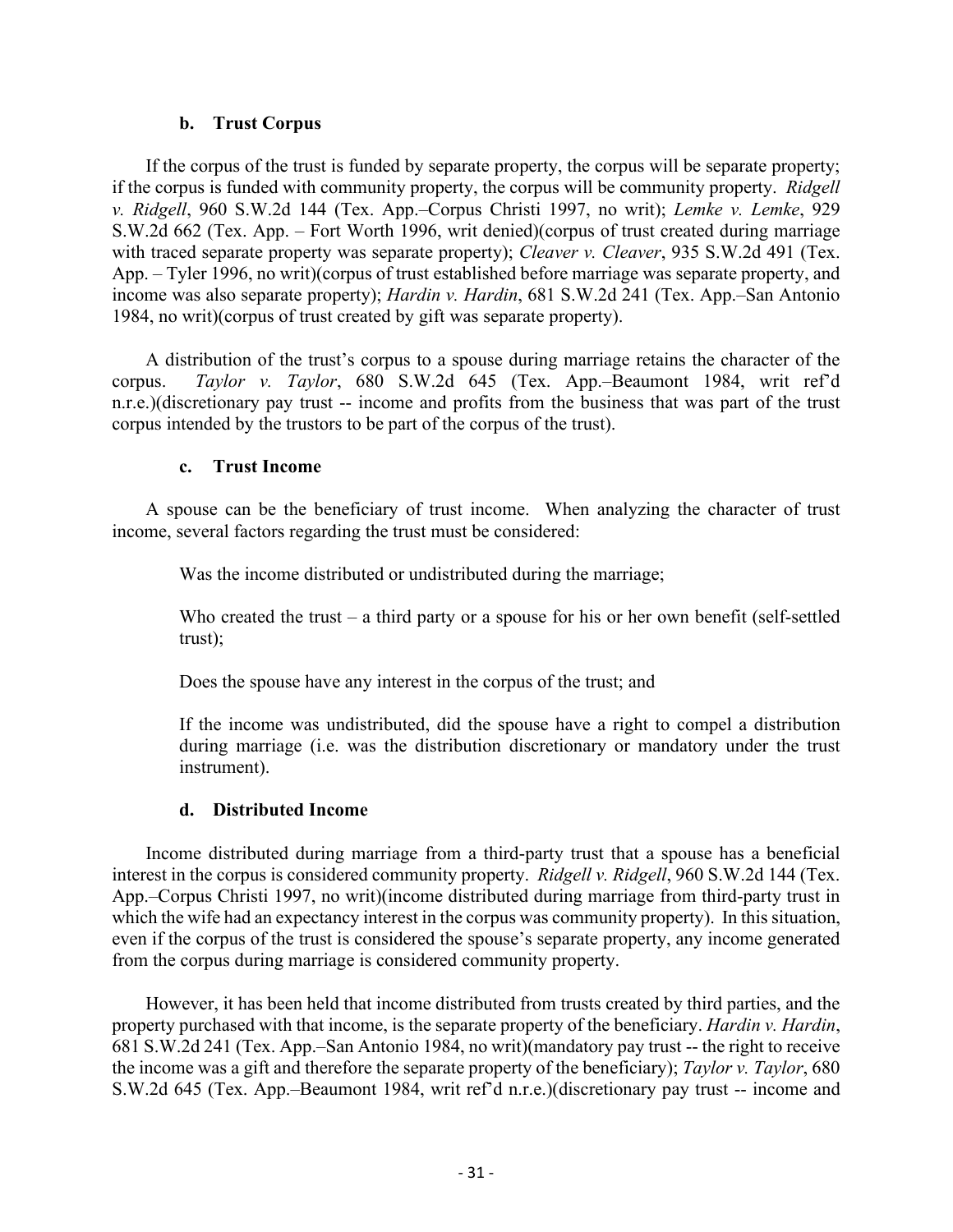profits from the business that was part of the trust corpus intended by the trustors to be part of the corpus of the trust). The rationale for this was that the grantor had expressed an intent to make any distributions from the trust to be the beneficiary's separate property.

There are no cases that have directly addressed the characterization of income distributed during the marriage from a self-settled trust. Under general characterization rules, it would seem that any income distributed from a self-settled trust during the marriage, regardless of whether the spouse retained a beneficial interest in the corpus, would be community property.

#### **e. Undistributed Income**

If a spouse has no interest in the corpus of a third-party trust, then any undistributed income that is earned during the marriage from the trust is separate property. *Cleaver v. Cleaver*, 935 S.W.2d 491 (Tex. App. – Tyler 1996, no writ)(third party discretionary trust in which wife had no interest in corpus; undistributed income earned during marriage was separate property).

If a spouse has an interest in the corpus of a third-party trust, then the character of any undistributed income that is earned during marriage from the trust will depend on whether the distribution was mandatory or discretionary.

Discretionary Pay Trust – If undistributed income earned during marriage is not required to be distributed under the terms of the trust agreement (i.e. it is a discretionary trust where the trustee has absolute discretion as to the distribution of the income), the undistributed income in the trust is separate property. *In Re Marriage of Burns*, 573 S.W.2d 555 (Tex. Civ. App.-- Texarkana 1978, writ dism'd)(undistributed income earned during marriage was separate property because beneficiary did not have past or present right to compel distribution); *Buckler v. Buckler*, 424 S.W.2d 514, 515 (Tex. App.–Fort Worth 1967, writ dism'd)(undistributed trust income is not community property if the trustee has the right to withhold it from the beneficiary); *Ridgell v. Ridgell*, 960 S.W.2d 144 (Tex. App.–Corpus Christi 1997, no writ); *Lemke v. Lemke*, 929 S.W.2d 662 (Tex. App. – Fort Worth 1996, writ denied)(since neither spouse actually or constructively acquired the undistributed trust income during marriage, such income remained a part of the respective trust and was not subject to division by the court as it was not community property); *Currie v. Currie*, 518 S.W.2d 386 (Tex. Civ. App.–San Antonio 1974, writ dism'd)(undistributed trust income is not community property where there is no obligation to make a distribution).

Mandatory Pay Trust – Undistributed income on trust corpus that accrues during the marriage is community property if that income that should have been distributed from the trust to the beneficiary under the trust agreement (mandatory trust). *In re Marriage of Long*, 542 S.W.2d 712 (Tex. Civ. App.–Texarkana 1976, no writ)(trust beneficiary became entitled to receipt of one-half of the trust corpus during the marriage and chose to leave the vested portion in the control of the trustee; held that the income from that vested portion was community property); *Cleaver v. Cleaver*, 935 S.W.2d 491 (Tex. App. – Tyler 1996, no writ)(if the spouse has the right to distribution of income from the trust, the income is community property).

In *Dickinson v. Dickinson*, 324 S.W.3d 653 (Tex. App.–Fort Worth 2010, no pet. h.), the court held that where there was no evidence that the husband was entitled to receive, or that he did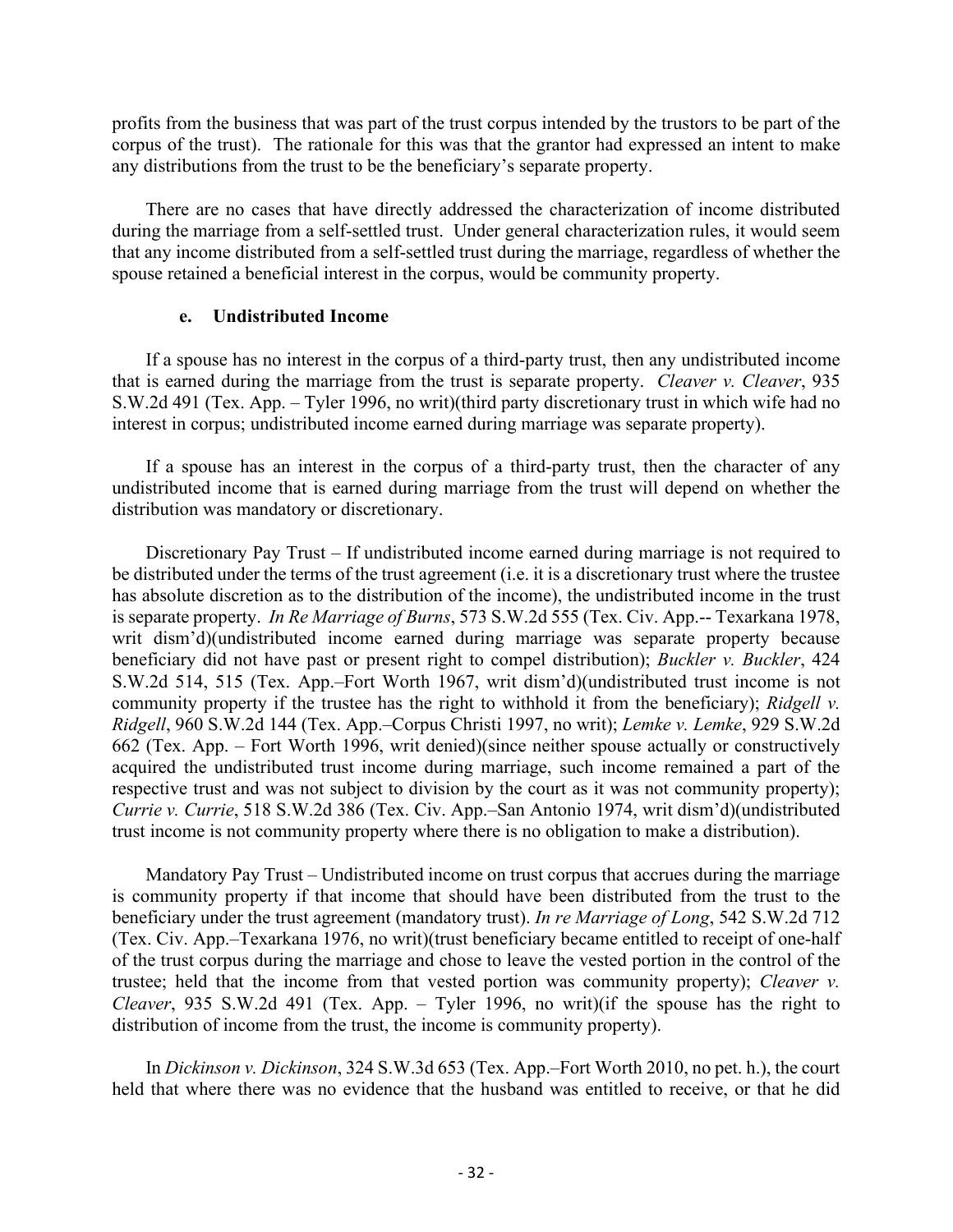receive, any income from a trust during the marriage; his only interest is the remainder interest in the real property, which he was not entitled to until his father's death which was subject to another person's life estate. The Court held that the husband showed by clear and convincing evidence that his remainder interest in the trust corpus was obtained by devise and is, therefore, his separate property that the trial court was not entitled to award to the wife.

# **f. Undistributed Income Held in Self-Settled Trust**

If undistributed income earned during a marriage is required to be distributed under the terms of the trust agreement (i.e. mandatory trust), the undistributed income should be considered community property. If undistributed income earned during marriage is not required to be distributed under the terms of the trust agreement, the undistributed income in the trust retains the character of the corpus. *Lipsey v. Lipsey*, 983 S.W.2d 345, 350-51 (Tex. App.–Fort Worth 1998, no pet.)(self-settled discretionary trust in which husband was sole beneficiary of separate property corpus; undistributed income earned during marriage was separate property); *Lemke v. Lemke*, 929 S.W.2d 662 (Tex. App. – Fort Worth 1996, writ denied)(corpus of trust created during marriage with traced separate property was separate property; undistributed income earned during marriage was separate property).

# **9. Private Employee Benefits**

# **a. Retirement Benefits**

Unmatured retirement benefits are a form of deferred compensation, and such benefits earned during the employee's marriage are community assets subject to division upon divorce. *Matter of Marriage of Wade*, 923 S.W.2d 735 (Tex. App.– Texarkana 1996, writ denied). A court entering a divorce decree is required to determine the rights of both spouses in the parties' pensions, retirement plans, annuities, individual retirement accounts, employee stock option plans, stock options, or similar plans. *Tex. Fam. Code Ann. § 7.003*. Generally, retirement benefits that accrued prior to the parties' marriage are the employee's separate property, while those that accrue during the marriage are community property, and the court can distribute only the portion of the benefits that accrued during marriage. *Wallace v. Fuller*, 832 S.W.2d 714 (Tex. App. – Austin 1992, no writ); *Sanderlin v. Sanderlin*, 929 S.W.2d 121 (Tex. App. – San Antonio 1996, writ denied); *Hopf v. Hopf*, 841 S.W.2d 898 (Tex. App. – Houston [14th Dist.] 1992, no writ).

# **(1) Defined Benefit Plans**

A defined benefit plan is an employer-sponsored retirement plan in which the employer pays the employee a specific amount (generally a monthly benefit) beginning at the retirement of the employee or once the employee has attained retirement age. *See Shanks v. Treadway*, 110 S.W.3d 444, 445 n.1 (Tex. 2003). This benefit is usually based upon such factors as age, years of service, and salary. The investments and management of a defined benefit plan are typically controlled by the employer and not the employee.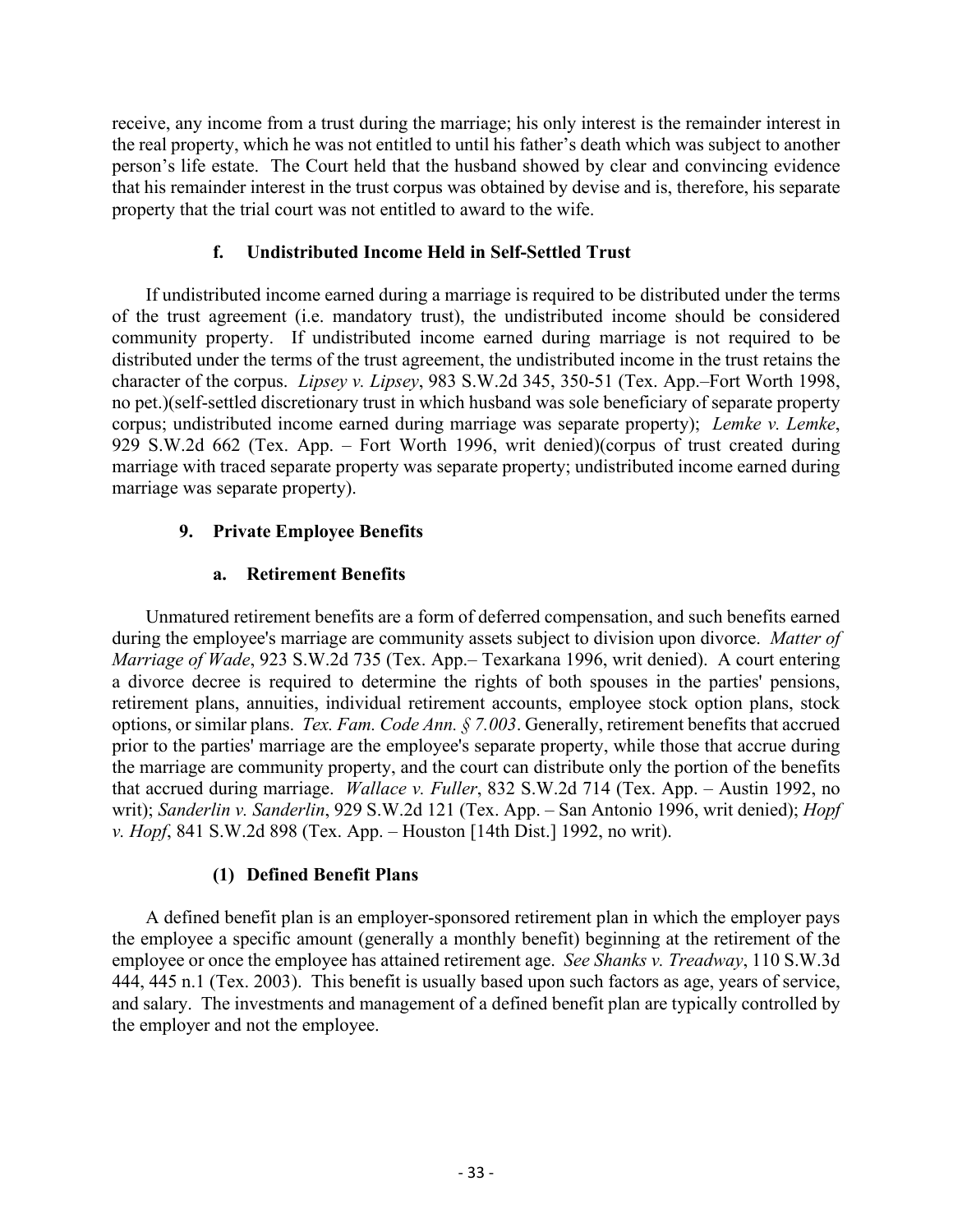The principles and formulas set forth in *Berry v. Berry*, 647 S.W.2d 945 (1983) and *Taggart v. Taggart*, 552 S.W.2d 422 (1977) are the benchmarks used by the courts in dealing with the character and division of defined benefit plans.

When benefits in a defined-benefit plan are in pay status or eligible for pay status at the time of divorce, the court should apply the *Taggart* formula to determine the community and separate interests in the plan. *In re Marriage of Ramsey*, 487 S.W.3d 762 (Tex. App. – Waco, 2016, pet. filed 6-28-16); *Prague v. Prague*, 190 S.W.3d 31, 39 (Tex. App. – Dallas 2005, pet. denied*); Stavinoha v. Stavinoha*, 126 S.W.3d 604, 616 (Tex. App – Houston [14th Dist.] 2004, no pet.).

The community estate's interest in the plan is calculated under the *Taggart* formula by dividing the number of months the parties were married during the employee spouse's employment (numerator) by the total number of months the employee spouse was employed at the time of retirement (denominator). *See Taggart*, 552 S.W.2d at 424.

When benefits in a defined-benefit plan are not fully matured at the time the spouses divorce, the *Berry* formula should be used to calculate the community interest in the plan. *Douglas v. Douglas*, 454 S.W.3d 591, 596 (Tex. App. – El Paso 2014, no pet.); *Stavinoha,* 126 S.W.3d at 616.

The community estate's interest in the plan is calculated under the Berry formula by dividing the number of months the parties were married during employment (numerator) by the total number of months worked at the time of divorce). *See Berry*, 647 S.W.2d at 947.

Defined benefit plans also sometimes make post-divorce adjustments to the participant spouse's benefits which include adjustments that apply to a spouse's post-divorce efforts and those that do not. One type of adjustment is a periodic cost-of-living adjustment (COLA). Postdivorce COLAs can be characterized as community property (depending on the character of the definedbenefit plan) because they are not based on postdivorce efforts of the participant. *Phillips v. Parrish*, 814 S.W.2d 501, 505 (Tex.App. – Houston [1st Dist.] 1991, writ denied); See *Stavinoha*, 126 S.W.3d at 612.

## **(2) Defined Contribution Plans**

According to the Texas Family Code, a spouse's separate property interest in a defined contribution plan (such as 401(k) plans, employee stock ownership plans, profit-sharing plans and money-purchase plans) can be determined using the characterization rules that apply to nonretirement assets, namely the inception of title rule and tracing. TEX. FAM. CODE §3.007(c).The ability to trace through the account can be beneficial to clients whose retirement accounts have grown significantly due to investments and growth of assets in the account. However, tracing through years of statements and transactions can be cost prohibitive and possibly impossible if statements are not available.

Another issue is that frequently defined contribution plan providers do not provide the appropriate data to perform a tracing with the statements they provide to plan participants. As a practical tip, sometimes the plan providers maintain information needed to perform a tracing elsewhere, so it does not hurt to ask the provider directly for this information. Since the statute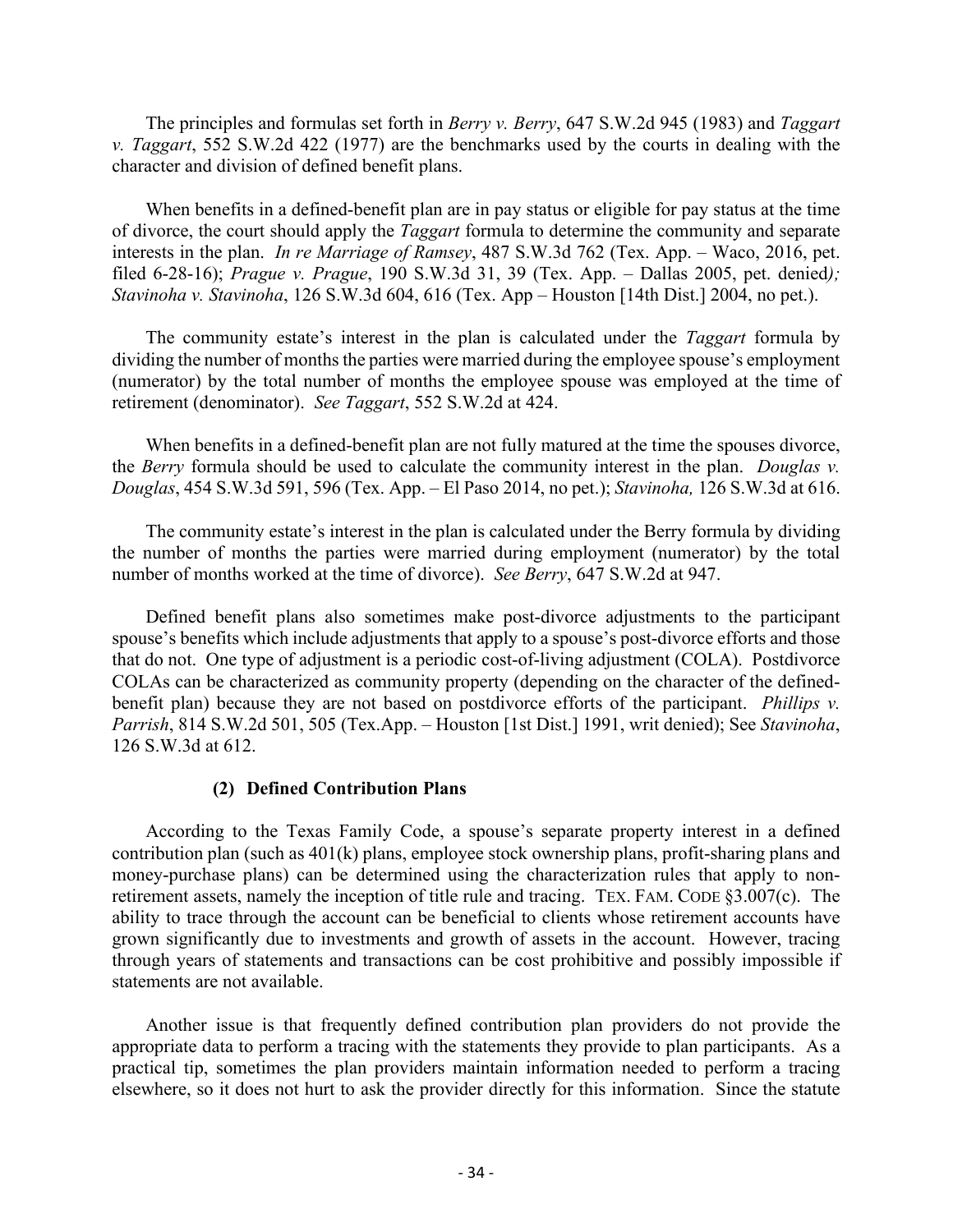states that a defined contribution retirement plan "may" be traced using tracing principles, other less costly methods could possibly also be used. Without the data to trace through the account, the subtraction method is available to show the balance of the account at the date of marriage. It may also be possible to try to show appreciation in the assets of the account by using growth tables.

Non-vested benefits in a defined contribution plan are subject to characterization as either separate or community property. *Dewey v. Dewey*, 745 S.W.2d 514, 518 (Tex. App.–Corpus Christi 1988, writ denied).

## **b. Stock Options and Restricted Stock**

A stock option is the right to acquire a specific number of shares of a certain stock at a set price for a period of time. Employee stock options may constitute community property subject to division upon divorce if the options are a form of deferred compensation or an earned property right based on past service. *Demler v. Demler*, 836 S.W.2d 696 (Tex. App.–Dallas 1992, no writ); *Acosta v. Acosta*, 836 S.W.2d 652 (Tex. App.–El Paso 1992, writ denied). Whether the options are granted to provide compensation for past or present services, or whether they are used to provide incentive, they usually expire with termination of the employment.

The separate or community interest in employer provided stock option plans or restricted stock plans is determined using a formula set forth in Section 3.007 of the Texas Family Code as follows:

### Section  $3.007(d)$  - (e)

(d) A spouse who is a participant in an employer-provided stock option plan or an employerprovided restricted stock plan has a separate property interest in the options or restricted stock granted to the spouse under the plan as follows:

(1) if the option or stock was granted to the spouse before marriage but required continued employment during marriage before the grant could be exercised or the restriction removed, the spouse's separate property interest is equal to the fraction of the option or restricted stock in which:

(A) the numerator is the sum of:

(i) the period from the date the option or stock was granted until the date of marriage; and

(ii) if the option or stock also required continued employment following the date of dissolution of the marriage before the grant could be exercised or the restriction removed, the period from the date of dissolution of the marriage until the date the grant could be exercised or the restriction removed; and

(B) the denominator is the period from the date the option or stock was granted until the date the grant could be exercised or the restriction removed.; and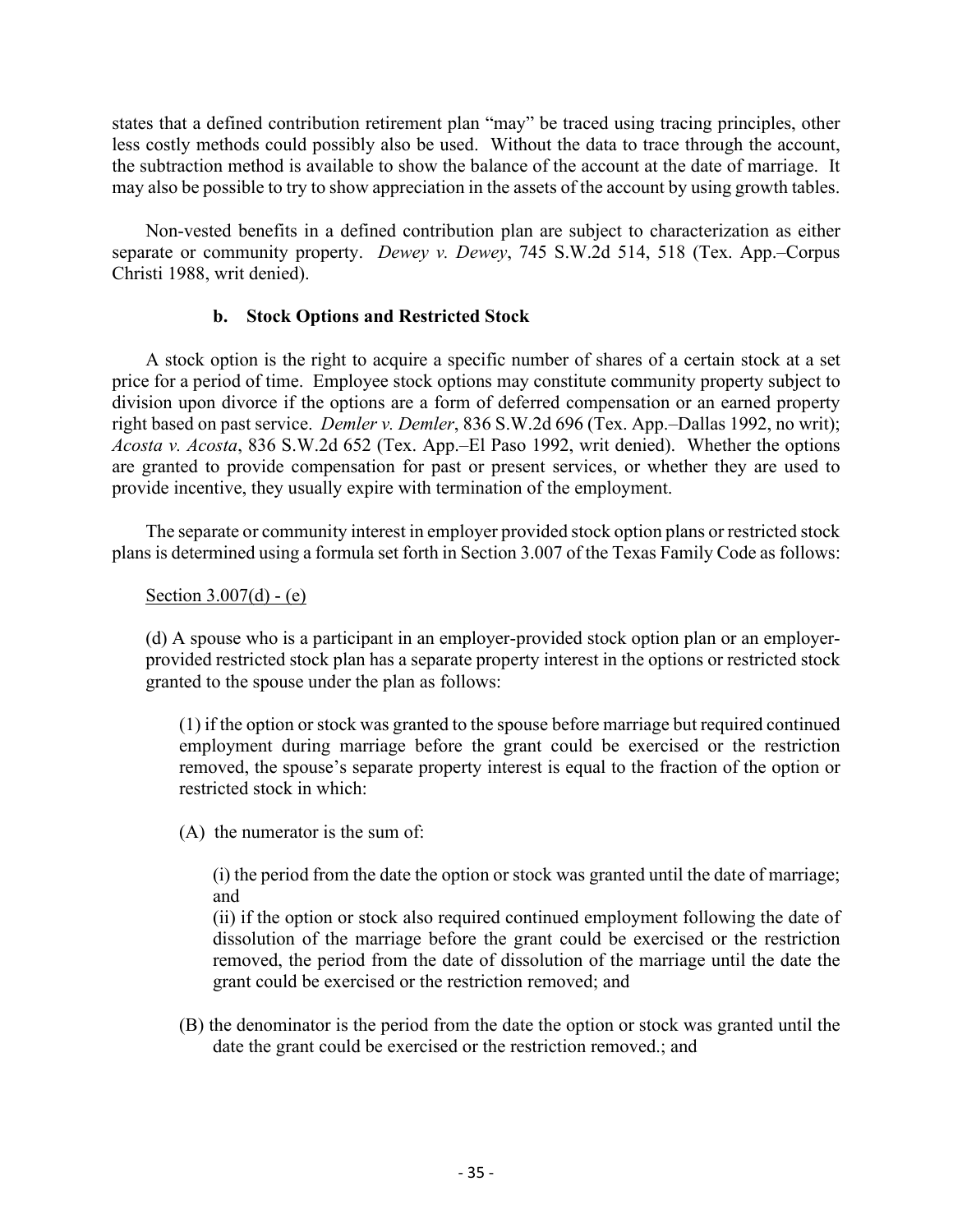(2) if the option or stock was granted to the spouse during the marriage but required continued employment following the dissolution of the marriage before the grant could be exercised or the restriction removed, the spouse's separate property interest is equal to the fraction of the option or restricted stock in which:

(A) the numerator is the period from the date of dissolution of the marriage until the date the grant could be exercised or the restriction removed; and

(B) the denominator is the period from the date the option or stock was granted until the date the grant could be exercised or the restriction removed.

(e) The computation described by Subsection (d) applies to each component of the benefit requiring varying periods of employment before the grant could be exercised or the restriction removed.

## **10. Non-Retirement Employee Benefits**

## **a. Termination Payments**

Termination payments may be community property. *Matter of Marriage of Wade*, 923 S.W.2d 735 (Tex. App. – Texarkana 1996, writ denied)(insurance agent husband's termination payments based on total commissions for year preceding retirement were community property; payments were deferred compensation earned throughout employment because largest component of commissions in any given year was attributable to policy renewals).

## **b. Early Retirement Incentives**

A payment which is received during marriage as an incentive for early retirement and which is entirely discretionary with the employer is entirely community property. *Whorrall v. Whorrall*, 691 S.W.2d 32 (Tex. App. – Austin 1985, writ dism'd); but see *Henry v. Henry*, 48 S.W.3d 468 (Tex. App.–Houston [14th Dist.] 2001, no pet.)(severance package not a retirement benefit; it was an inducement for Henry to leave company, purely discretionary with company.)

## **11. Income from Work**

## **a. Current Income**

Depending on the inception of title of a spouse's current wages (i.e. when the wages were earned, not paid), the wages can be classified as either separate or community property. *Keller v. Keller*, 141 S.W.2d 308 (Tex. 1940); *Licata v. Licata*, 11 S.W.3d 269 (Tex. App. – Houston [14th Dist.] 1999, pet. denied) (income from attorney's completed and referred cases for which right to income had vested was community property); *Bell v. Moores*, 832 S.W.2d 749 (Tex. App. – Houston [14th Dist.] 1992, writ denied); *Moore v. Moore*, 192 S.W.2d 929 (Tex. App. – Fort Worth 1946, no writ).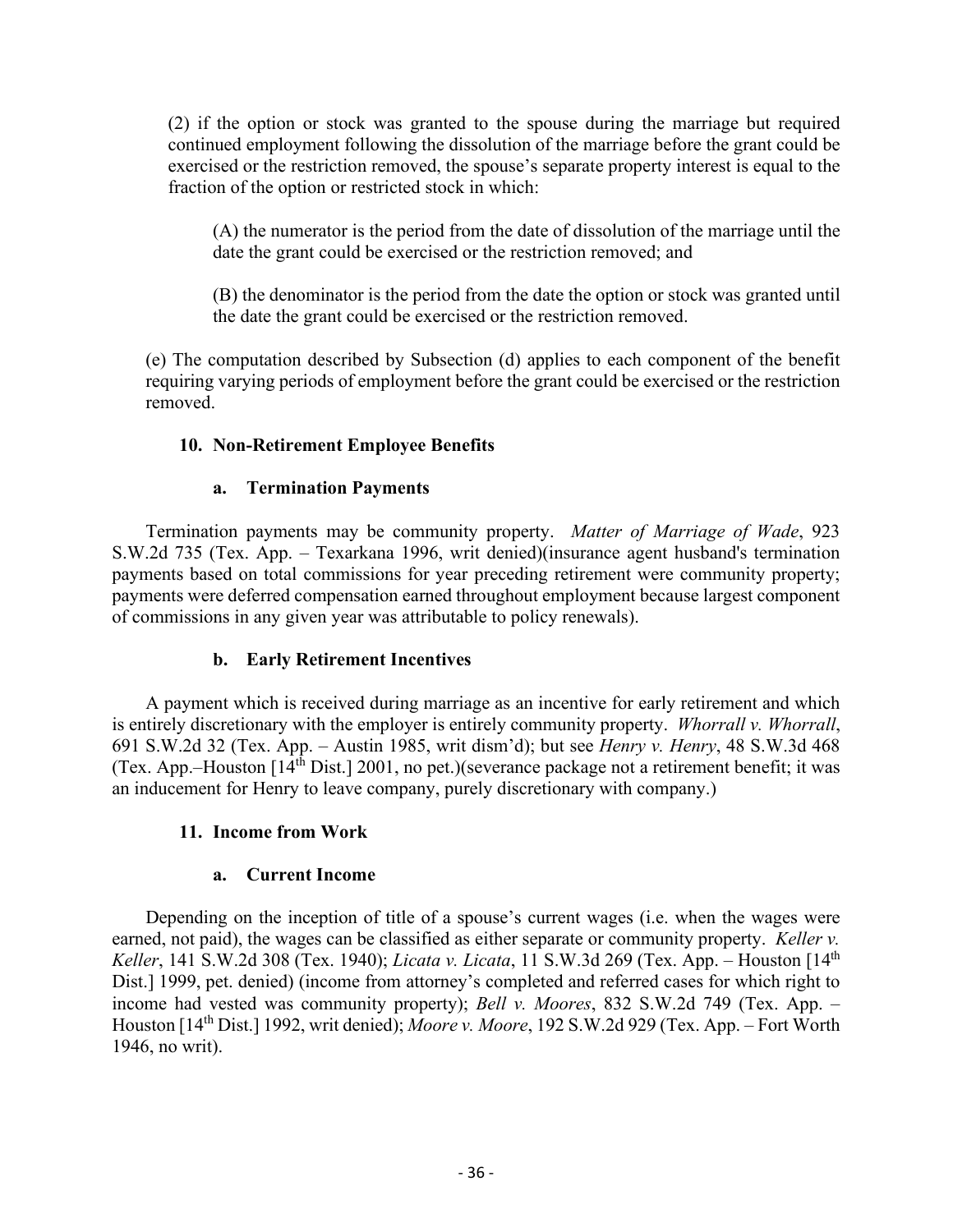#### **b. Future Income**

Future income of a spouse is that spouse's separate property. *Loaiza v. Loaiza*, 130 S.W.3d 894 (Tex. App.– Fort Worth 2004, no pet.)(court found that husband's "guaranteed" contract (future income) as a baseball player with the Toronto Blue Jays, executed during the marriage, was not community property.); *Von Hohn v. Von Hohn*, 260 S.W.3d 631 (Tex. App.–Tyler 2008, no pet.)(a spouse is not entitled to a percentage of his or her spouse's future earnings).

An insurance agent's future renewal commissions on insurance policies written by the agent during marriage, but not acquiring to him until after divorce are a mere expectancy and therefore are not divisible upon divorce. *Cunningham v. Cunningham*, 183 S.W.2d 985, 986 (Tex. Civ. App.–Dallas 1944, no writ); *See Vibrock v. Vibrock*, 561 S.W.2d 776, 777 (Tex. 1977)(Texas Supreme Court in refusing to grant writ due to no reversible error, stated that it neither approved nor disapproved of the suggestion by the court of appeals that renewal commissions are separate property).

#### **c. Bonuses**

Bonuses are typically paid to an employee for his or her work performed over a period of time. The equitable manner to characterize a bonus is to take the number of months (or days) the employee worked during the designated time period during the marriage, and divide it by the number of months (or days) in the relevant time period to determine the percentage for the community portion of the bonus. For example, if an employee's bonus is \$100,000 for work performed in 2011, and the parties were divorced on July 1, 2011, then the community portion of the bonus would be \$50,000. Typically, bonuses are paid a few months after they are actually earned, so it is important to be aware that this is an asset of the marriage if the bonus is not paid until after the divorce.

Signing bonuses may not all be community property even if the monies are received during the marriage. *Loaiza v. Loaiza*, 130 S.W.3d 894 (Tex. App.– Fort Worth 2004, no pet.)(court found that husband's "guaranteed" contract (future income) as a baseball player with the Toronto Blue Jays, executed during the marriage, was not community property.) There may be conditions on a signing bonus that make part of the bonus separate. In the *Loaiza* case, the Court found that certain post-divorce payments under an employment contract that was executed during the marriage was the husband's separate property, because in order to receive the payments, the husband had to perform services after the date of the divorce. *Id.* at 906. Therefore, compensation earned by the efforts of a party prior to the date of a marriage or after the date of divorce are separate property, regardless of when the income is received.

#### **d. Child's Wages**

The earnings of an unemancipated child of both spouses (when both spouses are conservators or if no other conservator is appointed), as well as property purchased from those earnings, are community property. *Insurance Co. v. Stratton*, 287 S.W.2d 320, 323 (Tex. App. – Waco 1956, writ ref'd n.r.e.)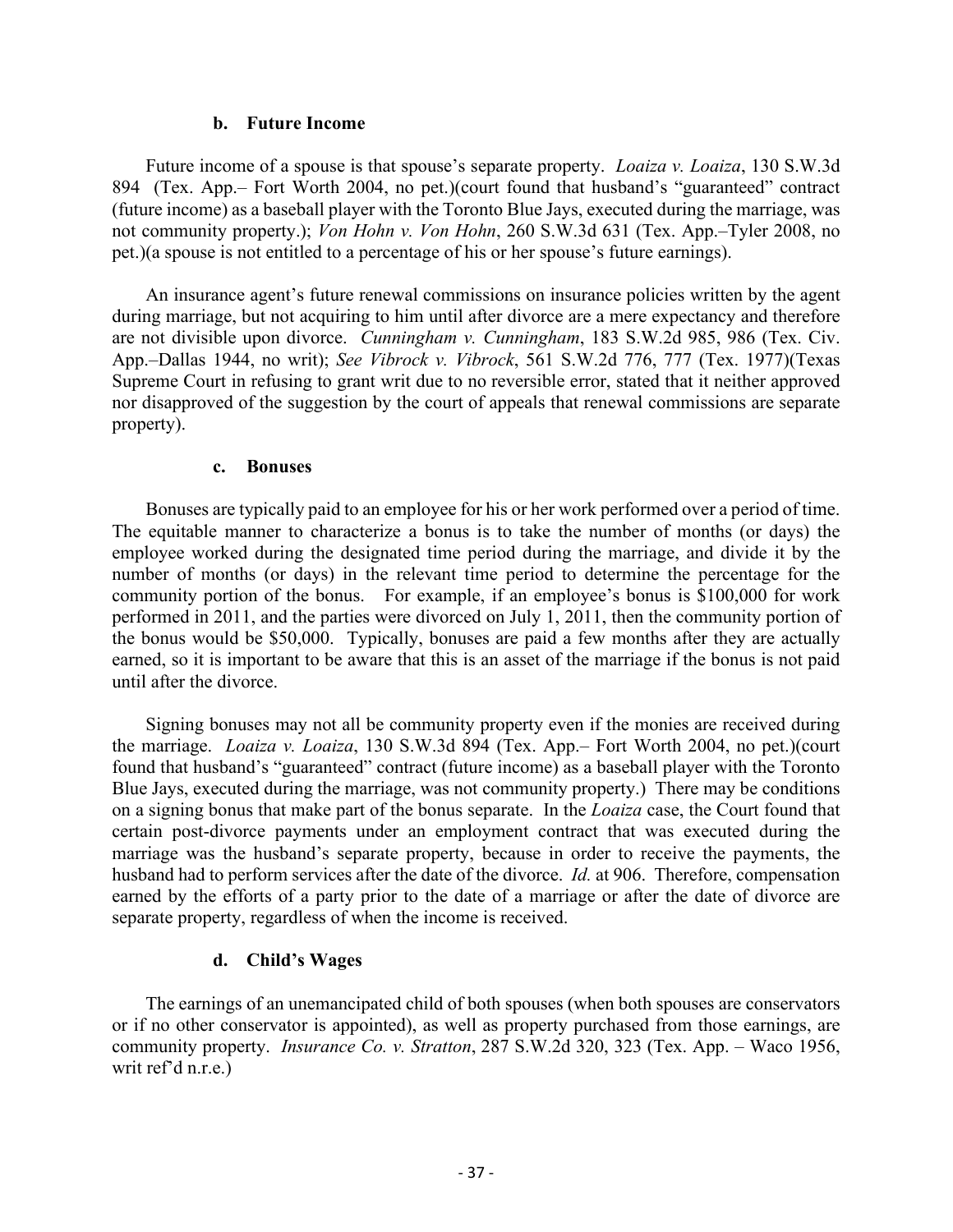#### **e. Disability Payments and Texas Workers' Compensation Payments**

Disability payments and Texas workers' compensation payments are community property to the extent they are payments to replace earnings lost during the marriage. The payments to replace earnings lost before marriage or after marriage are separate property. TEX. FAM. CODE ANN. §3.008(b). It is important to note, that compensation for personal injuries as provided by some disability insurance policies are characterized as separate property. TEX. FAM. CODE ANN. §3.001(3).

#### **12. Life Insurance**

The court must specifically divide or award the rights of each spouse in an insurance policy in a divorce decree. TEX. FAM. CODE ANN. § 7.004.

The proceeds of privately purchased life insurance purchased with community funds, or of privately purchased life insurance purchased during the marriage on the life of a third person with one of the spouses named as the beneficiary, are community property. *Jackson v. Smith*, 703 S.W.2d 791 (Tex. App. – Dallas 1985, writ ref'd n.r.e.); *Dent v. Dent*, 689 S.W.2d 521 (Tex. App. – Fort Worth 1985, no writ). The cash surrender value of a private life insurance policy acquired during marriage is also community property to the extent of the community funds used to create the cash surrender value. *Grost v. Grost*, 561 S.W.2d 223 (Tex. Civ. App. – Tyler 1977, writ dism w.o.j.).

As with real property, the inception of title rule governs the separate or community character of life insurance policies. *Barnett v Barnett*, 67 S.W.3d 107 (Tex. 2001); *Camp v. Camp*, 972 S.W.2d 906 (Tex. App. – Corpus Christi 1998, pet. denied); *McCurdy v McCurdy*, 372 S.W.2d 381 (Tex. Civ. App.-- Waco 1963, writ ref'd)(policy that insured first received as employment benefit before marriage was separate property).

A life insurance policy issued to a spouse before marriage is separate property. The policy, however, is subject to a claim of reimbursement to the community estate for the premiums paid by the community during the marriage. *Pritchard v. Snow*, 530 S.W.2d 889, 893 (Tex. Civ. App.– Houston  $[1<sup>st</sup> Dist.]$  1975, writ ref'd n.r.e.). A term insurance policy purchased prior to marriage is separate property under the inception of title rule. However, if during the marriage the term insurance policy expires and is replaced with another term life insurance policy, the replacement policy is not a mutation of the prior policy, but it is community property. *Barnett v Barnett*, 67 S.W.3d 107 (Tex. 2001); *Camp v. Camp*, 972 S.W.2d 906 (Tex. App. – Corpus Christi 1998, pet. denied)**.**

An employer-provided life insurance policy provided as a part of a federal-employee benefit plan may be preempted by federal law from being characterized as community property. *Barnett v. Barnett*, 67 S.W.3d 107, 111 (Tex. 2001); 29 U.S.C. § 1003. An employer-provided life insurance policy that is not a part of an Employee Retirement Income Security Act (ERISA) employee benefit plan or a preempted federal employee benefit plan is characterized is either separate or community property based upon the inception of title rule. Seaman v. Seaman, 756 S.W.2d 56, 58 (Tex. App. – Texarkana 1988, no writ).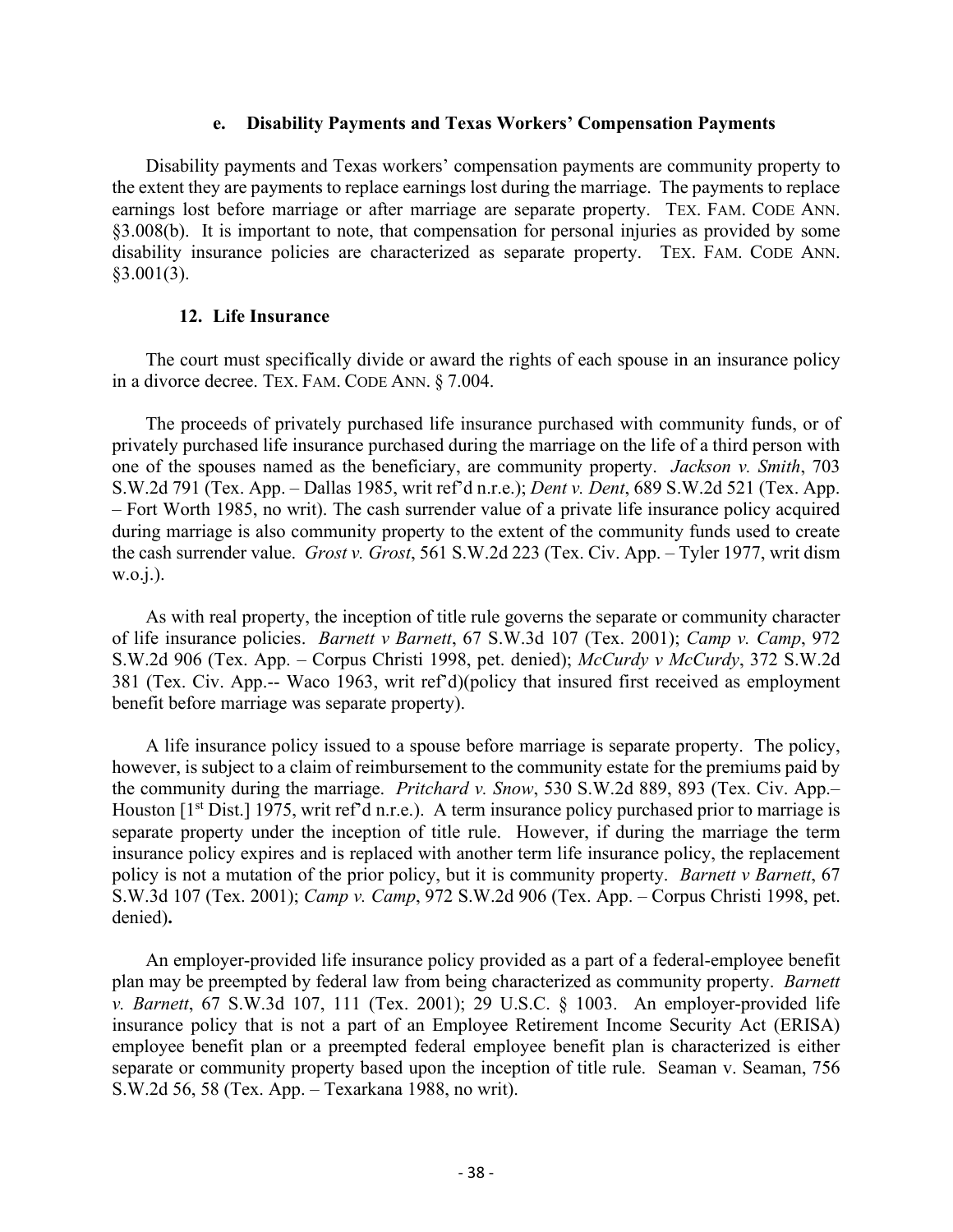The fact that insurance policies are term policies with no cash value does not change their character as community or separate property. *In re Levi*, 183 B.R. 468 (Bkrtcy. N.D.Tex.1995). Even if a life insurance policy provides only for term insurance and has no cash value, it is still a property right that can be awarded to one of the spouses on divorce. *Camp v. Camp*, 972 S.W.2d 906 (Tex. App.–Corpus Christi 1998, writ denied).

#### **13. Other Insurance**

Any payment of insurance proceeds under a policy issued to the community, providing coverage for community property, and paid for by community assets, is community property. *Chubb Lloyds Ins. Co. of Texas v. Kizer*, 943 S.W.2d 946 (Tex. App. – Fort Worth 1997, writ denied). Casualty loss insurance proceeds take on the character of the asset that suffered the casualty. *Tex. Fam. Code Ann. §3.008(a).*

Section 3.008(a) of the Texas Family Code provides as follows:

"Insurance proceeds paid or payable that arise from a casualty loss to property during marriage are characterized in the same manner as the property to which the claim is attributable."

If the spouses' rights in an insurance policy are not divided upon divorce as required by  $\S$ 7.004 of the Texas Family Code, the proceeds of a valid claim under the policy are payable as follows:

if the interest in the property insured was awarded solely to one former spouse by the decree, to that former spouse;

if an interest in the property insured was awarded to each former spouse, to the former spouses in proportion to the interests awarded; or

if the insurance coverage is directly related to the person of one of the former spouses, to that former spouse.

TEX. FAM. CODE ANN. § 7.005(b).

#### **14. Personal Injury**

The recovery for personal injuries sustained by a spouse is separate property, except for any recovery for lost earning capacity during marriage. TEX. FAM. CODE ANN. §3.001(3). However, it is important to evaluate the nature of the damages awarded in a personal injury suit to determine whether the recovery is characterized separate or community property (i.e. actual damages, exemplary damages, interest, or attorneys' fees and court costs). If the character of the damages is not specified, for example, if the injured spouse enters into a settlement agreement for a lump sum that does not specifically allocate the amounts awarded for the personal injury, then the community property presumption will apply to the entire recovery. *Slaton v. Slaton*, 987 S.W.2d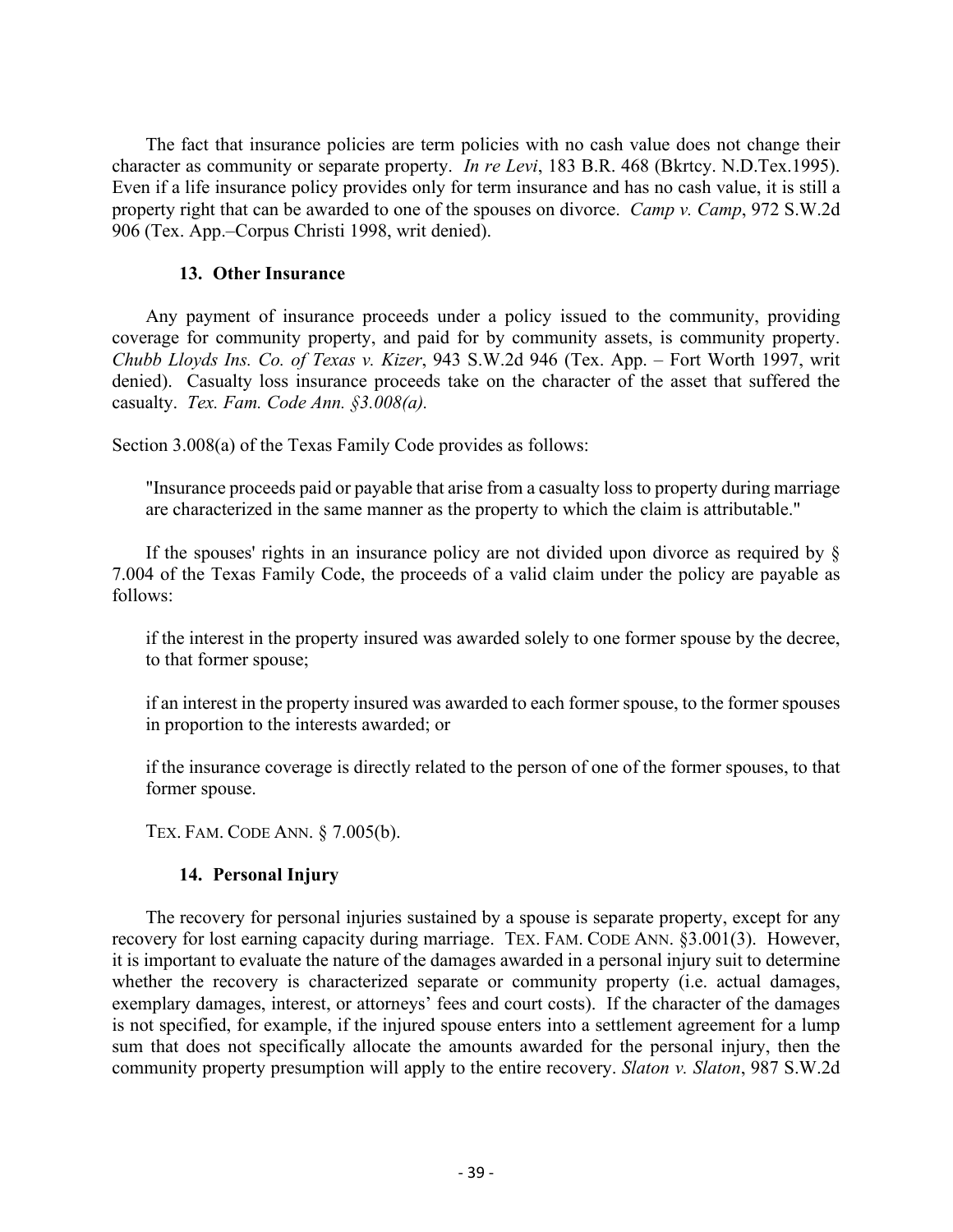180, 183 (Tex. App. – Houston [14th Dist.] 1999, pet, denied); *Harrell v. Hochderffer*, 345 S.W.3d 652, 657 (Tex. App. – Austin 2011, no pet.).

The character of actual damages depends on the type of damage. For example, bodily injury is always characterized as separate property, this includes physical pain and suffering, mental anguish, disfigurement, loss of spousal consortium, and loss of parental consortium. *Graham v. Franco*, 488 S.W.2d 390, 395 (Tex. 1972); *Douglas v. Delp*, 987 S.W.2d 879, 883 (Tex. 1999); *Harrell v. Hochderffer*, 345 S.W.3d 652, 657 (Tex. App. – Austin 2011, no pet.); *Whittlesey v. Miller*, 572 S.W.2d 665, 669 (Tex. 1978); *Williams v. Steves Indus*., 678 S.W.2d 205, 210 (Tex. App. – Austin 1984), aff'd, 699 S.W.2d 570 (Tex. 1985).

Damages which compensate for an economic damage, such as medical expenses, lost earning capacity, and lost services, are characterized by the estate incurring the loss. For example, recovery for medical expenses paid are characterized by the estate that paid the medical expenses (community or separate). *Graham v. Franco*, 488 S.W. 2d 390, 392 (Tex. 1972). Damages recovered by one spouse for the other spouse's "spousal services", which represent the household and domestic services of a spouse, are community property. *Whittlesey v. Miller*, 572 S.W.2d 665, 669 (Tex. 1978).

Exemplary damages are characterized as the injured spouse's separate property. *Harrell v. Hochderffer*, 345 S.W.3d 652, 659-660 (Tex. App. – Austin 2011, no pet.).

Texas courts have yet to address the characterization of prejudgment and post judgment interest recovered in a personal-injury suit and attorney fees and costs recovered by a spouse. However, it is likely that attorneys' fees and costs recovered are characterized by the estate that paid those expenses.

#### **IV. TRACING**

Tracing involves establishing the separate origin of property through evidence showing the time and means by which the spouse originally obtained possession of the property. *Slaton v. Slaton*, 987 S.W.2d 180, 182 (Tex. App. – Houston [14th Dist.] 1999, pet denied); *Hilliard v. Hilliard*, 725 S.W.2d 722, 723 (Tex. App. – Dallas 1985, no writ). If separate property can be definitely traced and identified, it remains separate property regardless of the fact that the separate property may undergo mutations or changes in form. *Harris v. Harris,* 765 S.W.2d 798, 802 (Tex. App.– Houston  $[14<sup>th</sup> Dist.]$  1989, writ denied).

A spouse claiming that property is his or her separate property must trace and clearly identify the property to show that it was originally his or her separate property or that it was acquired with separate property. *Pearson v. Fillingim,* 332 S.W.2d 361 (Tex. 2011)(per curium)(Husband did not provide any evidence that mineral deeds were his separate property).

Property, whether community property or separate property, will retain its character through a series of exchanges and mutations, so long as the party claiming the separate ownership can overcome the presumption of community property by tracing the assets back to property that,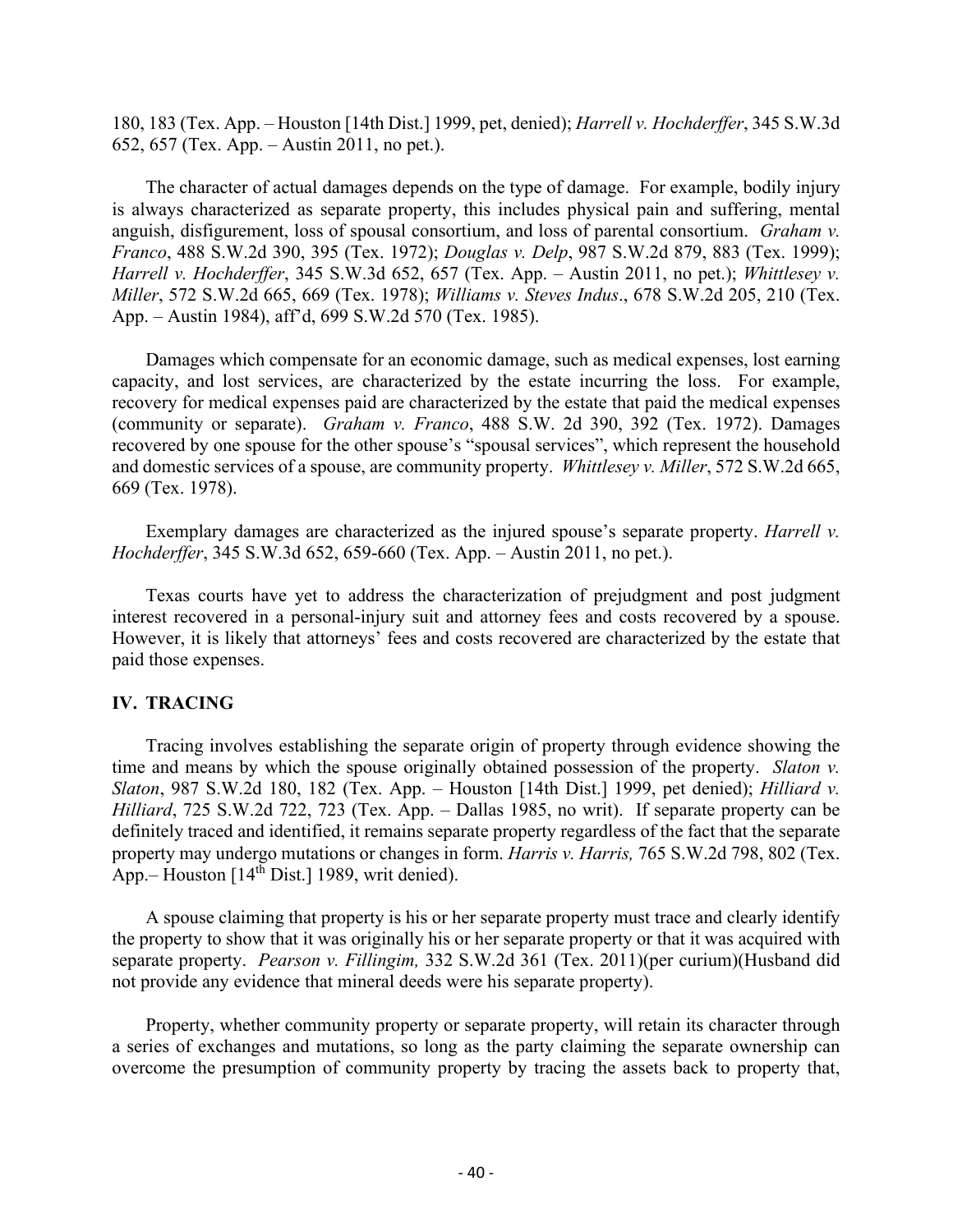because of its time and/or method of acquisition, is separate in character. *Norris v. Vaughan*, 260 S.W.2d 676 (Tex. 1953); *Celso v. Celso*, 864 S.W.2d 652, 655 (Tex. App. – Tyler 1993, no writ).

Once the character of a property interest is determined, whether separate property or community property, the property interest will retain that character after undergoing a change in form and will not be changed by the sale, exchange, or substitution of the property interest. *Gleich v. Bongio,* 99 S.W.2d 881 (Tex. 1937).

Proceeds of the sale of separate property are the separate property of spouse whose property was sold. *Scott v. Scott,* 805 S.W. 2d 835 (Tex. App.– Waco 1991, writ denied).

Commingled Property – Separate property commingled with community property remains separate property so long as its identity can be traced, but where separate property has become so commingled with community property as to defy segregation and identification, the entire property is presumed to be community property. *Gutierrez v. Gutierrez*, 791 S.W.2d 659 (Tex. App.– San Antonio 1990, no writ)(entire herd of cattle was CP, even though some cattle may initially have been husband's separate property); *In re Marriage of Stegall*, S.W.3d (Tex. App.— Amarillo 2017, Chrinimum sum balance tracing method cannot apply to cattle in same way as cash because cattle are not fungible; because tracing theory failed to acknowledge significant number of cattle born during marriage which were community property and commingled with separate property cattle, the community property presumption applied).

Funds on Account -- So long as separate funds can be traced, they may be deposited in a joint account without losing their character as separate property. *Celso v. Celso,* 864 S.W.2d 652 (Tex. App.– Tyler, 1993, no writ). The deposit of community and separate funds into the same account does not divest the separate funds of their identity and establish the entire account as community property, as long as the separate funds can be traced and the trial court can determine each party's interest. *Zagorski v. Zagorski,* 116 S.W.3d 309 (Tex. App.– Houston [14th Dist.] 2003, pet. denied). When separate property and community property funds are commingled in a manner defying segregation and identification, it is presumed that the entire fund consists of community property. *Robles v. Robles, 965 S.W.2d 605 (Tex. App.*– Houston [1<sup>st</sup> Dist.]1998, no writ).

Exchanged Property -- Property acquired in exchange for separate property becomes the separate property of the spouse whose separate property was exchanged. *Ridgell v. Ridgell*, 960 S.W.2d 144, 148 (Tex. App. – Corpus Christi 1997, no writ); *Dixon v. Sanderson*, 10 S.W. 535, 536 (1888); *Newland v. Newland*, 529 S.W.2d 105, 107 (Tex. Civ. App. – Fort Worth 1975, writ dism'd). Furthermore, proceeds from the sale of separate property are the separate property of the spouse whose property was sold. *Scott v. Scott*, 805 S.W.2d 835 (Tex. App. – Waco 1991, writ denied); *Estrada v. Reed*, 98 S.W.2d 1042, 1044 (Tex. Civ. App. – Amarillo 1936, writ ref'd).

Mischaracterizing Community Property -- If community property is mischaracterized as separate property, then the property is not divided as part of the community estate. If the mischaracterized property has value that would impact the trial court's just and right division, then the mischaracterization is harmful and requires remand back to the trial court for a just and right division of the community estate. *Zeptner v. Zeptner*, 111 S.W.3d 727 (Tex. App.– Fort Worth 2003, no pet.). Alternatively, if the mischaracterized property had a *de minimis* effect on the trial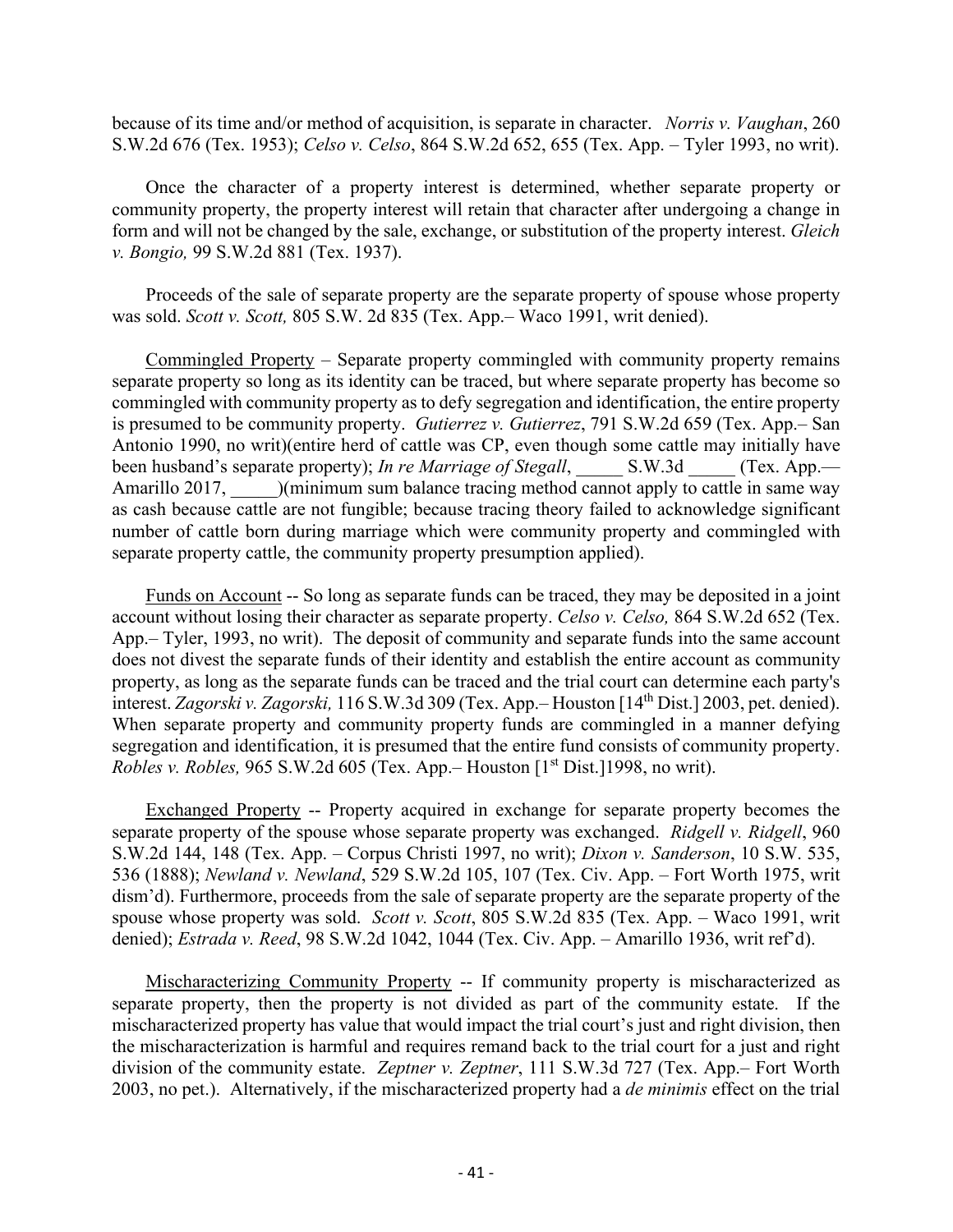court's just and right division, then the trial court's error is not an abuse of discretion. *Vandiver v. Vandiver*, 4 S.W.3d 300 (Tex. App. – Corpus Christi 1999, no pet.).

## **V. METHODS OF TRACING**

Texas courts have recognized several different tracing methods and approaches that can be utilized to prove separate property. Approaches to tracing may be covered by case law, accounting practices or logic. Which approach to use depends on the facts of the case. The following is not an exclusive list. So long as the spouse attempting to prove his or her separate property provides "clear and convincing evidence" of the separate property, any tracing approach may be used.

# **A. Item Tracing**

Item tracing is used when tracing noncash assets. *Mortenson v. Trammell*, 604 S.W.2d 269, 274 (Tex. App. – Corpus Christi 1980, writ ref'd n.r.e.). In order to trace a noncash asset, a party must demonstrate how the original property was obtained and then trace each sale or exchange of it. *Id*.

# **B. Community Out First Method**

The community out first method is applied when separate funds and community funds have been commingled in a single account. This method presumes that community funds are drawn out before any withdrawal of separate funds. *Sibley v. Sibley*, 286 S.W.2d 657, 659 (Tex. Civ. App. – Dallas 1955, writ dism'd); *Welder v. Welder*, 794 S.W.2d 420, 433 (Tex. App. – Corpus Christi 1990, no writ). This method requires each deposit and withdrawal be traced.

Separate funds deposited in a joint account sink to the bottom, and community funds are withdrawn first. *Zagorski v. Zagorski,* 116 S.W.3d 309 (Tex. App.– Houston [14th Dist.] 2003, pet. denied). Withdrawals are presumed to be from separate funds only when all community funds have been exhausted. *Sibley v. Sibley,* 286 S.W.2d 658 (Tex. 1955).

The community out first method may be rebutted by contrary evidence. *Smith v. Smith*, 22 S.W.3d 140, 146 (Tex. App. – Houston [14th Dist.] 2000, no pet.) (court held that the community out first presumption is rebuttable).

## **C. Minimum Sum Balance Method**

The minimum sum balance method is useful for funds on account in which a portion can be conclusively proven to be separate property, such as an account balance immediately prior to marriage, and there have been few and identifiable transactions within the account. The party seeking to prove the amount of separate funds traces the account through each transaction to show that the balance of the account never went below the amount proven to be separate property. This theory presumes that only separate property remains after all other withdrawals are made. *Huval v. Huval,* 2007 WL 1793771 (Tex. App.– Beaumont 2007, no pet.)(mem. op.).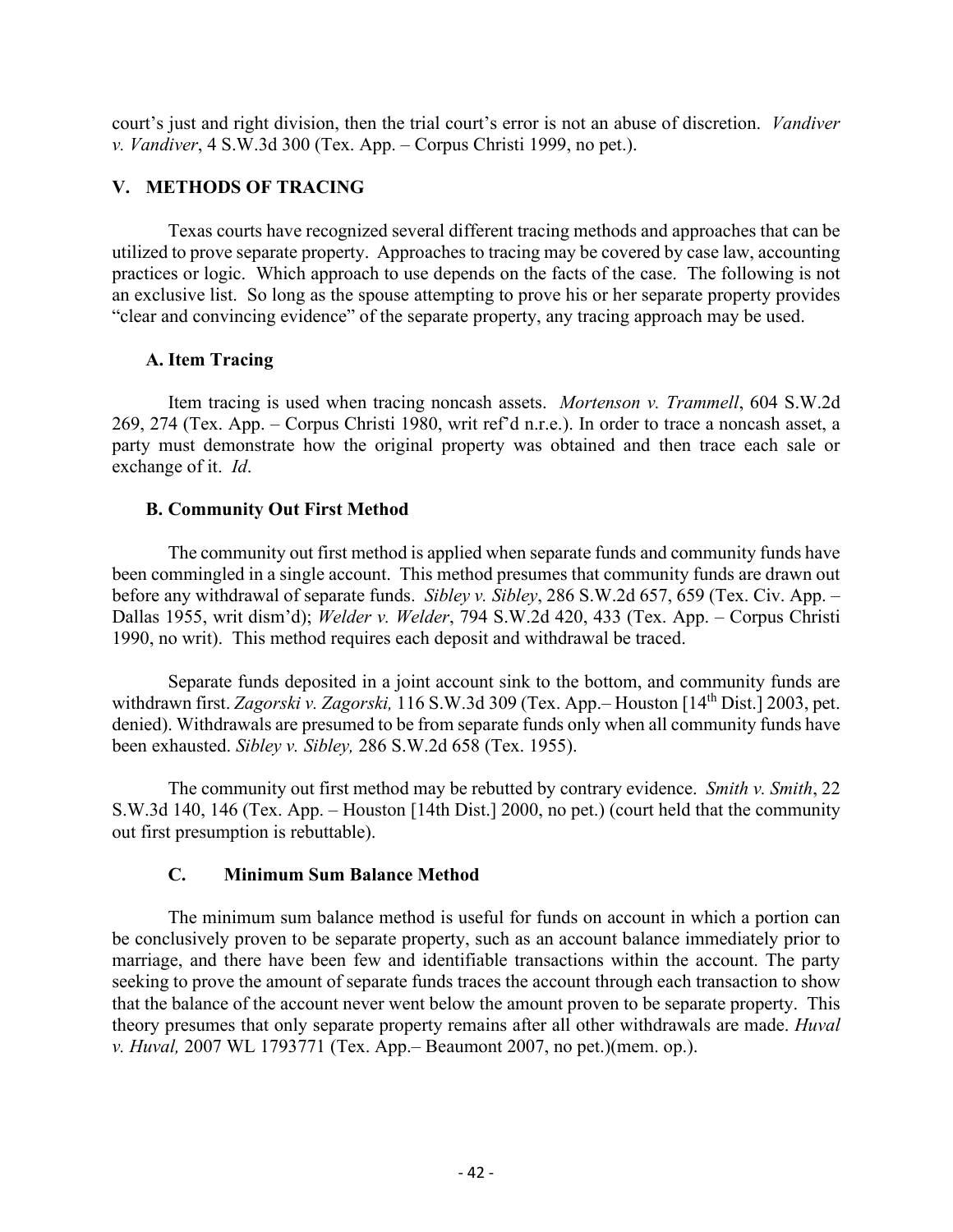## **D. Clearinghouse Method**

The clearinghouse method is applied when separate funds are temporarily deposited into a community property account and then withdrawn, generally within a short time of each other with no other transactions. When this method is applied, a specific separate property sum is identified as being deposited and the same sum is identified as being withdrawn or exchanged for other property. *See Estate of Hanau v. Hanau*, 730 S.W.2d 663, 666-67 (Tex. 1987) (Probate case where \$6,021 from the sale of separate property stock was used to purchase shares of stock in another company on the same day for \$6,170. The court held \$6,170 in stock was separate property).

## **E. Identical Sum Inference Method**

The identical sum inference method is similar to the clearinghouse method and frequently identified as identical to the clearinghouse method. The identical sum inference may be applied when there is a single deposit and a single withdrawal of an identical or near identical amount. *See McKinley v. McKinley*, 496 S.W.2d 540, 542-43 (Tex. 1973)(Probate case where \$9,500 separate property in an account grew to \$10,453.81 during marriage with no other deposits or withdrawals other than dividends -- those funds were used to purchase a \$10,400 CD; court held \$9,500 of CD was separate property.)

## **F. Pro Rata Method**

The pro rata method is used when an account contains both community and separate funds and a party can prove the character of the account's original balance. If mixed funds are withdrawn from an account, the withdrawal should be pro rata in proportion to the respective balance of the separate property funds and community property funds in the account. Using this approach removes the necessity of analyzing the character of each withdrawal. *Marineau v. Gen. Am. Life Ins. Co.*, 898 S.W.2d 397 (Tex. App. – Fort Worth 1995, writ denied).

## **G. Exhaustion Method/Family Expense Method**

The exhaustion method or family expense method assumes that all money from wages and other income is spent on family living expenses and that separate property is left to be used for the purchase of assets and investments. This method aggregates the community sources and compares them to community expenditures to determine the potential community estate. Cases where the family expense method may be appropriate are factually specific, and this approach may be considered if clear and convincing evidence of separate property is established.

Separate property can be established by showing that on a date that a withdrawal occurs, community property funds were already exhausted on payment of family living expenses. Under this method, the community property money will be used to pay family expenses before separate money will be used for family expenses. The income figure is often taken from federal income tax information, such as tax returns, tax transcripts, and Social Security earnings records. Then, the amount of income tax on that income is subtracted. What is left is compared to the family living expenses.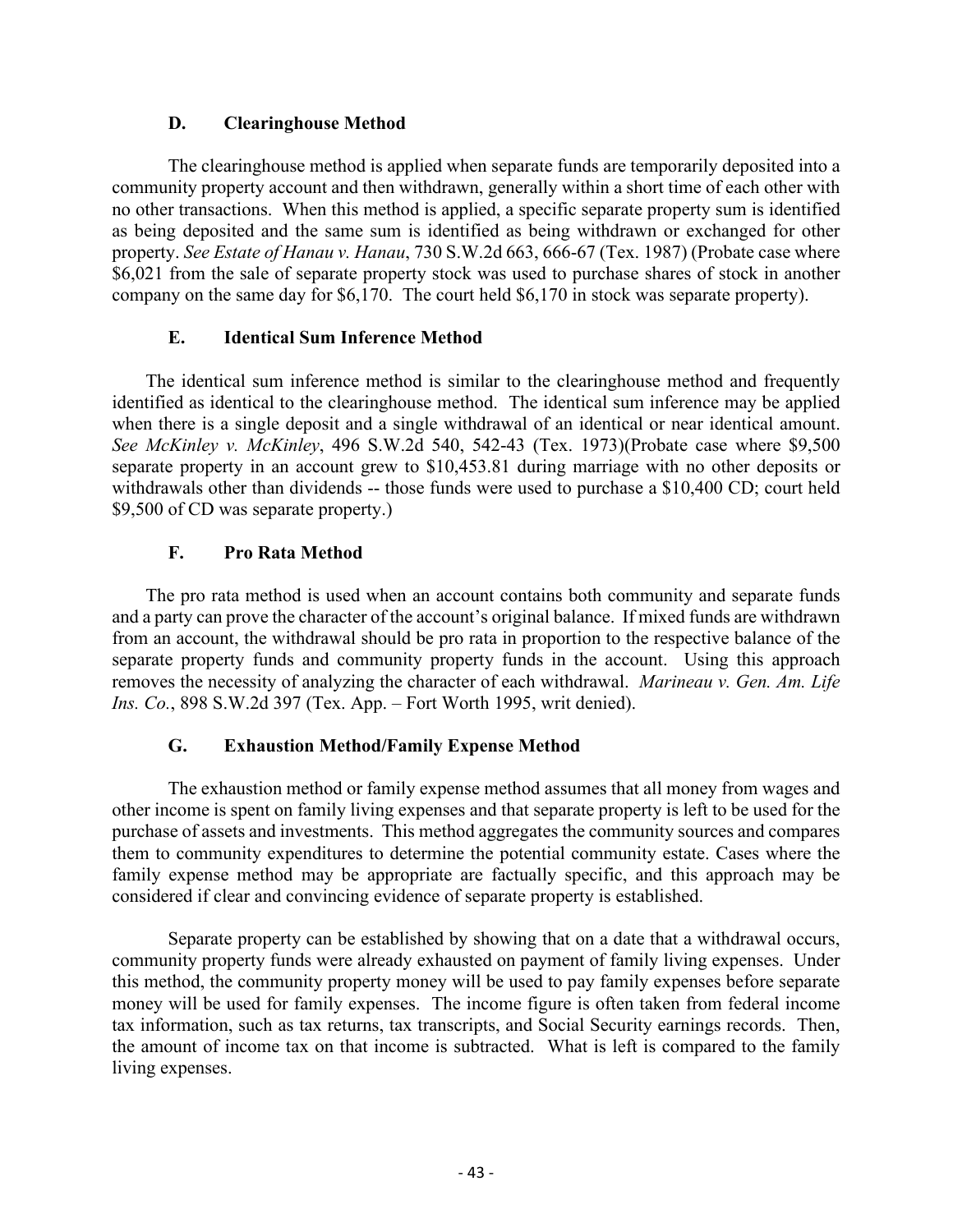In *Zagorski v. Zagorski*, 116 S.W.3d 309 (Tex. App. – Houston [14th Dist.] 2003, pet. denied), the wife challenged the trial court's determination that the husband had separate funds in a disputed account, and she asserted that the funds should have been community property since the account was commingled. The husband provided evidence showing the separate balance prior to marriage, the interest income earned from the account during marriage or \$115,000, and a listing of withdrawals made for living expenses during the same period of \$366,000. The court noted that the wife did not provide evidence rebutting the community out first presumption and decided that, because the withdrawals for community expenses depleted community funds in the account, the husband rebutted the community property presumption.

## **VI. Reimbursement or Disproportionate Division an Alternative When Tracing Fails**

# **A. Reimbursement**

A spouse may be able to recover his or her original separate property through reimbursement even though his or her separate property cannot be traced to specific assets. *See Horlock v. Horlock*, 533 S.W.2d 52 (Tex. Civ. App.—Houston [14th Dist.] 1975, writ dism'd). In *Horlock*, the husband admitted that the proceeds of the sale of his separate property became completely commingled with the community estate. He made no attempt to trace the use of the proceeds of the sale of his separate property into any other transactions. The court determined that the husband was entitled to reimbursement by reason of using his separate funds to enhance, improve and increase the value of the community estate.

# **B. Disproportionate Division of the Marital Estate**

In the event tracing fails, the spouse with the separate property claim could request a disproportionate division of the marital estate in her or her favor. The court in *Monroe v. Monroe*, 358 S.W.3d 711 (Tex. App.—San Antonio 2011, no pet. h.) upheld a disproportionate division of the marital estate in favor of the husband. The court found that without the husband's contributions of his separate property, the value of the community estate would be minimal and that an unequal division of the property was justified because virtually all the community estate was property owned by the husband prior to the marriage.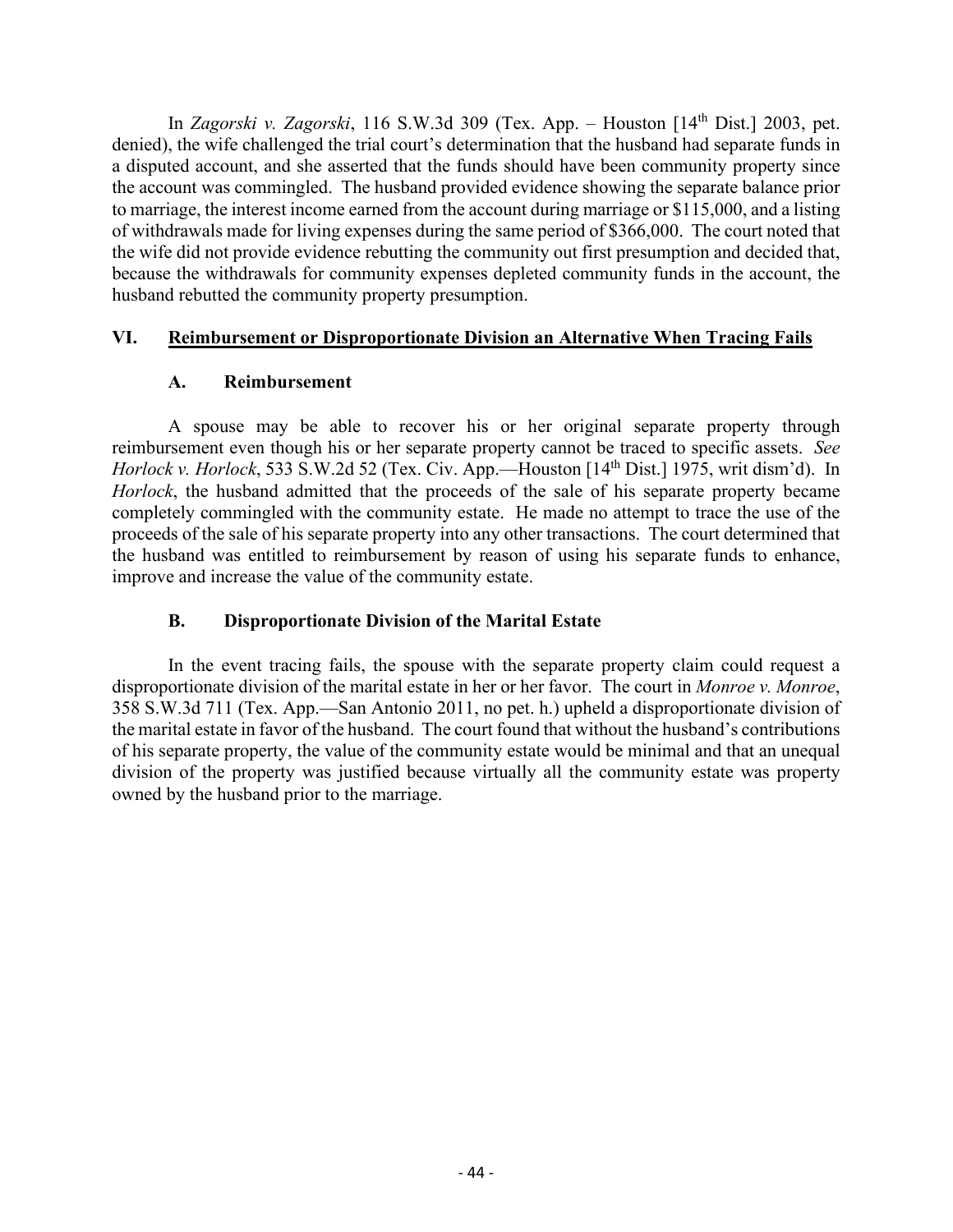# **VII. Tracing Examples**

# **A. Example of Identical Sum Inference Method**

| Line           | Date     | Description         | Transaction  | Total     | Transaction |              | Balance   |          |
|----------------|----------|---------------------|--------------|-----------|-------------|--------------|-----------|----------|
|                |          |                     |              | Balance   | <b>SP</b>   | CP           | <b>SP</b> | CP       |
| $\mathbf{1}$   | 12/28/15 | Balance date        |              | \$400,000 |             |              | \$400,000 |          |
|                |          | of marriage         |              |           |             |              |           |          |
| $\overline{2}$ | 01/10/16 | <b>Bought Apple</b> | (\$100,000)  | \$300,000 | (\$100,000) |              | \$300,000 |          |
|                |          | $1,000$ shares      |              |           |             |              |           |          |
| 3              | 02/15/16 | Dividend            | \$500        | \$300,500 |             | \$500        | \$300,000 | \$500    |
| $\overline{4}$ | 02/20/16 | Interest            | \$100        | \$300,600 |             | \$100        | \$300,000 | \$600    |
| 5              | 03/01/16 | <b>Bonus</b>        | \$50,000     | \$350,600 |             | \$50,000     | \$300,000 | \$50,600 |
| 6              | 03/15/16 | <b>Bought Apple</b> | $(\$45,000)$ | \$305,600 |             | $(\$45,000)$ | \$300,000 | \$5,600  |
|                |          | 500 shares          |              |           |             |              |           |          |
| $\overline{7}$ | 05/16/16 | Property            | (5,000)      | \$300,600 |             | (\$5,000)    | \$300,000 | \$600    |
|                |          | Taxes               |              |           |             |              |           |          |
| 8              | 05/16/16 | Nordstrom           | $(\$600)$    | \$300,000 |             | $(\$600)$    | \$300,000 | $-$      |
| 9              | 07/01/16 | Sold<br>Apple       | \$50,000     | \$350,000 | \$50,000    |              | \$350,000 |          |
|                |          | 500 shares          |              |           |             |              |           |          |
| 10             | 07/15/16 | Dividend            | \$200        | \$350,200 |             | \$200        | \$350,000 | \$200    |
| 11             | 08/01/16 | <b>Initial</b>      | $(\$50,000)$ | \$300,000 | (S50,000)   |              | \$300,000 | \$200    |
|                |          | Capitalization      |              |           |             |              |           |          |
|                |          | of Entity           |              |           |             |              |           |          |
| 12             | 08/15/16 | Dividend            | \$200        | \$350,200 |             | \$200        | \$350,000 | \$200    |

**RESULT – Entity is Separate Property**

# **B. Example of Minimum Sum Balance**

| Date  | <b>Transaction</b>    | <b>Credit</b> | <b>Debit</b> | <b>Community</b> | <b>Separate</b> | <b>Total</b> |
|-------|-----------------------|---------------|--------------|------------------|-----------------|--------------|
| 12/1  | Date of Marriage      |               |              |                  | \$500,000       | \$500,000    |
| 8/16  |                       |               |              |                  |                 |              |
| 01/1  | Salary                | \$10,000      |              | \$10,000         | \$500,000       | \$510,000    |
| 6/17  |                       |               |              |                  |                 |              |
| 01/2  | <b>ATM</b>            |               | $(\$400)$    | \$9,600          | \$500,000       | \$509,600    |
| 0/17  |                       |               |              |                  |                 |              |
| 02/2  | <b>Property Taxes</b> |               | (10,000)     |                  | \$491,600       | \$491,600    |
| 5/17  |                       |               |              |                  |                 |              |
| 02/2  | Deposit               | \$20,000      |              | \$20,000         | \$491,600       | \$511,600    |
| 6/17  |                       |               |              |                  |                 |              |
| 3/10/ | Nordstrom             |               | (1,000)      | \$19,000         | \$491,600       | \$510,600    |
| 17    |                       |               |              |                  |                 |              |
| 4/01/ | Tuition               |               | $(\$25,000)$ |                  | \$485,600       | \$485,600    |
| 17    |                       |               |              |                  |                 |              |
| 4/15/ | <b>IRS</b>            |               | $(\$20,000)$ |                  | \$465,600       | \$465,600    |
| 17    |                       |               |              |                  |                 |              |

**RESULT: Balance of account is Separate Property**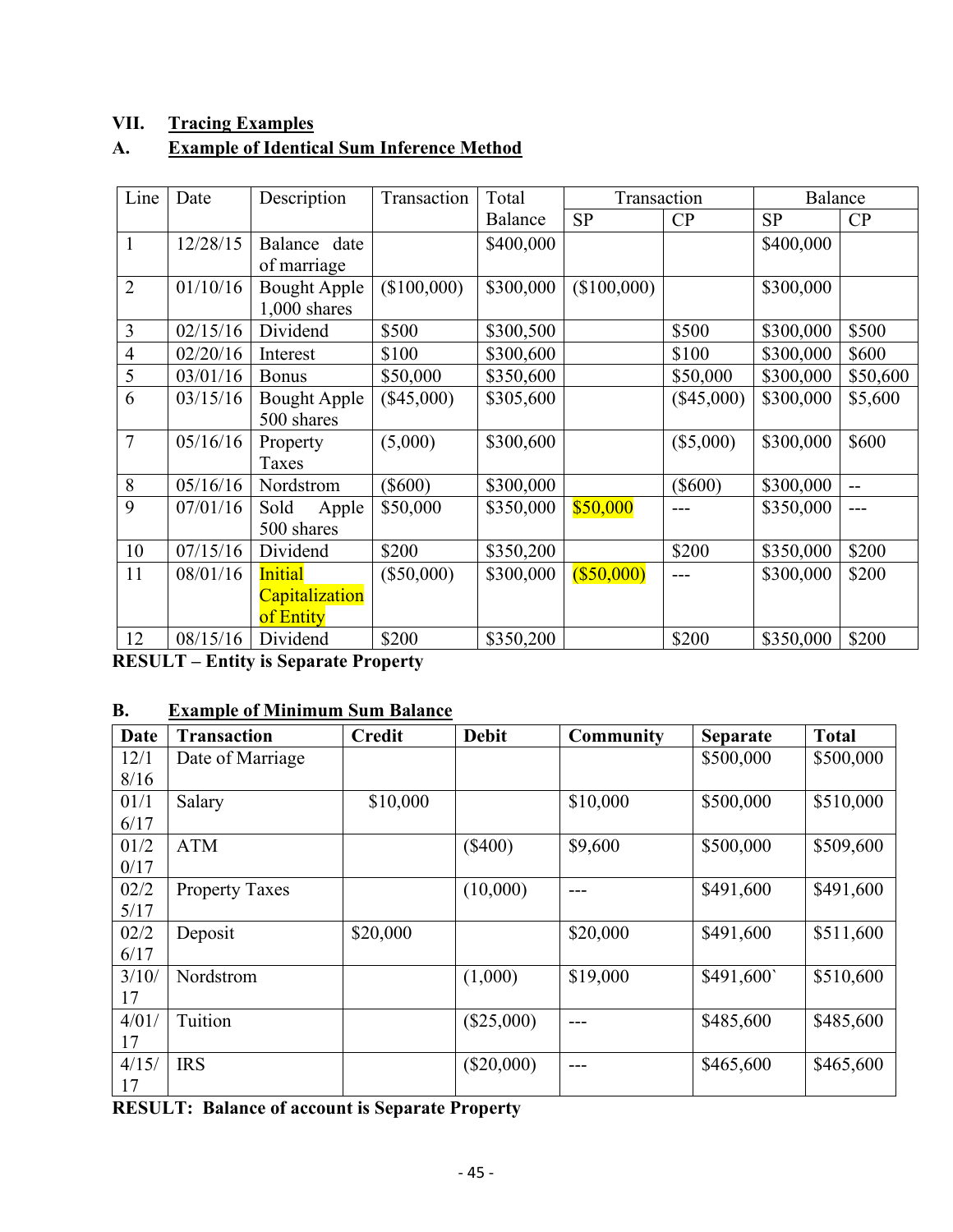| Line           | Date     | Description  | Transaction   | Total     | Transaction    |            |           | Balance   |  |
|----------------|----------|--------------|---------------|-----------|----------------|------------|-----------|-----------|--|
|                |          |              |               | Balance   | <b>SP</b>      | CP         | <b>SP</b> | CP        |  |
| $\mathbf{1}$   | 12/28/15 | Opening      |               | \$400,000 |                | \$400,000  |           | \$400,000 |  |
|                |          | Deposit      |               |           |                |            |           |           |  |
| $\overline{2}$ | 01/10/16 | Deposit      | \$100,000     | \$500,000 |                | \$500,000  |           | \$500,000 |  |
|                |          | <b>Bonus</b> |               |           |                |            |           |           |  |
| 3              | 02/15/16 | Dividend     | \$500         | \$500,500 |                | \$500      |           | \$500,500 |  |
| $\overline{4}$ | 02/20/16 | Interest     | \$100         | \$500,600 |                | \$100      |           | \$500,600 |  |
| 5              | 03/01/16 | from<br>Gift | \$50,000      | \$550,600 | \$50,000       |            | \$50,000  | \$500,600 |  |
|                |          | Mom          |               |           |                |            |           |           |  |
| 6              | 03/15/16 | from<br>Gift | \$50,000      | \$600,600 | \$50,000       |            | \$100,000 | \$500,600 |  |
|                |          | Dad          |               |           |                |            |           |           |  |
| $\overline{7}$ | 05/16/16 | Property     | (10,000)      | \$590,600 |                | (\$10,000) | \$100,000 | \$490,600 |  |
|                |          | Taxes        |               |           |                |            |           |           |  |
| 8              | 05/16/16 | Nordstrom    | $(\$600)$     | \$590,000 |                | $(\$600)$  | \$100,000 | \$490,000 |  |
| 9              | 07/01/16 | Inheritance  | \$100,000     | \$690,000 | \$100,000      |            | \$200,000 |           |  |
|                |          |              |               |           |                |            |           | \$490,000 |  |
| 10             | 07/15/16 | Dividend     | \$200         | \$690,200 |                | \$200      | \$200,000 | \$490,200 |  |
| 11             | 08/01/16 | Purchase of  | $(\$200,000)$ | \$490,000 | $($ \$200,000) | ---        |           | \$490,200 |  |
|                |          | CD           |               |           |                |            |           |           |  |
| 12             | 08/15/16 | Dividend     | \$200         | \$490,200 |                | \$200      |           | \$490,200 |  |

# **C. Example of Clearinghouse Method**

**RESULT – CD is Separate Property**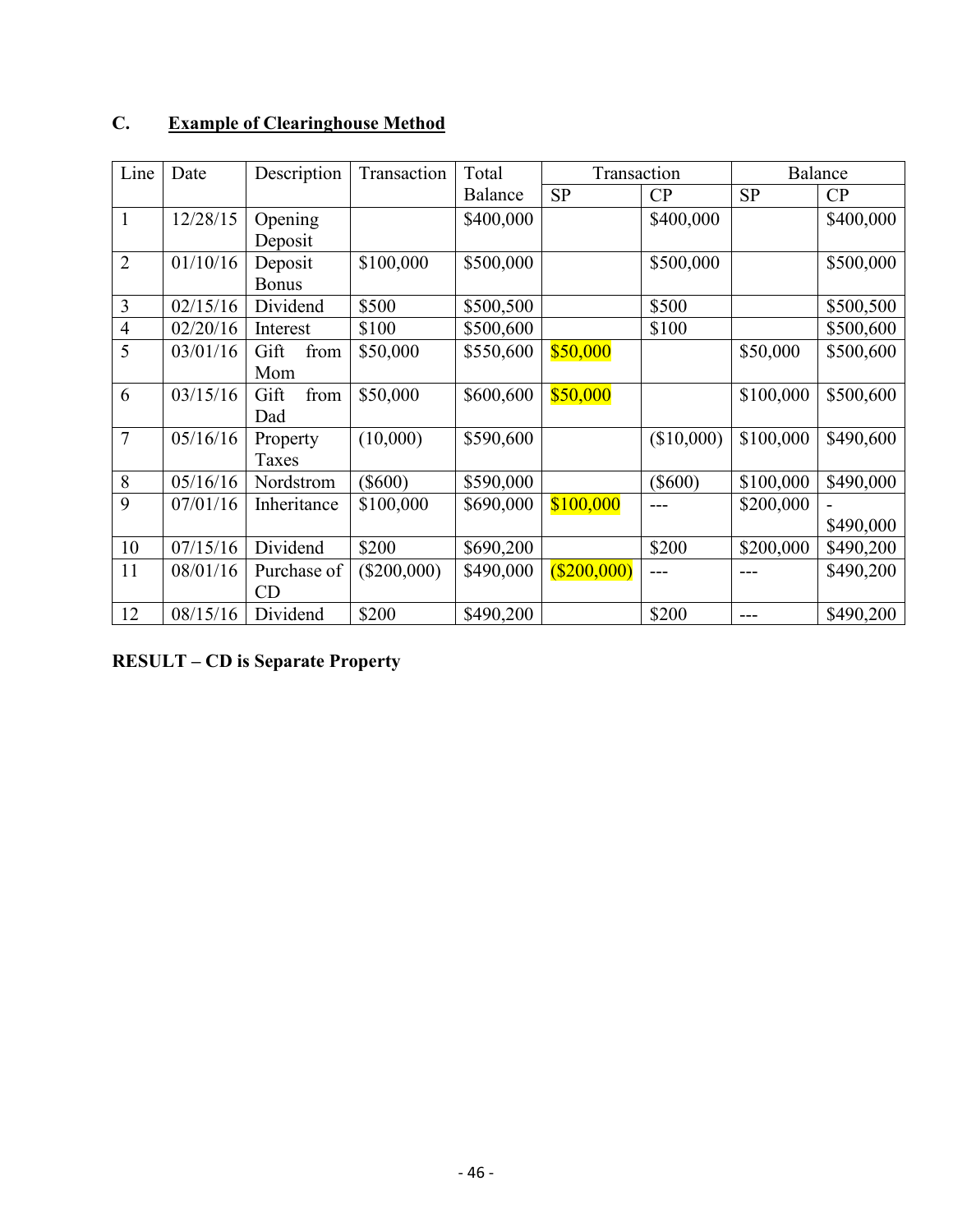# **D. Example of Pro Rata Approach and Community Out First Approach**

#### Pro Rata Approach

|             |                         |              | <b>Transaction</b> |               |            | <b>Cumulative</b> |                  | Sep    |
|-------------|-------------------------|--------------|--------------------|---------------|------------|-------------------|------------------|--------|
| <b>Date</b> | <b>Description</b>      | Total        | Separate           | Community     | Total      | <b>Separate</b>   | <b>Community</b> | Prop % |
|             |                         |              |                    |               |            |                   |                  |        |
| 12/18/16    | <b>Opening Deposit</b>  | 900.000.00   | 700.000.00         | 200.000.00    | 900.000.00 | 700.000.00        | 200.000.00       | 77.78% |
| 01/16/17    | <b>Employment Bonus</b> | 75.000.00    |                    | 75.000.00     | 975.000.00 | 700.000.00        | 275.000.00       | 71.79% |
| 01/18/17    | Pay Off Debts           | (250,000.00) | (179, 487.18)      | (70, 512.82)  | 725.000.00 | 520.512.82        | 204.487.18       | 71.79% |
| 01/20/17    | Lake House Purchase     | (725,000.00) | (520, 512.82)      | (204, 487.18) | 0.00       | 0.00              | 0.00             |        |

Debt payment was 71.79% separate property and 28.21% Community Property.

Lake House Purchase was 71.79% separate property and 28.21% Community Property.

#### Comparing Community Out First Approach to Pro Rata Approach

|             |                         |              | <b>Transaction</b> |           |              |            | <b>Cumulative</b> |            | Sep    |
|-------------|-------------------------|--------------|--------------------|-----------|--------------|------------|-------------------|------------|--------|
| <b>Date</b> | <b>Description</b>      | Total        | Separate           | Community |              | Total      | Separate          | Community  | Prop % |
|             |                         |              |                    |           |              |            |                   |            |        |
| 12/18/16    | Opening Deposit         | 900.000.00   | 700.000.00         |           | 200.000.00   | 900.000.00 | 700.000.00        | 200,000.00 | 77.78% |
| 01/16/17    | <b>Employment Bonus</b> | 75,000.00    |                    |           | 75,000.00    | 975.000.00 | 700.000.00        | 275.000.00 | 71.79% |
| 01/18/17    | Pay Off Debts           | (250,000.00) |                    |           | (250,000.00) | 725.000.00 | 700.000.00        | 25.000.00  | 96.55% |
| 01/20/17    | Lake House Purchase     | (725,000.00) | (700,000.00)       |           | (25,000.00)  | 0.00       | 0.00              | 0.00       |        |

Debt payment was 0% separate property and 100% Community Property.

Lake House Purchase was 96.55% separate property and 3.45% Community Property.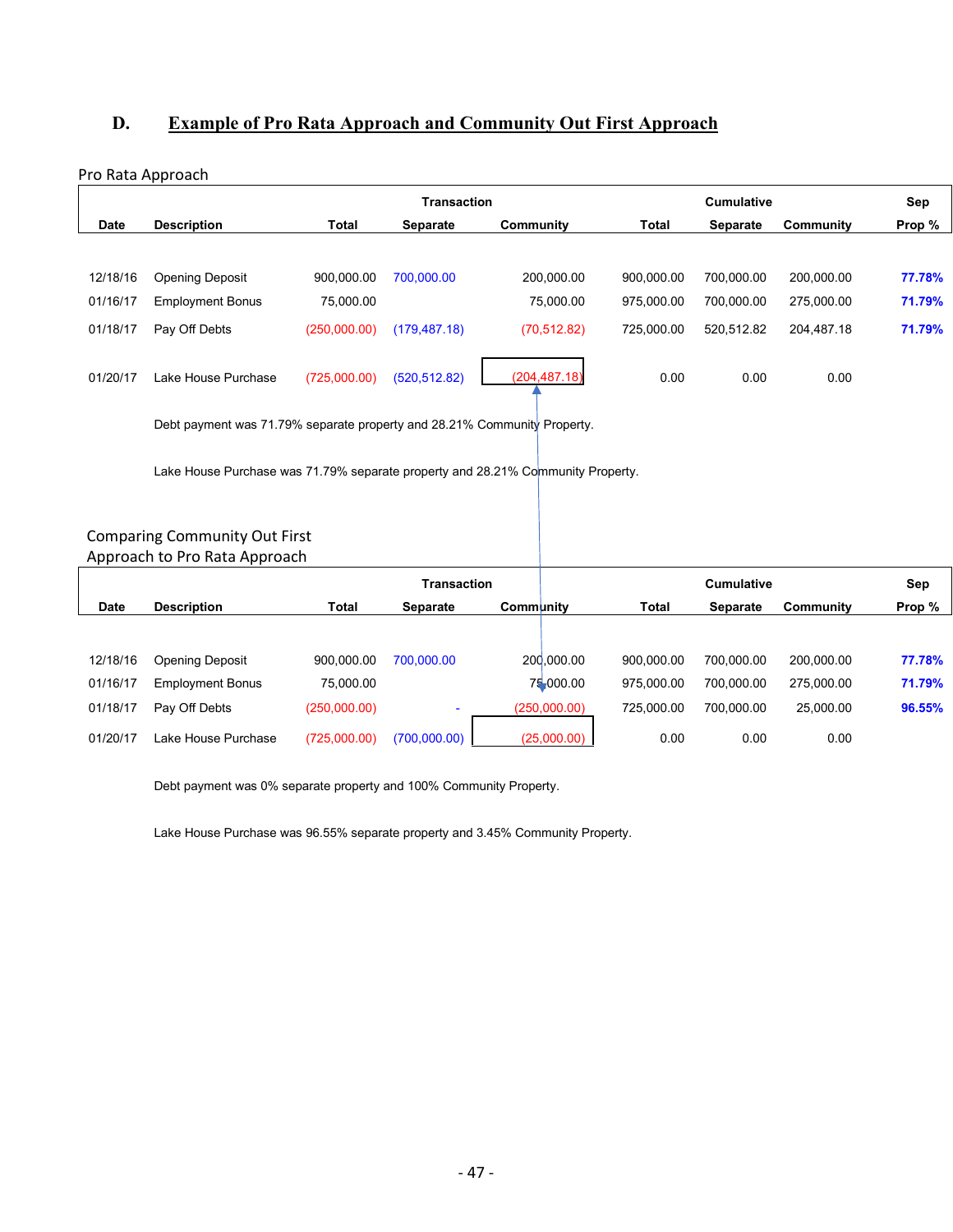# **E. Exhaustion Method/Family Expense Method**

# **Example 1**

H and W married 20 years. Premarital agreement provided earnings from employment would be CP. H's income from employment during marriage was \$5 Million. Further Relevant Facts:

| 07/16/94 | $\frac{1}{2}$ | Date of Marriage                                              |
|----------|---------------|---------------------------------------------------------------|
| 02/16/98 | $\frac{1}{2}$ | <b>Purchased Marital Residence</b>                            |
| 06/16/04 | $\sim$ $\sim$ | Purchased investment in ABC stock for \$50,000                |
| 06/16/06 | $\frac{1}{2}$ | Sold investment in ABC stock sold for \$14 Million            |
| 01/25/07 | $\frac{1}{2}$ | Teton, LP formed – owns beach house purchased for \$4 Million |

# H's Arguments:

All assets were purchased his SP since community expenses exceeded community income. Family expenses were estimated by reconstructing living expenses.

Teton, LP was capitalized with the beach house which was purchased with SP under the family expense method, and therefore Teton, LP is SP.

# W's Arguments:

House is CP since it was purchased with H's income and a CP Note.

CP was available at time house and other investments were purchased.

Funds to purchase beach house came an account which contained presumptively CP funds. Proceeds from ABC stock are CP since the stock was purchased with presumptively CP. There are no SP funds in any account that were identified to be H's SP. There were multiple

bank accounts that were used throughout the 20-year marriage.

# **Example 2**

H came into the marriage with \$60 million in cash. H received wages for only the first 2 years of marriage and retired after that. Premarital agreement provided that income from SP was SP. The financial expert looked at wages and family expense for the first 2 years of marriage. H argues that there is no CP after the first 2 years of marriage, so only SP was used to purchase investments.

| <b>Community Sources</b>                                               |               |
|------------------------------------------------------------------------|---------------|
| Compensation                                                           | \$650,000     |
| Community Debt Related to House                                        | \$1,000,000   |
| <b>Total Sources from Date of Marriage</b>                             | \$1,650,000   |
|                                                                        |               |
| Select Community Uses for 1 <sup>st</sup> 2 years of marriage          |               |
| Taxes and Withholding                                                  | $(\$125,000)$ |
| Repay Community Debt Related to House                                  | (1,000,000)   |
| Credit Card payments for $1st$ 2 years of marriage                     | (600,000)     |
| Select Community Uses for 1 <sup>st</sup> 2 years of marriage          | (1,725,000)   |
| Net Community Sources/(Uses) after 1 <sup>st</sup> 2 years of marriage | (75,000)      |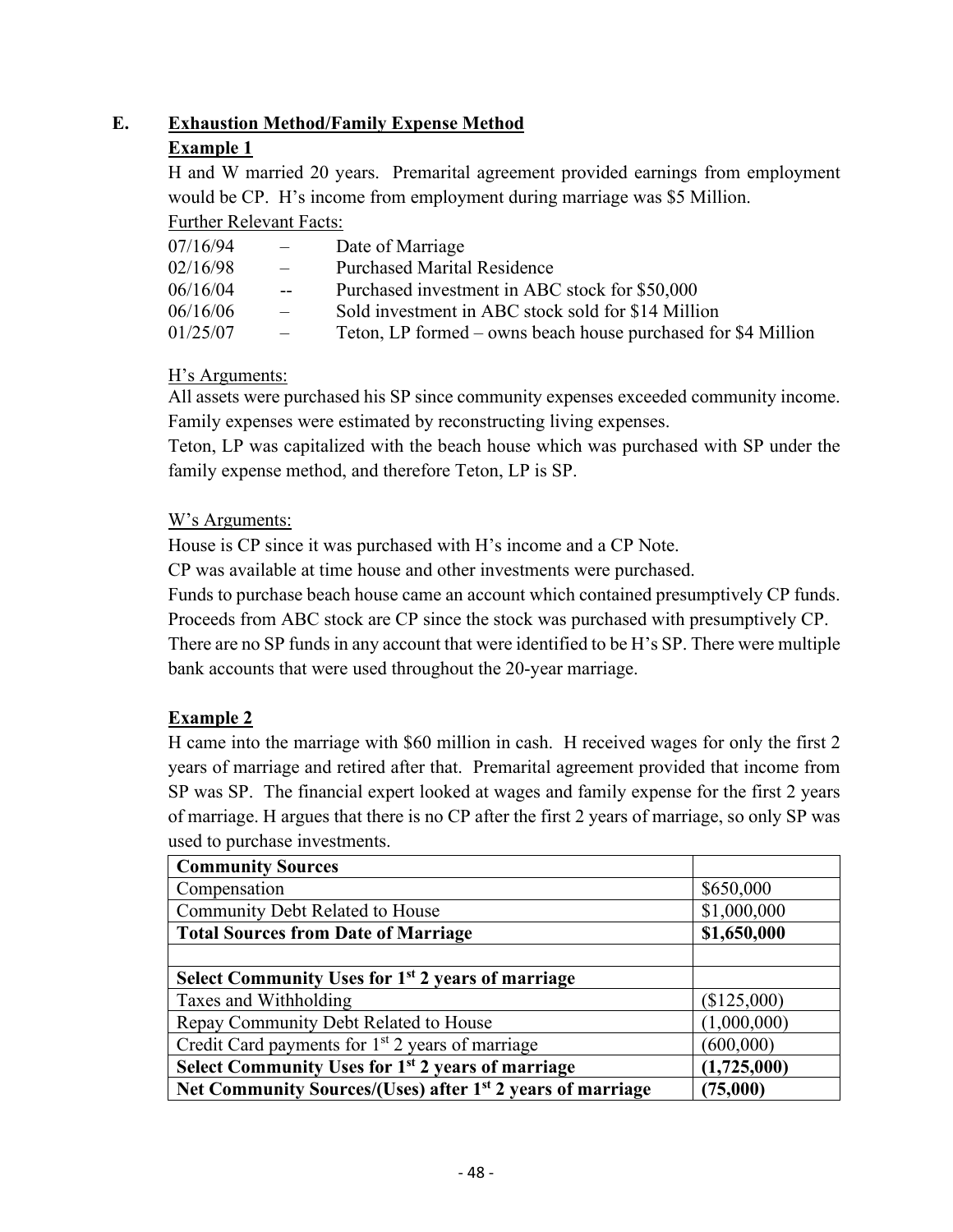### **VIII. Tracing Issues and Scenarios**

### **A. Tracing Stocks**

### **Example**:

W owns 100 shares of stock that are 80% her SP. W purchased 100 shares that are CP. Result – 200 shares that are, on average, 40% SP.

### **Possible tracing approaches:**

**Weighted Average** – The shares are on average 40% W's SP, but they are indistinguishable so each share is 40% W's SP.

If 50 shares are sold, they are 40% W's SP. If 100 shares are sold, they are 40% W's SP. If 150 shares are sold, they are 40% W's SP.

**Community Out First** – Using community out first, if 160 shares are sold, the first 120 shares sold are CP. 40 shares are W's SP, and the remaining 40 shares are W's SP.

**Looking at Cost Basis** – The IRS requires reporting of the cost basis of shares sold in addition to the sales prices of shares sold. Many brokerage firms have a default that will use the oldest shares sold first. Are you required to use the basis reported by the brokerage company on your tax returns, or can you enclose a note explaining why you are doing something different? Mutual funds have capital gain and income reinvestments every quarter which could make this process difficult. Selling 100 shares and matching the tax basis could be a difficult.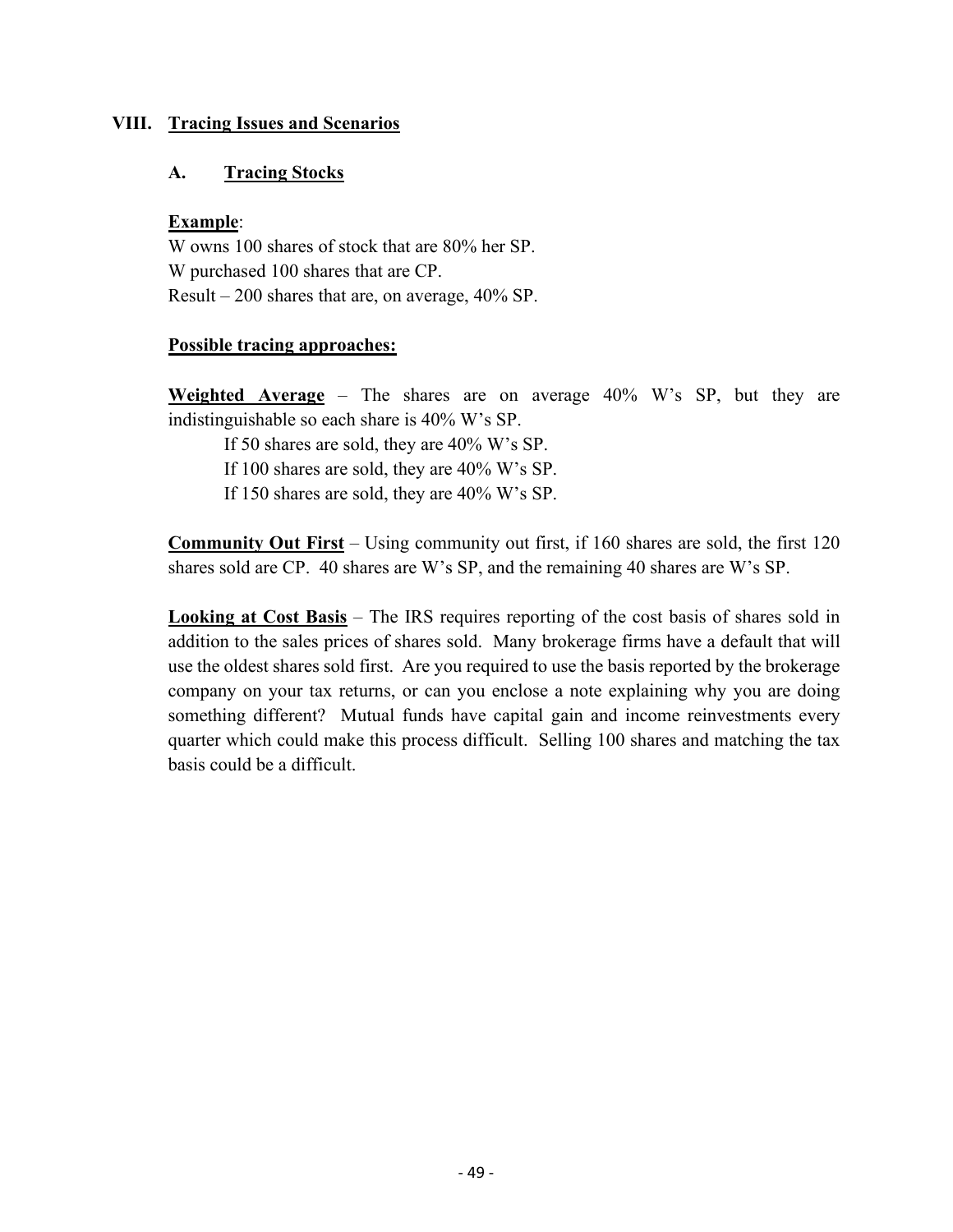# **B. Line-Item Tracing – Is it Always Necessary?**

Is it always necessary to do an expensive line item tracing? With a line item tracing, a running balance of the CP and SP within an account is created. However, there are other alternatives that may meet the clear and convincing standard.

Example: \$1 Million is deposited into a new brokerage account – it is 45% SP. In the first month, the \$1 Million is invested in 200 different stocks – there were 500 transactions because the stock was purchased in small increments.

During the month there was \$6,000 of interest and dividends. During the month the stock portfolio increased in value by \$3,333.

Rather than an expensive line item tracing, the following **weighted average approach** is another option:

|                      | Transaction  |            | Cumulative |              |                          |                          |       |
|----------------------|--------------|------------|------------|--------------|--------------------------|--------------------------|-------|
|                      | Total        | Separate   | Community  | Total        | Separate                 | Community                |       |
| Beginning Balance    |              |            |            |              | $\overline{\phantom{a}}$ | $\overline{\phantom{a}}$ |       |
| Deposits             | 1,000,000.00 | 450,000.00 | 550,000.00 | 1,000,000.00 | 450,000.00               | 550,000.00               | 45.0% |
| Increase in Value    | 3,333.00     | 1,499.85   | 1,833.15   | 1,003,333.00 | 451,499.85               | 551,833.15               | 45.0% |
| Interest & Dividends | 6,000.00     |            | 6,000.00   | 1,009,333.00 | 451,499.85               | 557,833.15               | 44.7% |
| <b>Withdrawals</b>   |              |            |            |              |                          |                          |       |
|                      |              |            |            |              |                          |                          |       |

The result is the entire brokerage account is 44.7% SP. The result could be close to a line item tracing looking at the diversified portfolio.

Looking at the second month -- same situation where several stocks were bought and sold. The increase in value is the same and the dividends are the same, however, \$15,000 is withdrawn.

| Deposits             | -           | $\overline{\phantom{0}}$ | $\overline{\phantom{0}}$ | 1,009,333.00 | 451.499.85 | 557.833.15 | 44.7% |
|----------------------|-------------|--------------------------|--------------------------|--------------|------------|------------|-------|
| Increase in Value    | 3.333.00    | 1.490.93                 | 1.842.07                 | 1.012.666.00 | 452.990.78 | 559.675.22 | 44.7% |
| Interest & Dividends | 6.000.00    |                          | 6.000.00                 | 1.018.666.00 | 452.990.78 | 565.675.22 | 44.5% |
| Withdrawals          | (15,000.00) | (6,670.35)               | (8,329.65)               | 1,003,666.00 | 446.320.43 | 557.345.57 | 44.5% |

Note that community out first is not used to take the cash, which would be an advantage to the SP estate. However, the tracing is done at a fraction of the cost.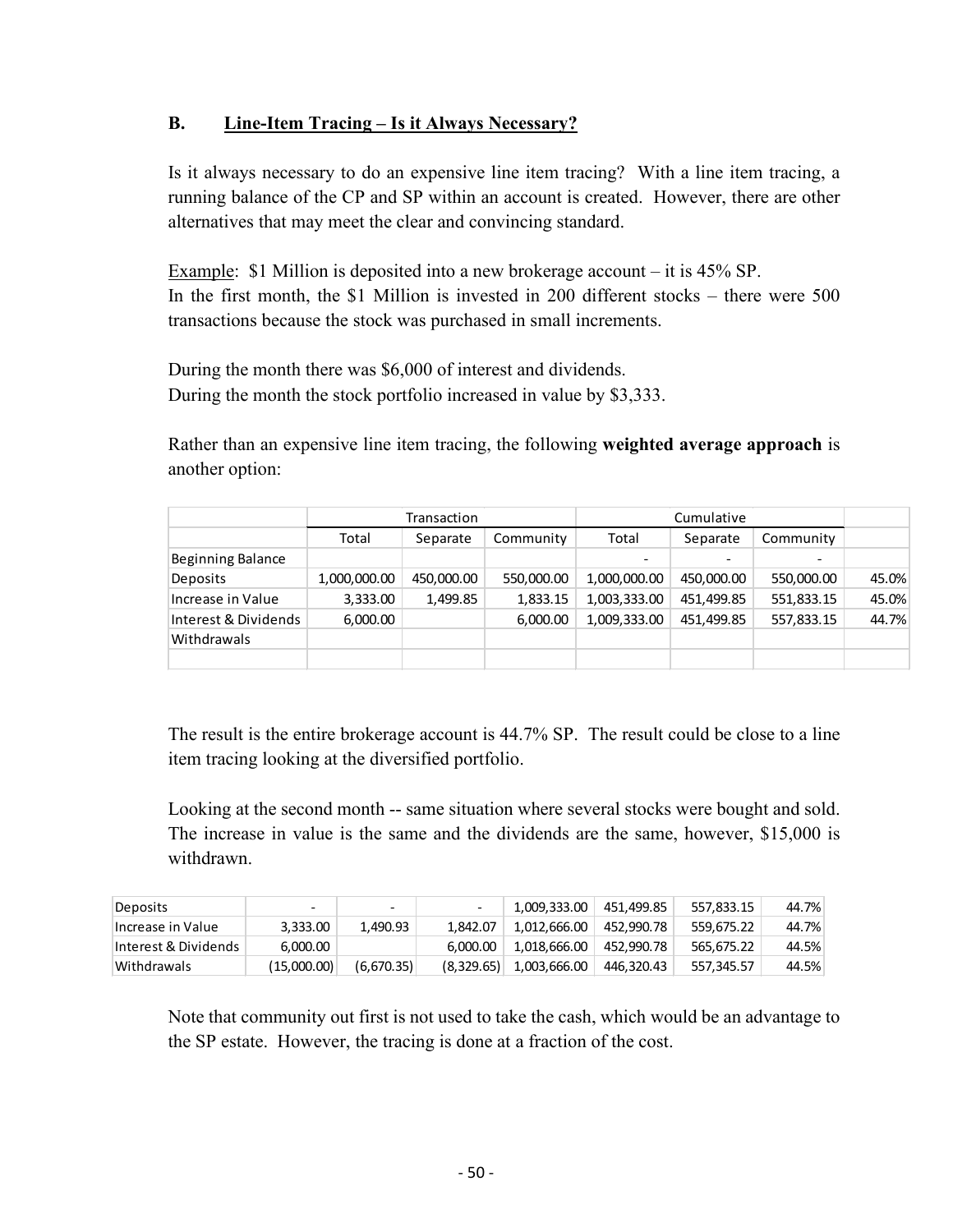Some brokerage firms have many transactions in the accounts which makes tracing complicated. For example, if a client invests \$1 Million with a brokerage firm, rather than buy 20 different stocks for \$50,000 each, they buy 500 stocks for \$2,000 each.

# **C. Transactions Occurring on the Same Day**

In tracing separate property within an account, assume that on the same day the following occurs:

- 1. Cash is deposited to an account;
- 2. Stock is sold;
- 3. Stock is purchased;
- 4. Interest is paid;
- 5. Dividends are paid; and
- 6. Withdrawals were made from the account.

If the brokerage statement does not give the specific order of the transactions, what should be the order of the transactions when doing a tracing? Should it matter if the order greatly favors the community estate or a party's separate estate?

Some experts look at the money coming in first: cash, stock purchases, interest and dividends. Then sales and withdrawals are considered. Can experts "reorder" transactions for a particular outcome? What supporting evidence is required? If using community out first, the cash withdrawals occur before the stocks are purchased. This would result in a higher likelihood that the community would leave the account and only separate property would be reinvested.

## **D. Margin Loans**

Can the securities that a spouse purchases on a margin loan be considered SP if the securities in that account are SP? If the bank looked only to the spouse's SP to repay the loan, it seems the loan and the purchased securities should be considered SP, especially if the margin account agreement was signed prior to the marriage. If collecting the margin debt is limited to the funds and assets in the account, an argument can be made that the credit is separate credit. If the margin loan is CP, when the loan is paid off with SP, the spouse claiming the SP may have a reimbursement claim.

This is similar to a spouse who uses SP funds for a down payment on real estate and the creditor looks only to that spouse's SP estate for repayment, then that property's character is SP even though purchased during the marriage.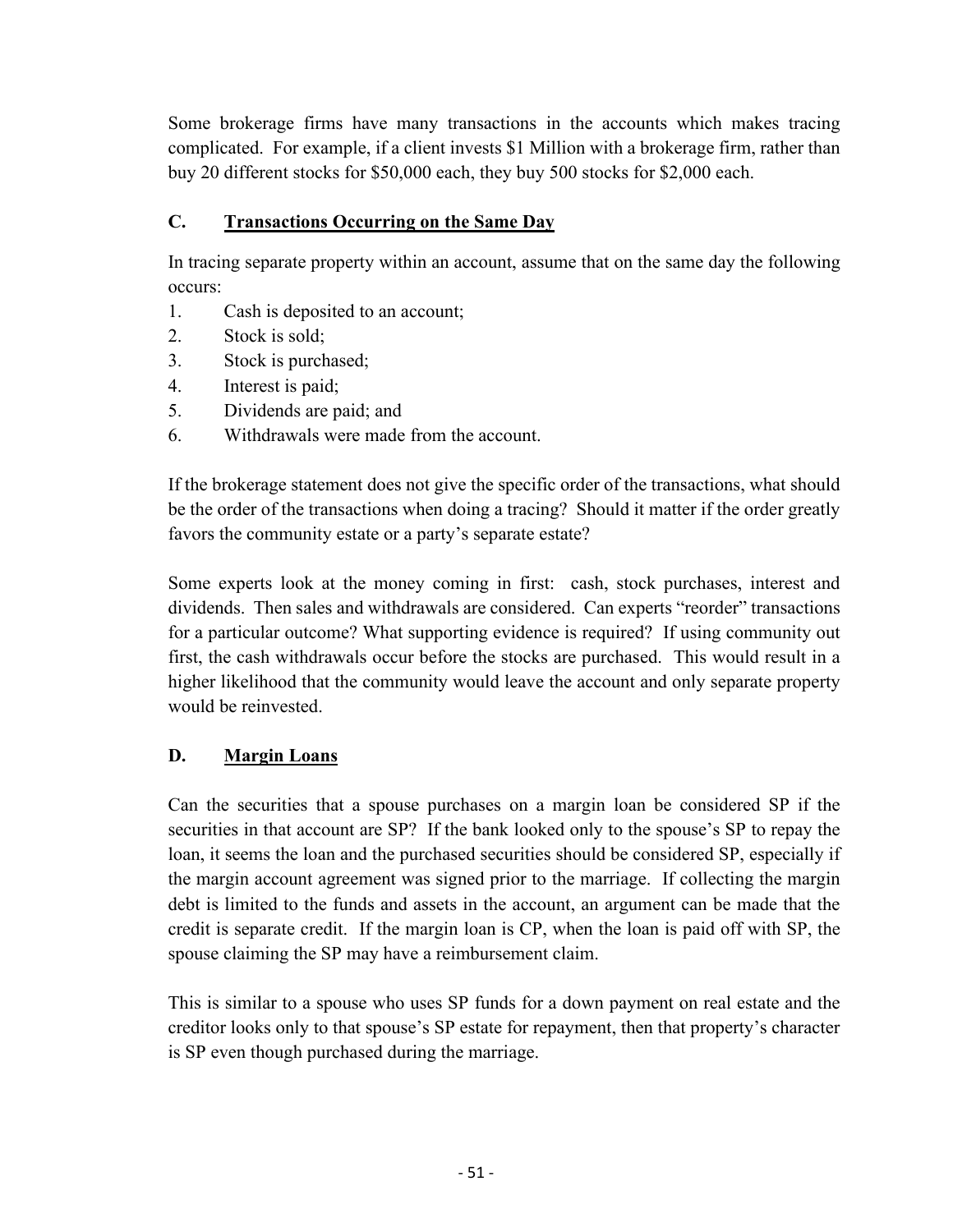# **E. Lost Brokerage Account Statements**

If a spouse believes that he or she owned shares of stock before the marriage, it may be possible to prove SP by clear and convincing evidence even if the spouse no longer has the brokerage statements. Perhaps the spouse's tax returns that reflect dividends paid on the stock before the marriage can be compared to historical data from the time before the marriage to reflect dividend rates, and these rates can be used to match the dividend income.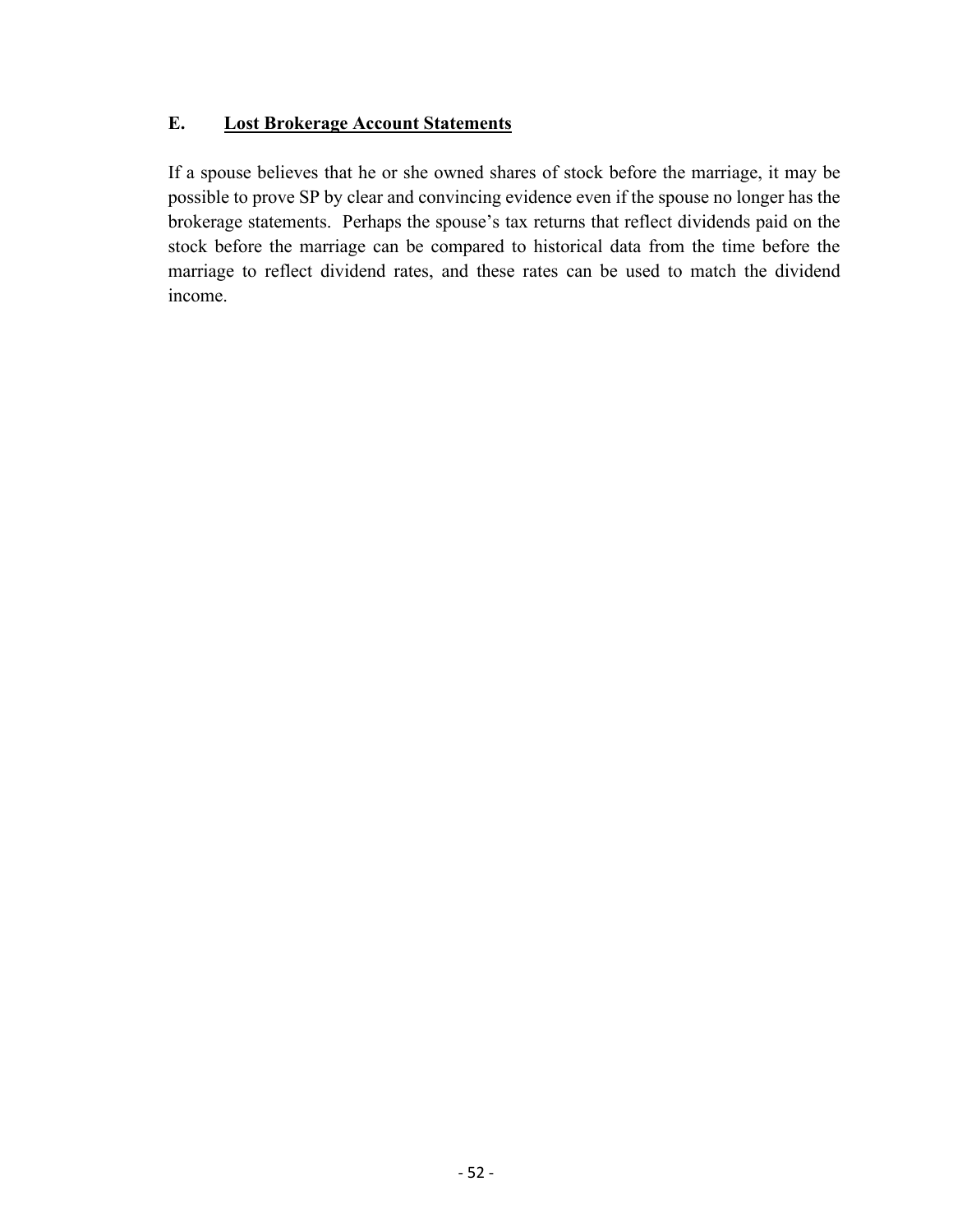# **F. Example of Mixed Character of Real Estate Acquired During Marriage**

During marriage, H and W buy a house for \$800,000 as follows:

| <b>Total Value When Acquired:</b> | \$800,000         |
|-----------------------------------|-------------------|
| Note – CP                         | $$640,000 (80\%)$ |
| Down Payment from H's SP:         | \$160,000(20%)    |

The house is characterized as 20% H's SP, and 80% CP.

| House sells 10 years later for \$900,000. |               |           |
|-------------------------------------------|---------------|-----------|
| H's 20% interest (20% x \$900,000):       | \$180,000     |           |
| CP 80% interest (80%x \$900,000):         | \$720,000     |           |
| Balance of CP note:                       |               | \$500,000 |
| Closing costs = $8\%$ x \$900,000 =       | \$72,000      |           |
| Pro Rata of Closing Costs:                |               |           |
| SP share $-20\% \times $72,000 =$         | \$14,400      |           |
| CP share $-80\% \times \$72,000 =$        | \$57,600      |           |
| Amount due to H's SP estate:              | \$180,000     |           |
| Less share of closing costs:              | $-$ \$ 14,400 |           |
| Net to H's SP estate:                     | \$165,600     |           |
| Amount due to CP estate:                  | \$720,000     |           |
| Less share of closing costs:              | $-$ \$ 57,600 |           |
| Less balance owed on CP Note:             | $-$ \$500,000 |           |
| <b>Net to CP:</b>                         | \$162,400     |           |
| Summary:                                  |               |           |
| <b>Sales Price:</b>                       | \$900,000     |           |
| Less closing costs:                       | $-$ \$ 72,000 |           |
| Less Note Balance:                        | $-$ \$500,000 |           |
| <b>Net Sales Proceeds:</b>                | \$328,000     |           |
| Portion of Net Proceeds to H              |               |           |
| $H$ 's SP                                 | \$165,600     |           |
| One-half of CP                            | \$81,200      |           |
| <b>Total to H:</b>                        | \$246,800     |           |
| Portion of Net Proceeds to W              |               |           |
| One-half of CP                            | \$<br>81,200  |           |

**Total to W: \$ 81,200**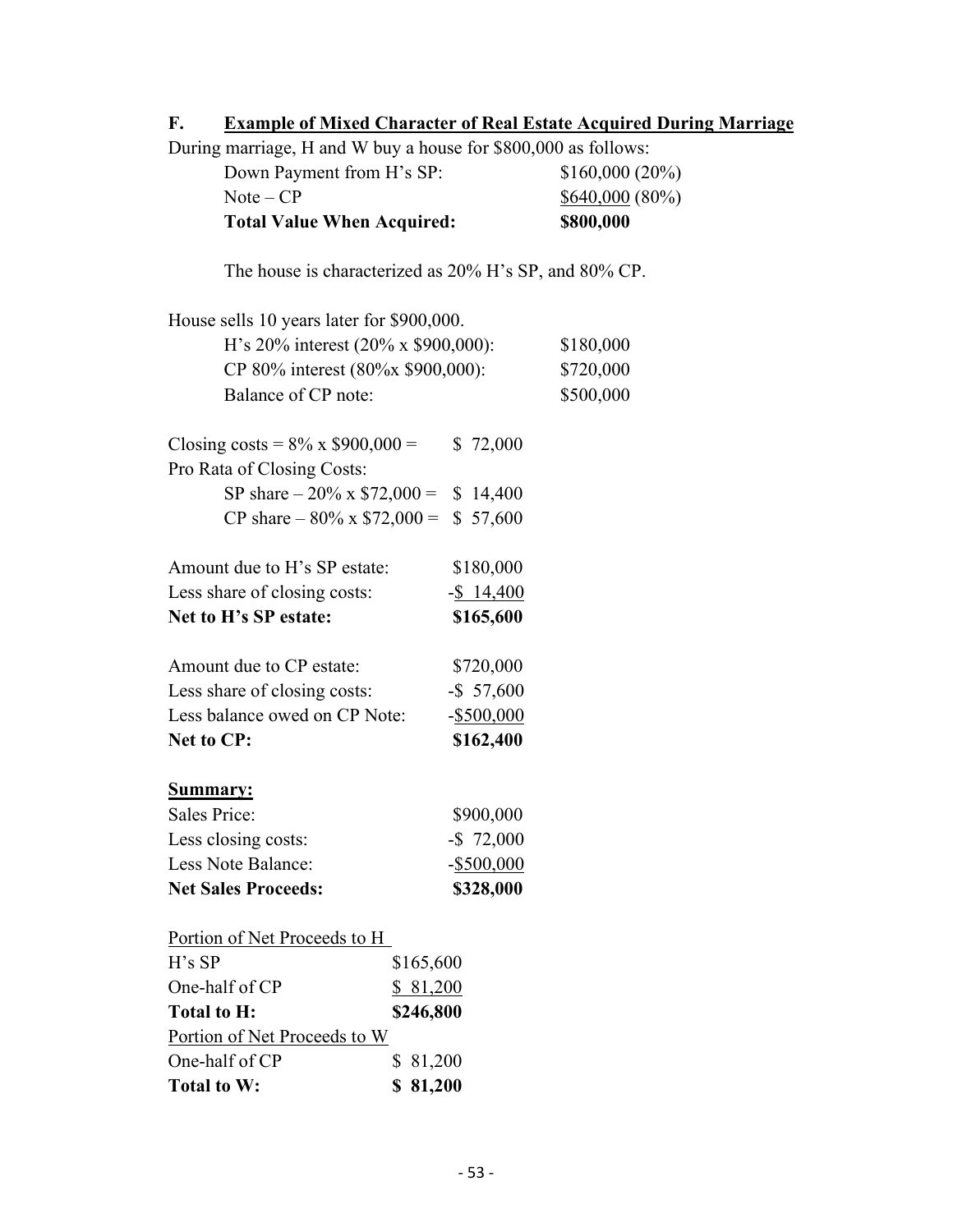# **G. Example of Mixed Character of Real Estate Acquired During Marriage – No Change in Values**

Same example as above, except that house sells for the **exact same amount as the purchase price** and **the mortgage remains the same. Closing costs are not included for illustration purposes.**

During marriage, H and W buy a house for \$800,000 as follows:

| <b>Total Value When Acquired:</b> | \$800,000         |
|-----------------------------------|-------------------|
| Note – CP                         | $$640,000 (80\%)$ |
| Down Payment from H's SP:         | $$160,000(20\%)$  |

The house is characterized as 20% H's SP, and 80% CP.

| House sells 10 years later for \$800,000.    |           |
|----------------------------------------------|-----------|
| H's 20% interest $(20\% \times \$800,000)$ : | \$160,000 |
| CP 80% interest (80%x \$800,000):            | \$640,000 |
| Balance of CP note:                          | \$640,000 |
|                                              |           |

#### **Summary:**

| <b>Net Sales Proceeds:</b> | \$160,000     |
|----------------------------|---------------|
| Less Note Balance:         | $-$ \$640,000 |
| Sales Price:               | \$800,000     |

| Portion of Net Proceeds to H |           |
|------------------------------|-----------|
| $H$ 's SP                    | \$160,000 |
| Total to H:                  | \$160,000 |
| Portion of Net Proceeds to W |           |
| One-half of $CP$             | \$0       |
| Total to W:                  | 80        |

**NOTE:** This example is included due to the mistake this author has seen others make where the separate property percentage is taken from the **net proceeds**, rather than the **gross proceeds**. Obviously, this would create an inequitable result for the spouse who used his or her separate property for the down payment.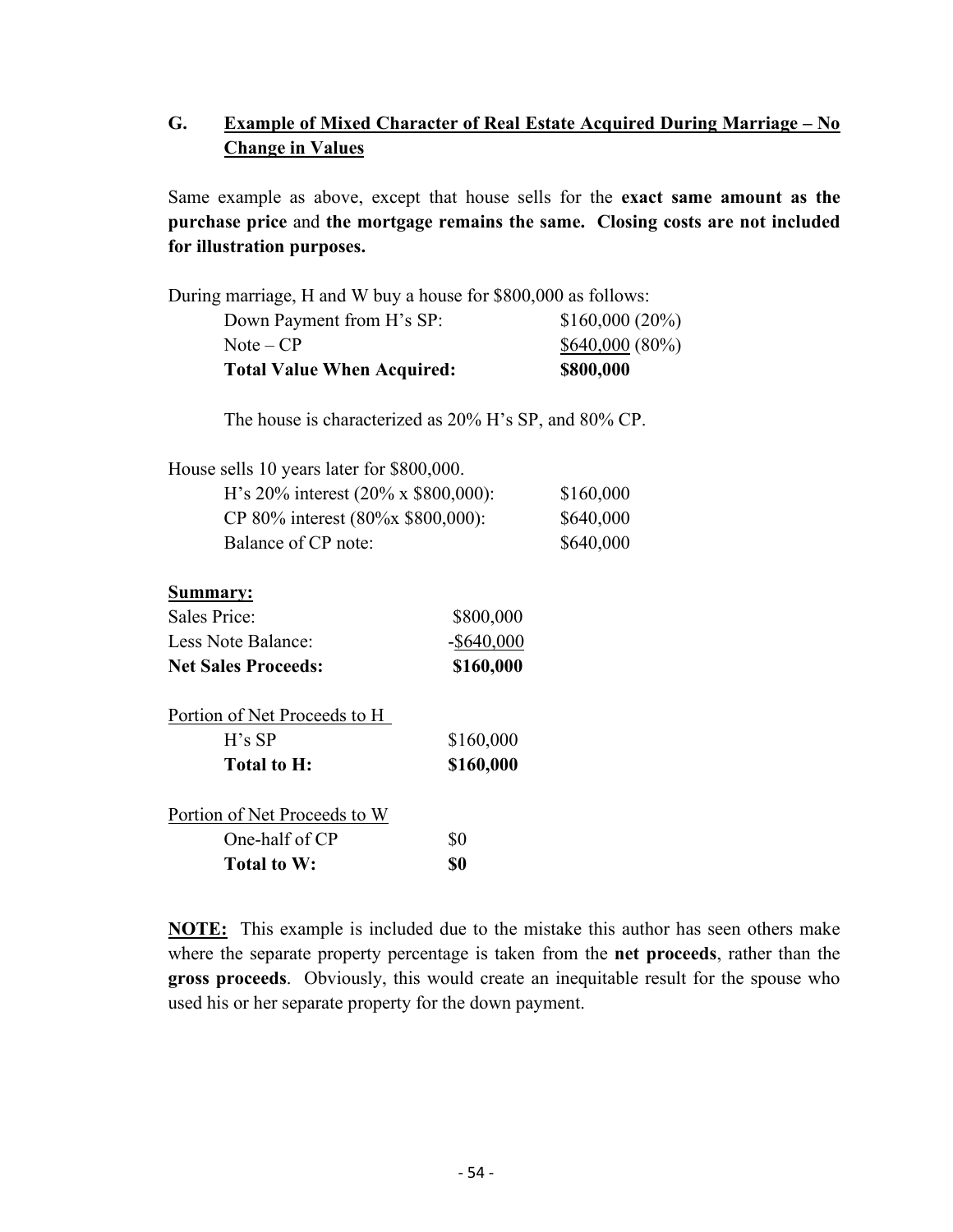# **H. Annuities**

Example – H acquired an annuity contract for \$340,000 during marriage using separate property. The annuity has a value of \$370,000 on the date of divorce. If the contract is SP, does the increased investment value remain SP?

Investments in annuities do not distinguish between capital gains, dividends and interest. All income and increase in value simply increase the value of each unit.

Is the subtraction method available where the CP portion is the difference between the value at the date of the marriage and the value at the date of divorce?

# **I. Creation of New Entity During Marriage**

How can a new entity be created during marriage with a SP entity such that the new entity will also be SP? The formation documents should indicate that the entity interest is received in exchange for an identified payment which is SP or that it is capitalized with SP. The CP presumption is applicable to the acquisition of an interest in an entity. Absent clear and convincing evidence, tracing the funds or assets used to acquire an interest in an entity, it will be presumed to be CP.

# Example:

H owned an interest in a partnership before marriage, and during the marriage the assets of the were transferred to a newly-created corporation. The corporate documents provide that H is to receive 100% of the shares in exchange for \$1,000. Is the stock in the new corporation SP or CP. What if there is no record of the check?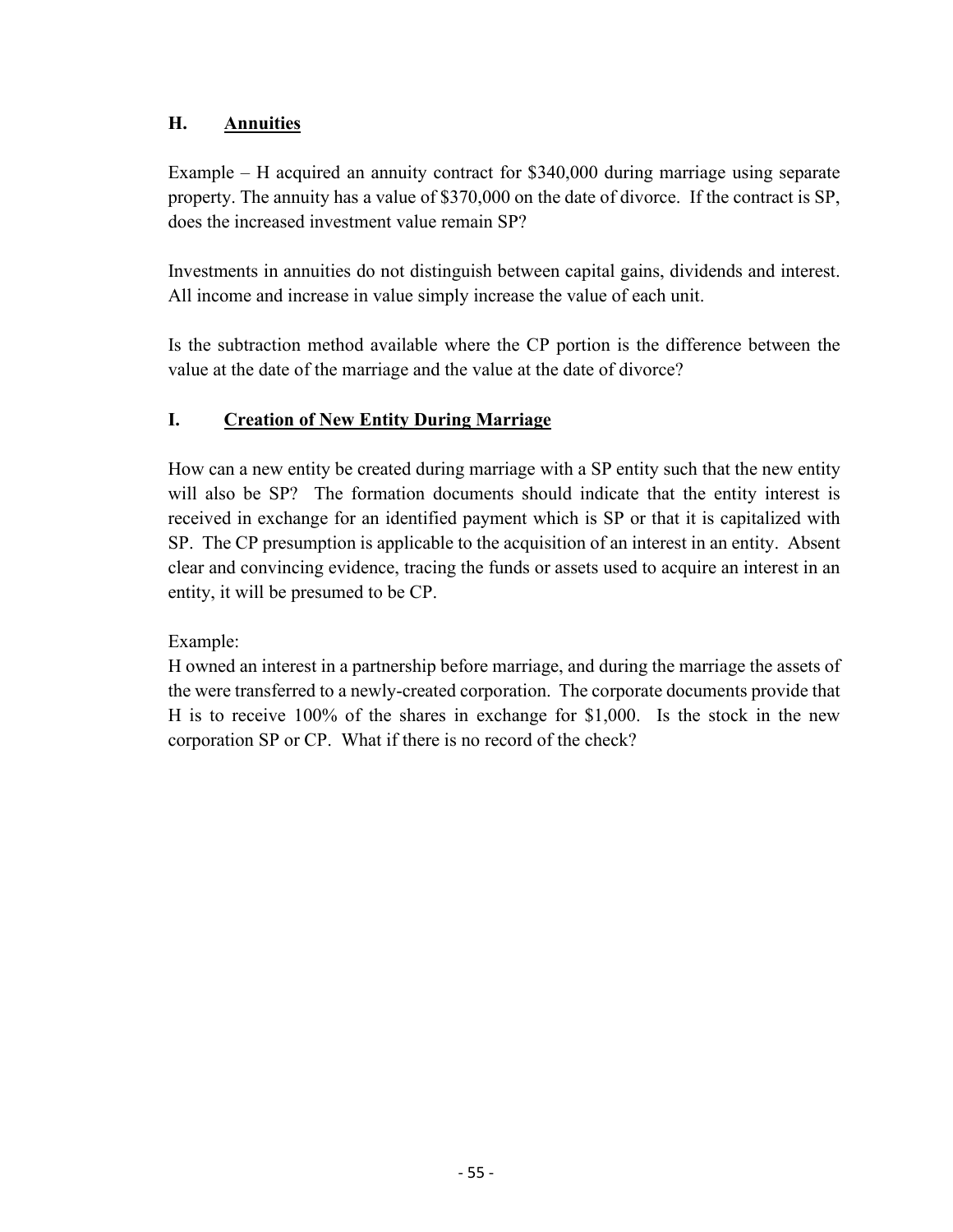## **J. 401k Plans**

According to the Texas Family Code, a spouse's separate property interest in a defined contribution plan (such as 401(k) plans, employee stock ownership plans, profit-sharing plans and money-purchase plans) can be determined using the characterization rules that apply to non-retirement assets, namely the inception of title rule and tracing. Tex. Fam. Code  $\S3.007(c)$ . The ability to trace through the account can be beneficial to clients whose retirement accounts have grown significantly due to investments and growth of assets in the account. However, tracing through years of statements and transactions can be cost prohibitive and possibly impossible if statements are not available.

Another issue is that frequently defined contribution plan providers do not provide the appropriate data to perform a tracing with the statements they provide to plan participants. Since the statute states that a defined contribution retirement plan "may" be traced using tracing principles, other less costly methods could possibly also be used. Without the data to trace through the account, the subtraction method is available to show the balance of the account at the date of marriage. It may also be an option to try to show the appreciation by tying it to growth tables.

# Example:

H and W each have a 401k at time of marriage with approximately \$300,000 in each. Neither spouse made contributions during the marriage. Both are worth \$500,000 today. H traced \$450,000 to be his SP, however, W could not trace so she could only use the subtraction method.

# Example:

Value of 401k at date of marriage: \$200,000. Contributions during marriage: \$200,000. Value at date of Divorce: \$800,000.

If the data is not available to do a line item tracing, the separate estate is limited to \$200,000. If the data were available, a simple tracing could yield 400,000 to \$500,000 of SP.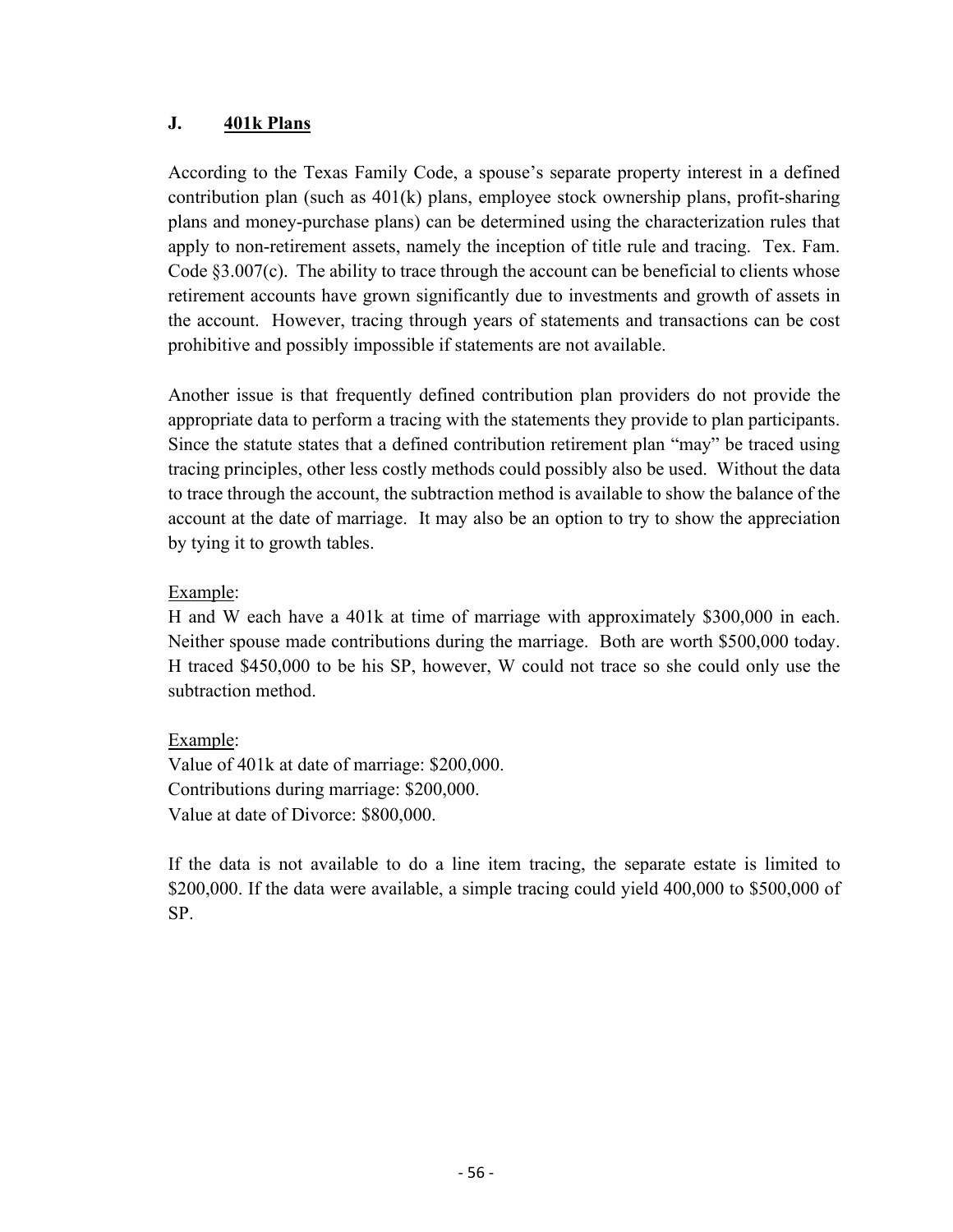#### **IX. BURDEN OF PROOF TO ESTABLISH SEPARATE PROPERTY: CLEAR AND CONVINCING EVIDENCE**

Property possessed by either spouse during the marriage is presumed to be community property. TEX. FAM. CODE ANN.  $\S$  3.003(a). The burden of proof required to establish separate property is clear and convincing evidence. TEX. FAM. CODE ANN. § 3.003(b).

Clear and convincing evidence is defined as that measure or degree of proof that will produce in the mind of the trier of fact, a firm belief or conviction as to the truth of the allegations sought to be established. *D.B. v. K.B.*, 176 S.W.3d 343 (Tex. App. – Houston [1st Dist.] 2004, pet. denied); *Stavinoha v. Stavinoha*, 126 S.W.3d 604 (Tex. App. – Houston [14th Dist.] 2004, no pet.); *Tate v. Tate*, 55 S.W.3d 1 (Tex. App. – El Paso 2000, no pet.).

Mere testimony that property purchased with separate property funds without any tracing of the funds, has been held to be insufficient to rebut the community property presumption. *McElwee v. McElwee*, 911 S.W.2d 182, 188 (Tex. App. – Houston [1st Dist.] 1995, no writ). Because all property possessed by either spouse during or upon dissolution of the marriage is presumed to be community property, a party making a separate property claim must trace and clearly identify the claimed separate property. *Cockerham v. Cockerham*, 527 S.W.3d 162, 167 (Tex. 1975); *Tarver v. Tarver*, 394 S.W.2d 780 (Tex. 1965).

The existence of separate property may be presented by lay testimony, expert testimony, documentation, or a combination thereof. However, it is up to the trier of fact to determine whether the evidence presented will be sufficient to constitute clear and convincing evidence.

### **X. DOCUMENTATION NEEDED TO REBUT COMMUNITY PROPERTY PRESUMPTION**

The evidence necessary to support a separate property claim depends on the specific facts of each case. In most circumstances, documentation, lay witness testimony, and expert witness testimony, will be necessary to rebut the community property presumption by clear and convincing evidence.

The most important documents necessary to rebut the community property presumption are those which establish the time and manner which the property was acquired and any later sales or exchanges of the property. *See, e.g., Phillips v. Phillips*, 296 S.W.3d 656, 677 (Tex. App. – El Paso 2009, pet. denied) (to prove character of CD, husband provided financial documents reflecting deposits to and withdrawals from separate property accounts); *Bahr v. Kohr*, 980 S.W.2d 723, 730 (Tex. App. – San Antonio 1998, no pet.) (to prove character of proceeds in bank account, spouse should have provided documentation showing date account was opened, its beginning balance, and debits and credits into account); *Robles v. Robles*, 965 S.W.2d 605, 619-20 (Tex. App. – Houston [1st Dist.] 1998, pet. denied)(testimony that property was inherited was insufficient without copy of will); *Tucker v. Tucker*, No. 13-11-00056-CV (Tex. App. – Corpus Christi 2013, pet. denied) (memo op.)(to prove character of ownership interest in company, husband provided dated promissory note and updated stockholders' ledger).